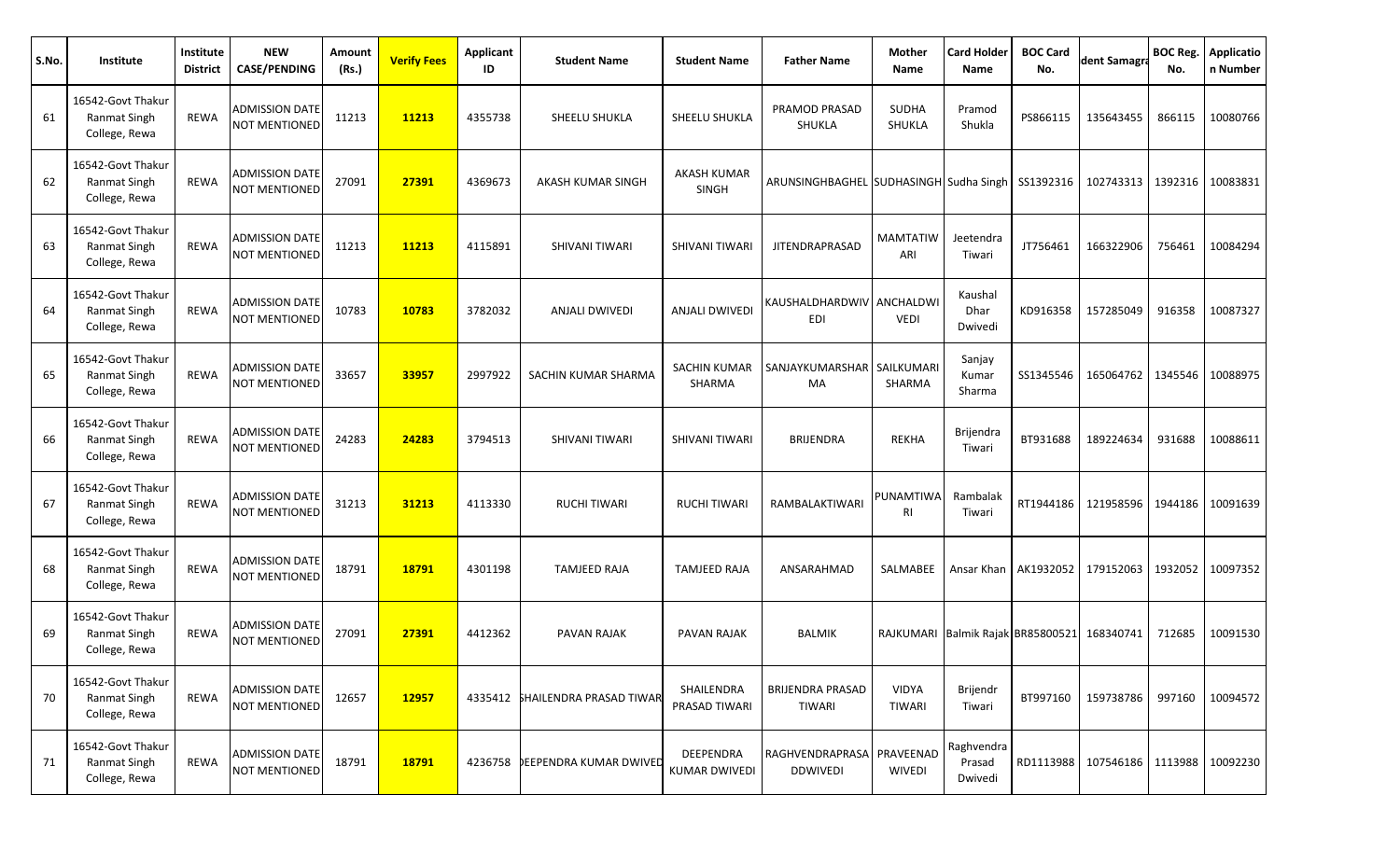| 72 | 16872-Govt Law<br>College, Rewa                                 | <b>REWA</b> | AMOUNT NOT<br>MENTIONED    | 8809  |       | 4412371 | <b>MANJU TIWARI</b>    | <b>MANJU TIWARI</b>                   | SACHCHITAPRASADT<br><b>IWARI</b>      | KALAVATITI<br><b>WARI</b>                                           | Kalavati<br>Tiwari             | KT2265209 | 154713272           | 2265209 | 10094514         |
|----|-----------------------------------------------------------------|-------------|----------------------------|-------|-------|---------|------------------------|---------------------------------------|---------------------------------------|---------------------------------------------------------------------|--------------------------------|-----------|---------------------|---------|------------------|
| 73 | 16470-Govt Madhav<br>Sadashiv Rao<br>Golbalkar College,<br>Rewa | <b>REWA</b> | <b>NEW</b><br>CASE/PENDING | 4670  | 1870  | 4371892 | KULDEEP KUMAR TIWARI   | <b>KULDEEP KUMAR</b><br><b>TIWARI</b> | RAMESHKUMARTIW REKHATIWAR<br>ARI      |                                                                     | Ramesh<br>Kumaar<br>Tiwari     | RT1976216 | 164740180           | 1976216 | 10084638         |
| 74 | 16597-Govt College,<br>Raipurkarchul                            | <b>REWA</b> | <b>NEW</b><br>CASE/PENDING | 1706  | 2384  | 4381369 | <b>AKSHITA SINGH</b>   | <b>AKSHITA SINGH</b>                  | <b>JITENDRASINGH</b>                  | <b>SAVITASINGH</b>                                                  | Jeetendra<br>Singh             | JS1608109 | 137768722           | 1608109 | 10086081         |
| 75 | 51065-Awadhesh<br>Pratap Singh (APS)<br>University, Rewa        | REWA        | <b>NEW</b><br>CASE/PENDING | 23600 | 23600 | 4355212 | <b>CHAHAT PANDEY</b>   | <b>CHAHAT PANDEY</b>                  | SHATRUGANPANDEY RANIPANDEY            |                                                                     | Shatruhan<br>Pandey            | SP2302058 | 178573183           | 2302058 | 10090640         |
| 76 | 16597-Govt College,<br>Raipurkarchul                            | <b>REWA</b> | <b>NEW</b><br>CASE/PENDING | 1814  | 10    | 4394305 | <b>NAINA SINGH</b>     | <b>NAINA SINGH</b>                    | SUDHAKARSINGH                         | NEERAJSING<br>н                                                     | Sudhakar<br>Singh              | SS1717190 | 158354082           | 1717190 | 10089215         |
| 77 | 16542-Govt Thakur<br>Ranmat Singh<br>College, Rewa              | <b>REWA</b> | <b>NEW</b><br>CASE/PENDING | 18391 | 18391 | 4328201 | <b>AKHILESH PANDEY</b> | <b>AKHILESH PANDEY</b>                | BALENDRAPANDEY                        | ARCHNAPAN<br><b>DEY</b>                                             | Balendra<br>Panda              | BP2233742 | 183513553           | 2233742 | 10092430         |
| 78 | 16542-Govt Thakur<br>Ranmat Singh<br>College, Rewa              | <b>REWA</b> | <b>NEW</b><br>CASE/PENDING | 10891 | 10891 | 4418730 | <b>AMIT MISHRA</b>     | <b>AMIT MISHRA</b>                    | SHAILENDRA<br><b>MISHRA</b>           | SHEELA<br><b>MISHRA</b>                                             | Shailendra<br>Prasad<br>Mishra | SM1978611 | 190591828           |         | 1978611 10092864 |
| 79 | 16542-Govt Thakur<br>Ranmat Singh<br>College, Rewa              | REWA        | <b>NEW</b><br>CASE/PENDING | 24683 | 24683 | 4106324 | <b>ANKITA SINGH</b>    | <b>ANKITA SINGH</b>                   | JAGNNATHSINGH                         | RAJKUMARIS JAGANNATH<br><b>INGH</b>                                 | <b>SINGH</b>                   | JS1967213 | 141472839           | 1967213 | 10092893         |
| 80 | 16542-Govt Thakur<br><b>Ranmat Singh</b><br>College, Rewa       | <b>REWA</b> | <b>NEW</b><br>CASE/PENDING | 28657 | 28957 | 4384891 | ANKIT KUMAR MISHRA     | <b>ANKIT KUMAR</b><br><b>MISHRA</b>   | <b>RAJESH PRASAD</b><br><b>MISHRA</b> | <b>REKHA</b><br><b>MISHRA</b>                                       | Rekha<br>Mishra                |           | RM1887866 307935133 | 1887866 | 10086880         |
| 81 | 16542-Govt Thakur<br>Ranmat Singh<br>College, Rewa              | REWA        | <b>NEW</b><br>CASE/PENDING | 21291 | 21291 | 4107146 | ANUBHAV SHUKLA         | ANUBHAV SHUKLA                        | RAMLALSHUKLA                          | SANTOSHDE<br>VISHUKLA                                               | Ramlal<br>Shukla               | RS2028287 | 180039432           | 2028287 | 10090670         |
| 82 | 16542-Govt Thakur<br>Ranmat Singh<br>College, Rewa              | REWA        | <b>NEW</b><br>CASE/PENDING | 23591 | 23891 | 4400449 | <b>ABHISHEK SEN</b>    | <b>ABHISHEK SEN</b>                   | YUVRAJSEN                             | RAMVATISEN Yuvraaj Sen   YS2143342   112086413   2143342   10090072 |                                |           |                     |         |                  |
| 83 | 16542-Govt Thakur<br>Ranmat Singh<br>College, Rewa              | REWA        | <b>NEW</b><br>CASE/PENDING | 18391 | 18391 | 3857386 | ADARSH KUMAR MISHRA    | <b>ADARSH KUMAR</b><br><b>MISHRA</b>  | JEETENDRA MISHRA                      | REKHA<br><b>MISHRA</b>                                              | Jitendr<br>Mishra              |           | JM1977003 158610304 |         | 1977003 10088782 |
| 84 | 16542-Govt Thakur<br>Ranmat Singh<br>College, Rewa              | REWA        | <b>NEW</b><br>CASE/PENDING | 12483 | 12783 | 4386133 | <b>ANCHAL GUPTA</b>    | <b>ANCHAL GUPTA</b>                   | RAMJIGUPTA                            | <b>MEENAGUPT</b><br>Α                                               | Ram Ji<br>Gupta                |           | RG2198086 171819405 |         | 2198086 10087269 |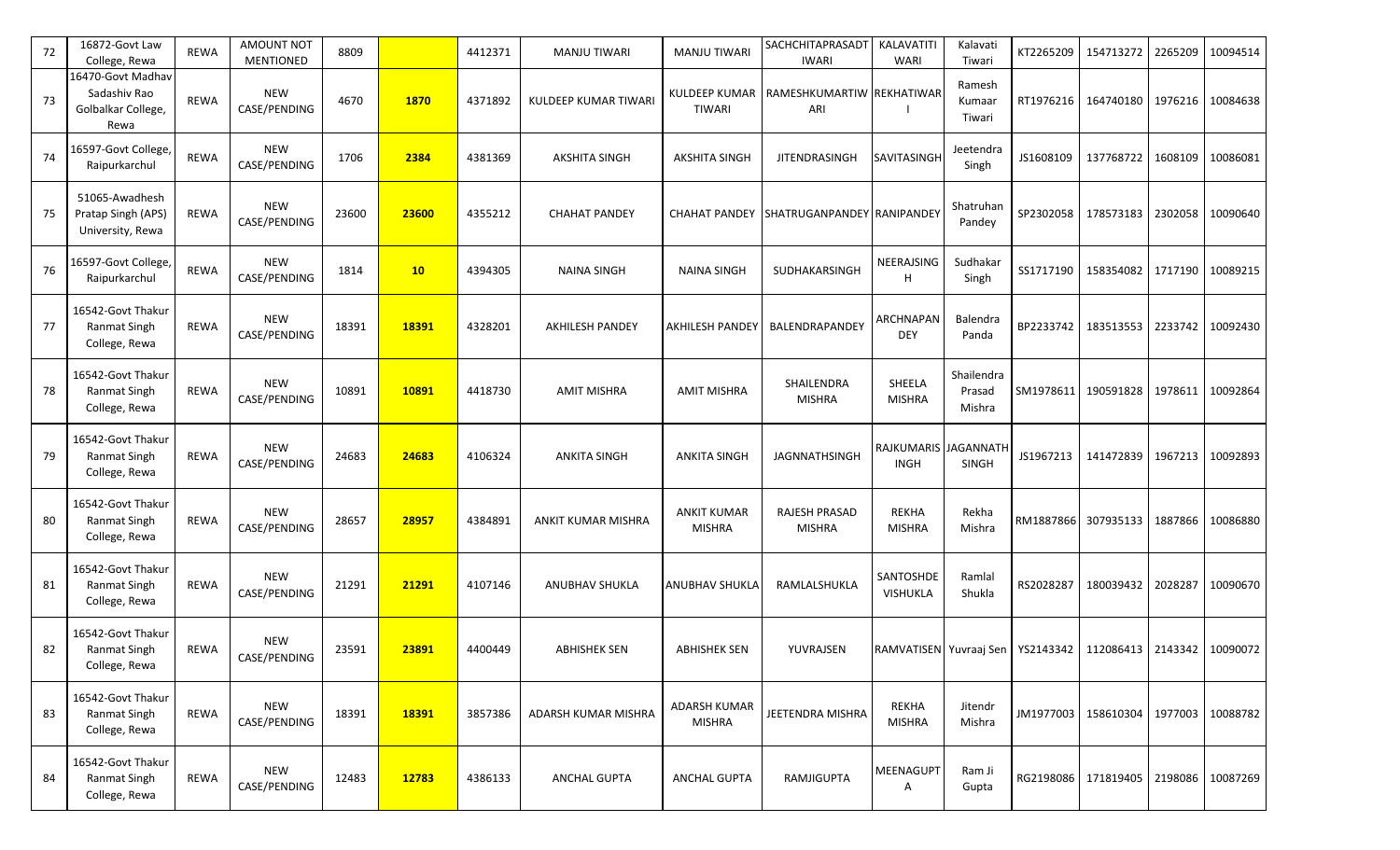| 85 | 16542-Govt Thakur<br>Ranmat Singh<br>College, Rewa        | <b>REWA</b> | <b>NEW</b><br>CASE/PENDING | 12591 | 12891 | 4400834 | ASTUT KUMAR TRIPATHI      | <b>ASTUT KUMAR</b><br><b>TRIPATHI</b> | HANUMANPRASADT   SUNEETATRI<br>RIPATHI | <b>PATHI</b>                   | Hanuman<br>Tripathi             |           | HT2305465 37111809   |         | 2305465 10090110 |
|----|-----------------------------------------------------------|-------------|----------------------------|-------|-------|---------|---------------------------|---------------------------------------|----------------------------------------|--------------------------------|---------------------------------|-----------|----------------------|---------|------------------|
| 86 | 16542-Govt Thakur<br><b>Ranmat Singh</b><br>College, Rewa | <b>REWA</b> | <b>NEW</b><br>CASE/PENDING | 12591 | 12891 | 4374661 | <b>AJAY TIWARI</b>        | <b>AJAY TIWARI</b>                    | <b>RAJESHTIWARI</b>                    | SUNITATIWA<br>RI               | Rajesh<br>Tiwari                | RT1326731 | 121363743            |         | 1326731 10085037 |
| 87 | 16542-Govt Thakur<br><b>Ranmat Singh</b><br>College, Rewa | <b>REWA</b> | <b>NEW</b><br>CASE/PENDING | 12483 | 12783 | 4398158 | <b>ANCHAL SINGH</b>       | <b>ANCHAL SINGH</b>                   | DHEERENDRASINGH                        | URMILASING<br>н                | Dheerend<br>Singh               | DS2089950 | 167613015            | 2089950 | 10089790         |
| 88 | 16542-Govt Thakur<br><b>Ranmat Singh</b><br>College, Rewa | <b>REWA</b> | <b>NEW</b><br>CASE/PENDING | 12483 | 12783 | 4371840 | ANURADHA PRAJAPATI        | ANURADHA<br>PRAJAPATI                 | RAMDEENPARAJAPA  <br>TI                | <b>SUKVARIYAF</b><br>RAJAPATI  | Ram Deen<br>Prajapati           | RP899110  | 128220743            | 899110  | 10084621         |
| 89 | 16542-Govt Thakur<br><b>Ranmat Singh</b><br>College, Rewa | <b>REWA</b> | <b>NEW</b><br>CASE/PENDING | 23591 | 23891 | 4410736 | AKASH KUSHWAHA            | AKASH<br><b>KUSHWAHA</b>              | RAMSURESHKUSHW USHAKUSHW<br>AHA        | AHA                            | Ramsuresh<br>Kushwaha           | RK1144838 | 191813474            |         | 1144838 10091275 |
| 90 | 16542-Govt Thakur<br><b>Ranmat Singh</b><br>College, Rewa | <b>REWA</b> | <b>NEW</b><br>CASE/PENDING | 12591 | 12891 | 4385886 | <b>AMAN PANDEY</b>        | <b>AMAN PANDEY</b>                    | <b>GOMTIPANDEY</b>                     | <b>KARUNAPAN</b><br><b>DEY</b> | Gomti<br>Pandey                 | GP1952204 | 164711782            |         | 1952204 10087170 |
| 91 | 16542-Govt Thakur<br><b>Ranmat Singh</b><br>College, Rewa | <b>REWA</b> | <b>NEW</b><br>CASE/PENDING | 10891 | 10891 | 3691768 | <b>ATUL SHARMA</b>        | <b>ATUL SHARMA</b>                    | SHARDAPRASADSHA<br><b>RMA</b>          | MAYASHAR<br>MA                 | Sharda<br>Prasad<br>Sharma      |           | SS27660701 106761399 | 657427  | 10087517         |
| 92 | 16542-Govt Thakur<br><b>Ranmat Singh</b><br>College, Rewa | <b>REWA</b> | <b>NEW</b><br>CASE/PENDING | 18283 | 18283 | 3796020 | <b>AAFREEN BANO</b>       | <b>AAFREEN BANO</b>                   | SHRIMOESMAIL                           | SMTMEHRU<br><b>NNISHA</b>      | Mohammad<br>Ismail              | MI1116160 | 189904219            | 1116160 | 10086986         |
| 93 | 16542-Govt Thakur<br>Ranmat Singh<br>College, Rewa        | <b>REWA</b> | <b>NEW</b><br>CASE/PENDING | 18391 | 18391 | 3855514 | <b>ABHINAY CHATURVEDI</b> | ABHINAY<br><b>CHATURVEDI</b>          | SANTOSH<br><b>CHATURVEDI</b>           | SUNEETA<br><b>CHATURVEDI</b>   | Santosh<br>Chaturvedi           | SC1962320 | 140244680            |         | 1962320 10093217 |
| 94 | 16542-Govt Thakur<br><b>Ranmat Singh</b><br>College, Rewa | <b>REWA</b> | <b>NEW</b><br>CASE/PENDING | 10891 | 10891 | 4112792 | <b>ANUJ DUBEY</b>         | <b>ANUJ DUBEY</b>                     | PANKAJDUBEY                            | SUMANDUBE                      | Pankaj<br>Dwivesi               |           | PD1980595 162358890  |         | 1980595 10088612 |
| 95 | 16542-Govt Thakur<br><b>Ranmat Singh</b><br>College, Rewa | REWA        | <b>NEW</b><br>CASE/PENDING | 12483 | 12783 | 4409959 | SHIVANI TRIPATHI          | SHIVANI TRIPATHI                      | MUDRIKAPRASADTRI SEEMATRIPA<br>PATHI   | THI                            | Mudrika<br>Prasad<br>Tripathi   |           | MT1968309 186788636  |         | 1968309 10091155 |
| 96 | 16542-Govt Thakur<br><b>Ranmat Singh</b><br>College, Rewa | REWA        | <b>NEW</b><br>CASE/PENDING | 23657 | 23957 | 3028050 | <b>BRAMAH NARAYAN SEN</b> | <b>BRAMAH</b><br><b>NARAYAN SEN</b>   | SATYANARAYANSEN                        | N                              | FOOLMATISE Satyanaraya<br>n Sen | SS731136  | 191936690            |         | 731136 10087974  |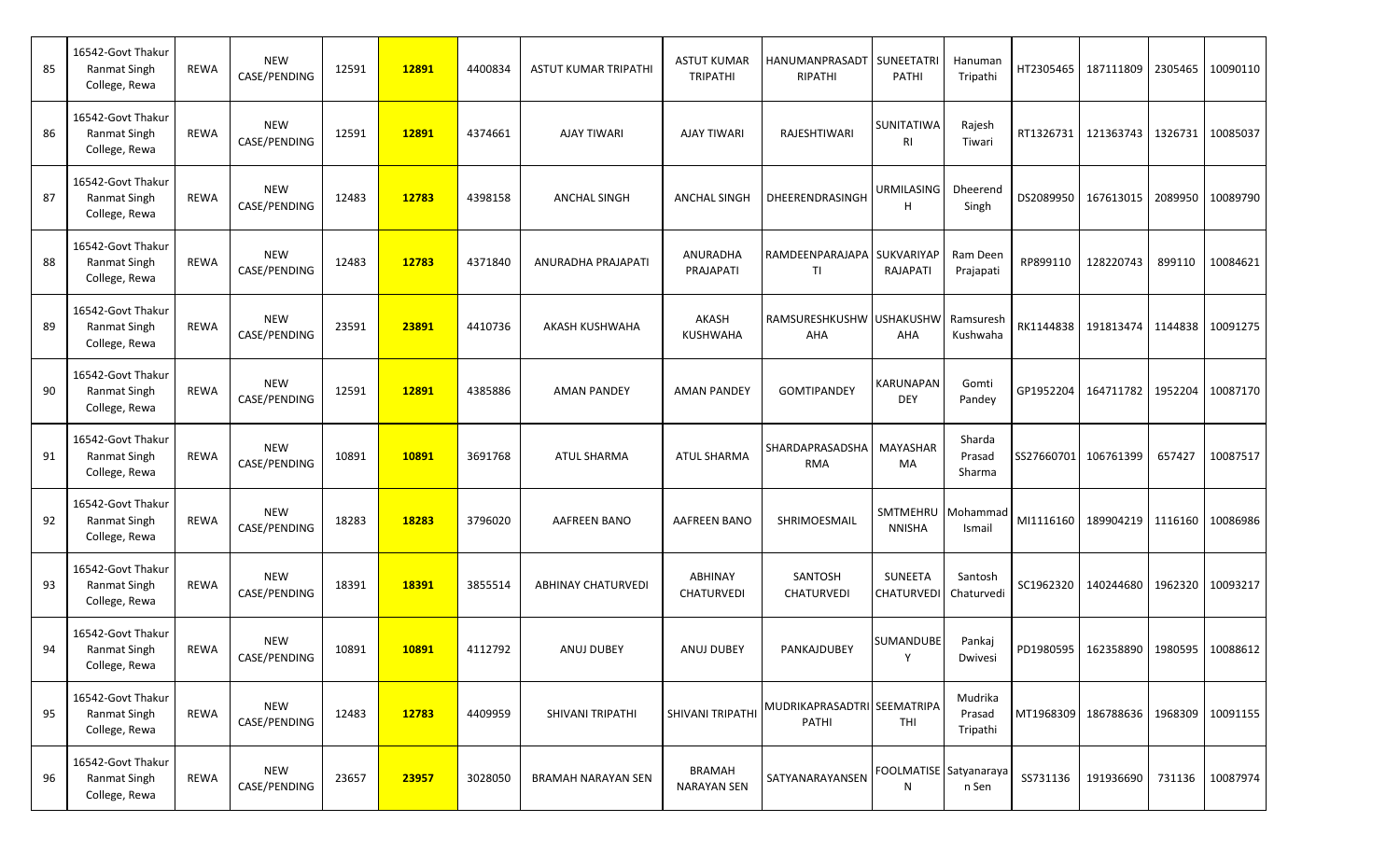| 97  | 16542-Govt Thakur<br>Ranmat Singh<br>College, Rewa        | REWA        | NEW<br>CASE/PENDING        | 20983 | 21283 | 4420067 | KHUSHBOO KUSHWAHA        | <b>KHUSHBOO</b><br><b>KUSHWAHA</b> | RAJBAHORKUSHWA KESHKALIKUS<br>HA            | <b>HWAHA</b>               | Keshkali<br>Kushwaha      |           | KK2376954 157684352                        | 2376954 | 10093193         |
|-----|-----------------------------------------------------------|-------------|----------------------------|-------|-------|---------|--------------------------|------------------------------------|---------------------------------------------|----------------------------|---------------------------|-----------|--------------------------------------------|---------|------------------|
| 98  | 16542-Govt Thakur<br>Ranmat Singh<br>College, Rewa        | <b>REWA</b> | NEW<br>CASE/PENDING        | 18391 | 18391 | 4469317 | <b>ADARSH CHATURVEDI</b> | ADARSH<br>CHATURVEDI               | RAMKUMAR<br>CHATURVEDI                      | SAVITA<br><b>CHATURVED</b> | Ramkumar<br>Chaturbadi    |           | RC2015991 147786684                        | 2015991 | 10099619         |
| 99  | 16542-Govt Thakur<br><b>Ranmat Singh</b><br>College, Rewa | <b>REWA</b> | <b>NEW</b><br>CASE/PENDING | 18683 | 18683 | 4330778 | <b>ANKITA SINGH</b>      | <b>ANKITA SINGH</b>                | MANGLESHWARSIN MITHILESHSI Mangleshwa<br>GH | <b>NGH</b>                 | r Singh                   | MS2088994 | 187873891                                  | 2088994 | 10099670         |
| 100 | 16542-Govt Thakur<br><b>Ranmat Singh</b><br>College, Rewa | REWA        | NEW<br>CASE/PENDING        | 11213 | 11213 | 4175694 | <b>ANKITA GUPTA</b>      | ANKITA GUPTA                       | <b>RAMJI GUPTA</b>                          | SANTOSH<br><b>GUPTA</b>    | Santosh<br>Gupta          | SG2152713 | 114684583                                  | 2152713 | 10084865         |
| 101 | 16542-Govt Thakur<br>Ranmat Singh<br>College, Rewa        | <b>REWA</b> | <b>NEW</b><br>CASE/PENDING | 12513 | 12813 | 3051558 | <b>SUKRIYA SONI</b>      | <b>SUKRIYA SONI</b>                | PARASLALSONI                                | <b>ASHASONI</b>            | Paraslal Soni PS2046463   |           | 182540909                                  | 2046463 | 10089891         |
| 102 | 16542-Govt Thakur<br>Ranmat Singh<br>College, Rewa        | <b>REWA</b> | NEW<br>CASE/PENDING        | 20983 | 21283 | 4405779 | <b>SHALINI TIWARI</b>    | <b>SHALINI TIWARI</b>              | DEVENDRATIWARI                              | <b>MAMTATIW</b><br>ARI     | Devendra<br>Tiwari        | DT1985407 | 191218981                                  | 1985407 | 10090565         |
| 103 | 16542-Govt Thakur<br><b>Ranmat Singh</b><br>College, Rewa | <b>REWA</b> | <b>NEW</b><br>CASE/PENDING | 10891 | 10891 | 3859677 | AMANRAJ KUSHWAHA         | <b>AMANRAJ</b><br><b>KUSHWAHA</b>  | <b>UGRASEN</b>                              | KALAWATI                   | Ugrasen<br>Kushwaha       | UK1970540 | 129116886                                  | 1970540 | 10086950         |
| 104 | 16542-Govt Thakur<br><b>Ranmat Singh</b><br>College, Rewa | REWA        | NEW<br>CASE/PENDING        | 11357 | 11357 | 4360199 | <b>ABHISHEK TIWARI</b>   | <b>ABHISHEK TIWARI</b>             | MANOJKUMARTIWA SUDHATIWA<br>RI              | RI                         | Manoj<br>Kumar<br>Tiwari  | MT2214009 | 157913350                                  | 2214009 | 10089478         |
| 105 | 16542-Govt Thakur<br><b>Ranmat Singh</b><br>College, Rewa | <b>REWA</b> | <b>NEW</b><br>CASE/PENDING | 18391 | 18391 | 3850409 | AMIT KUMAR SHUKLA        | <b>AMIT KUMAR</b><br>SHUKLA        | <b>RAKESH KUMAR</b><br>SHUKLA               | <b>SUNITA</b><br>SHUKLA    | Rakesh<br>Kumar<br>Shukla |           | RS1973436 146017346                        | 1973436 | 10086597         |
| 106 | 16542-Govt Thakur<br>Ranmat Singh<br>College, Rewa        | REWA        | <b>NEW</b><br>CASE/PENDING | 11291 | 11291 | 4140174 | <b>ABDUL WAMISH</b>      | <b>ABDUL WAMISH</b>                | ABDULBAHAV                                  | <b>SAHEBUNNIS</b><br>HA    | Abdul<br>Bahaw            |           | AB1033449 190003437                        |         | 1033449 10082599 |
| 107 | 16542-Govt Thakur<br><b>Ranmat Singh</b><br>College, Rewa | REWA        | <b>NEW</b><br>CASE/PENDING | 12591 | 12891 | 4385111 | AMAN KUMAR PANDEY        | <b>AMAN KUMAR</b><br>PANDEY        | KAILASHPANDEY                               | <b>GEETAPAND</b><br>EY     | Geeta<br>Pandey           |           | GP1998967 105960393                        |         | 1998967 10086942 |
| 108 | 16542-Govt Thakur<br>Ranmat Singh<br>College, Rewa        | REWA        | <b>NEW</b><br>CASE/PENDING | 24283 | 24283 | 3836618 | ALKA DWIVEDI             | <b>ALKA DWIVEDI</b>                | NAHENDRADWIVEDI                             | CHITRADWIV<br><b>EDI</b>   | Nahendra<br>Dwivedi       |           | ND1966718   189542793   1966718   10090967 |         |                  |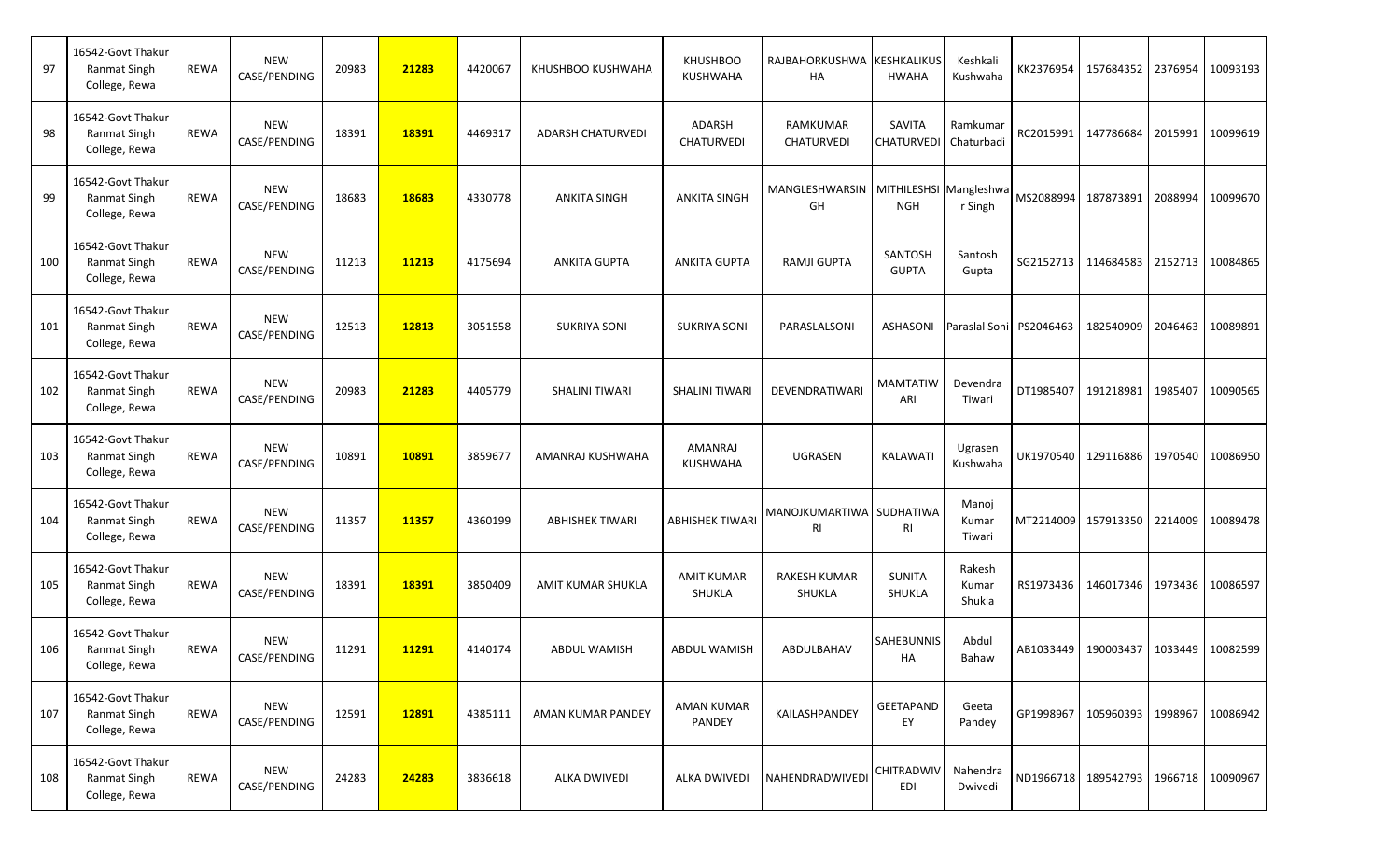| 109 | 16542-Govt Thakur<br>Ranmat Singh<br>College, Rewa        | <b>REWA</b> | <b>NEW</b><br>CASE/PENDING | 10891 | 10891 | 4245745 | ANURAG KUMAR TIWARI  | ANURAG KUMAR<br><b>TIWARI</b>       | ARUNENDRAKUMAR ANNAPURNA<br><b>TIWARI</b>          | TIWARI                         | Aruwendra<br>Tripathhi | AT2184305                        | 130049862           | 2184305 | 10090919 |
|-----|-----------------------------------------------------------|-------------|----------------------------|-------|-------|---------|----------------------|-------------------------------------|----------------------------------------------------|--------------------------------|------------------------|----------------------------------|---------------------|---------|----------|
| 110 | 16542-Govt Thakur<br>Ranmat Singh<br>College, Rewa        | <b>REWA</b> | <b>NEW</b><br>CASE/PENDING | 26357 | 26357 | 3025848 | AMIT KUMAR DWIVEDI   | <b>AMIT KUMAR</b><br><b>DWIVEDI</b> | RAMPALDWIVEDI                                      | <b>GUDDANDW</b><br><b>VEDI</b> | Rampal<br>Dwivedi      | RD2386775                        | 180876848           | 2386775 | 10090898 |
| 111 | 16946-Govt Shahid<br>Kedarnath P G<br>College, Mauganj    | <b>REWA</b> | <b>NEW</b><br>CASE/PENDING | 4064  | 1870  | 4394070 | PRANJAL SHUKLA       | PRANJAL SHUKLA                      | NEELESHSHUKLA                                      | RENUSHUKL<br>A                 | Nilesh<br>Shukla       | NS925337                         | 158685874           | 925337  | 10089190 |
| 112 | 16542-Govt Thakur<br>Ranmat Singh<br>College, Rewa        | <b>REWA</b> | <b>NEW</b><br>CASE/PENDING | 24391 | 24391 | 3626436 | AMAR BAHADUR SINGH   | <b>AMAR BAHADUR</b><br>SINGH        | SANTOSHSINGH                                       | SANGITASIN<br>GH               | Santosh<br>Singh       | SS1428737                        | 177777147           | 1428737 | 10087389 |
| 113 | 16709-Janta College                                       | <b>REWA</b> | <b>NEW</b><br>CASE/PENDING | 12650 |       | 4371341 | <b>ANJALI SINGH</b>  | ANJALI SINGH                        | RAVENDRASINGH                                      | <b>ASHASINGH</b>               | Asha Singh             | AS2031662                        | 157829361           | 2031662 | 10090576 |
| 114 | 16709-Janta College                                       | <b>REWA</b> | <b>NEW</b><br>CASE/PENDING | 10800 |       | 4464444 | ANUJ PRATAP SINGH    | ANUJ PRATAP<br><b>SINGH</b>         | RAVENDRASINGH                                      | ASHASINGH                      | Asha Singh             | AS2031662                        | 157828709           | 2031662 | 10098757 |
| 115 | 16542-Govt Thakur<br>Ranmat Singh<br>College, Rewa        | <b>REWA</b> | <b>NEW</b><br>CASE/PENDING | 11357 | 11357 | 4114550 | RAHUL SINGH SENGAR   | <b>RAHUL SINGH</b><br>SENGAR        | <b>BUDDHIMAN SINGH</b><br>SENGAR                   | <b>MAMATA</b><br><b>SINGH</b>  | budhiman<br>singh      | BS68720601 165413122             |                     | 597068  | 10089005 |
| 116 | 16542-Govt Thakur<br><b>Ranmat Singh</b><br>College, Rewa | <b>REWA</b> | <b>NEW</b><br>CASE/PENDING | 24791 | 24791 | 4181853 | <b>ARJUN SINGH</b>   | <b>ARJUN SINGH</b>                  | NEELESHSINGH                                       | ALPANASING<br>H                | Neelesh<br>Singh       | NS1807199                        | 113250601           | 1807199 | 10087864 |
| 117 | 16542-Govt Thakur<br><b>Ranmat Singh</b><br>College, Rewa | <b>REWA</b> | <b>NEW</b><br>CASE/PENDING | 18391 | 18391 | 4149707 | HITANSHU DWIVEDI     | <b>HITANSHU</b><br><b>DWIVEDI</b>   | YOGESHWARPRASAD SANGEETAD<br><b>DEIVEDI</b>        | <b>WIVEDI</b>                  | Sangeeta<br>Dwivedi    | SD2012891                        | 104954330           | 2012891 | 10085070 |
| 118 | 16542-Govt Thakur<br>Ranmat Singh<br>College, Rewa        | <b>REWA</b> | <b>NEW</b><br>CASE/PENDING | 24683 | 24683 | 4300977 | <b>GAYATRI GUPTA</b> | <b>GAYATRI GUPTA</b>                | MURLEEDHARGUPT   KALPANAGU   Murlee Dhar<br>A      | <b>PTA</b>                     | Gupta                  |                                  | MG2170250 148983049 | 2170250 | 10086075 |
| 119 | 16542-Govt Thakur<br>Ranmat Singh<br>College, Rewa        | <b>REWA</b> | <b>NEW</b><br>CASE/PENDING | 10891 | 10891 | 4155862 | <b>DEEPAK GUPTA</b>  | <b>DEEPAK GUPTA</b>                 | LALLUGUPTA                                         | SUNEETAGU<br>PTA               |                        | lallu gupta LG19790101 171735917 |                     | 580419  | 10085511 |
| 120 | 16542-Govt Thakur<br>Ranmat Singh<br>College, Rewa        | <b>REWA</b> | <b>NEW</b><br>CASE/PENDING | 10891 | 10891 | 4163380 | RAJ KUMAR PANDEY     | <b>RAJ KUMAR</b><br>PANDEY          | ABADHSHARANPAN RAJNIPANDE Avdhasharn<br><b>DEY</b> | Y                              | a Pandey               | AP93780101 125941063             |                     | 636493  | 10084425 |
| 121 | 16542-Govt Thakur<br>Ranmat Singh<br>College, Rewa        | REWA        | <b>NEW</b><br>CASE/PENDING | 11183 | 11183 | 4210744 | PRITI BANSAL         | PRITI BANSAL                        | DINESHBANSAL                                       | <b>GULBASIYAB</b><br>ANSAL     | dinesh Basor           | DB7675010<br>1                   | 115498998           | 581976  | 10091944 |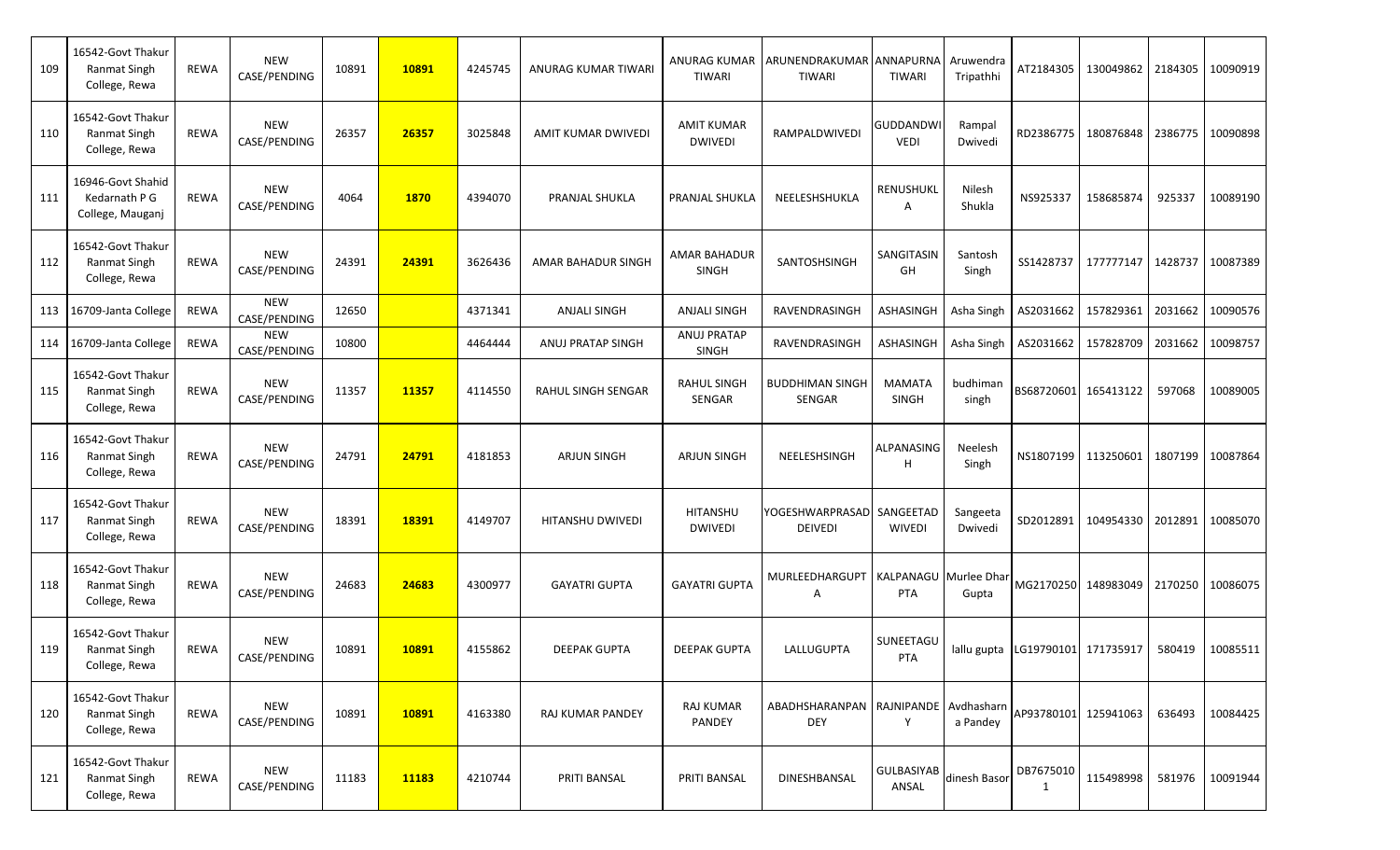| 122 | 16542-Govt Thakur<br>Ranmat Singh<br>College, Rewa        | <b>REWA</b> | <b>NEW</b><br>CASE/PENDING | 12483 | 12783 | 4400325 | <b>RIYA DWIVEDI</b>   | <b>RIYA DWIVEDI</b>                  | SANJEEVDWIVEDI                           | LAXMIDWIVE<br>DI            | Sanjeev<br>Dwivedi          | SD2281369              | 129901101 | 2281369 | 10090221 |
|-----|-----------------------------------------------------------|-------------|----------------------------|-------|-------|---------|-----------------------|--------------------------------------|------------------------------------------|-----------------------------|-----------------------------|------------------------|-----------|---------|----------|
| 123 | 16709-Janta College                                       | <b>REWA</b> | <b>NEW</b><br>CASE/PENDING | 8500  |       | 3036800 | SACHIN KUMAR MISHRA   | <b>SACHIN KUMAR</b><br><b>MISHRA</b> | NARENDRAPRASAD<br><b>MISHRA</b>          | <b>GEETAMISHR</b><br>Α      | Narendra<br>Mishra          | NM1407867              | 186515305 | 1407867 | 10097524 |
| 124 | 16709-Janta College                                       | <b>REWA</b> | <b>NEW</b><br>CASE/PENDING | 6860  |       | 4410698 | POOJA MISHRA          | POOJA MISHRA                         | ANGIRAPRASADMIS<br><b>HRA</b>            | SATYABHAN<br>AMISHRA        | Angira<br>Prasads<br>Mishra | AM4965010<br>1         | 136625842 | 607549  | 10091271 |
| 125 | 16709-Janta College                                       | <b>REWA</b> | <b>NEW</b><br>CASE/PENDING | 7010  |       | 4373134 | RAJANI TIWARI         | <b>RAJANI TIWARI</b>                 | RAMESHKUMARTIW REKHATIWAR<br>ARI         |                             | Ramesh<br>Kumaar<br>Tiwari  | RT1976216              | 164740209 | 1976216 | 10085333 |
| 126 | 16709-Janta College                                       | <b>REWA</b> | <b>NEW</b><br>CASE/PENDING | 6860  |       | 4367466 | ABHISHEK DWIVEDI      | ABHISHEK<br><b>DWIVEDI</b>           | SANTOSHKUMARDW USHADWIVE<br><b>IVEDI</b> | DI                          | Santosh<br>Dwivedi          | SD2201691              | 158278690 | 2201691 | 10083308 |
| 127 | 16098-Govt Adarsh<br>Science College<br>Rewa              | <b>REWA</b> | <b>NEW</b><br>CASE/PENDING | 5314  |       | 4363317 | ANIKET KUSHWAHA       | ANIKET<br><b>KUSHWAHA</b>            | RAJBAHADURKUSH SARITAKUSH<br><b>WAHA</b> | <b>WAHA</b>                 | Sarita<br>Kushwaha          | SK2346429              | 186624923 | 2346429 | 10082329 |
| 128 | 16542-Govt Thakur<br>Ranmat Singh<br>College, Rewa        | <b>REWA</b> | <b>NEW</b><br>CASE/PENDING | 11213 | 11213 | 4406263 | <b>RIYA GAUTAM</b>    | <b>RIYA GAUTAM</b>                   | UMASHANKARGAUT<br>AM                     | SHULOCHAN<br><b>AGAUTAM</b> | Umashankai<br>Gautam        | UG2184446              | 188670929 | 2184446 | 10090896 |
| 129 | 16542-Govt Thakur<br><b>Ranmat Singh</b><br>College, Rewa | <b>REWA</b> | <b>NEW</b><br>CASE/PENDING | 20983 | 21283 | 4409079 | <b>RUPALI SHUKLA</b>  | <b>RUPALI SHUKLA</b>                 | RAJENDRAKUMARSH<br><b>UKLA</b>           | <b>JYOTISHUKLA</b>          | Rajendra<br>Kumar<br>Shukla | RS1784870              | 174238632 | 1784870 | 10091016 |
| 130 | 16542-Govt Thakur<br>Ranmat Singh<br>College, Rewa        | <b>REWA</b> | <b>NEW</b><br>CASE/PENDING | 12591 | 12891 | 4390977 | <b>RITESH NAMDEV</b>  | <b>RITESH NAMDEV</b>                 | MUNEENDRANAMD SAROJNAMD<br>EV            | EV                          | muneendra<br>namdew         | MN590010               | 144796347 | 590010  | 10088539 |
| 131 | 16542-Govt Thakur<br>Ranmat Singh<br>College, Rewa        | <b>REWA</b> | <b>NEW</b><br>CASE/PENDING | 12483 | 12783 | 4385225 | <b>RAKHI SAKET</b>    | <b>RAKHI SAKET</b>                   | RAJESHSAKET                              | RAJKALISAKE<br>$\mathsf{T}$ |                             | Rajesh Saket RS2089232 | 160892129 | 2089232 | 10086999 |
| 132 | 16542-Govt Thakur<br>Ranmat Singh<br>College, Rewa        | <b>REWA</b> | <b>NEW</b><br>CASE/PENDING | 12657 | 12957 | 3025967 | <b>RAJDHAR DUBEY</b>  | <b>RAJDHAR DUBEY</b>                 | GYANENDRASHANKA<br><b>RDUBEY</b>         | ASHADUBEY                   | Ghyanendra<br>Dubey         | GD2105292              | 164103131 | 2105292 | 10083101 |
| 133 | 16542-Govt Thakur<br>Ranmat Singh<br>College, Rewa        | <b>REWA</b> | <b>NEW</b><br>CASE/PENDING | 11183 | 11183 | 4110445 | <b>RAGINEE PANDEY</b> | <b>RAGINEE PANDEY</b>                | <b>RAM NARESH</b><br>PANDEY              | RAKESH<br>PANDEY            | Rakesh<br>Pandey            | RP2064022              | 159311625 | 2064022 | 10083867 |
| 134 | 16542-Govt Thakur<br>Ranmat Singh<br>College, Rewa        | <b>REWA</b> | <b>NEW</b><br>CASE/PENDING | 21213 | 21213 | 4128323 | <b>ANCHAL SHUKLA</b>  | <b>ANCHAL SHUKLA</b>                 | ATULSHUKLA                               | VIJAYLAXMIS<br><b>HUKLA</b> | Atul Shukla                 | AS2016120              | 132189536 | 2016120 | 10090587 |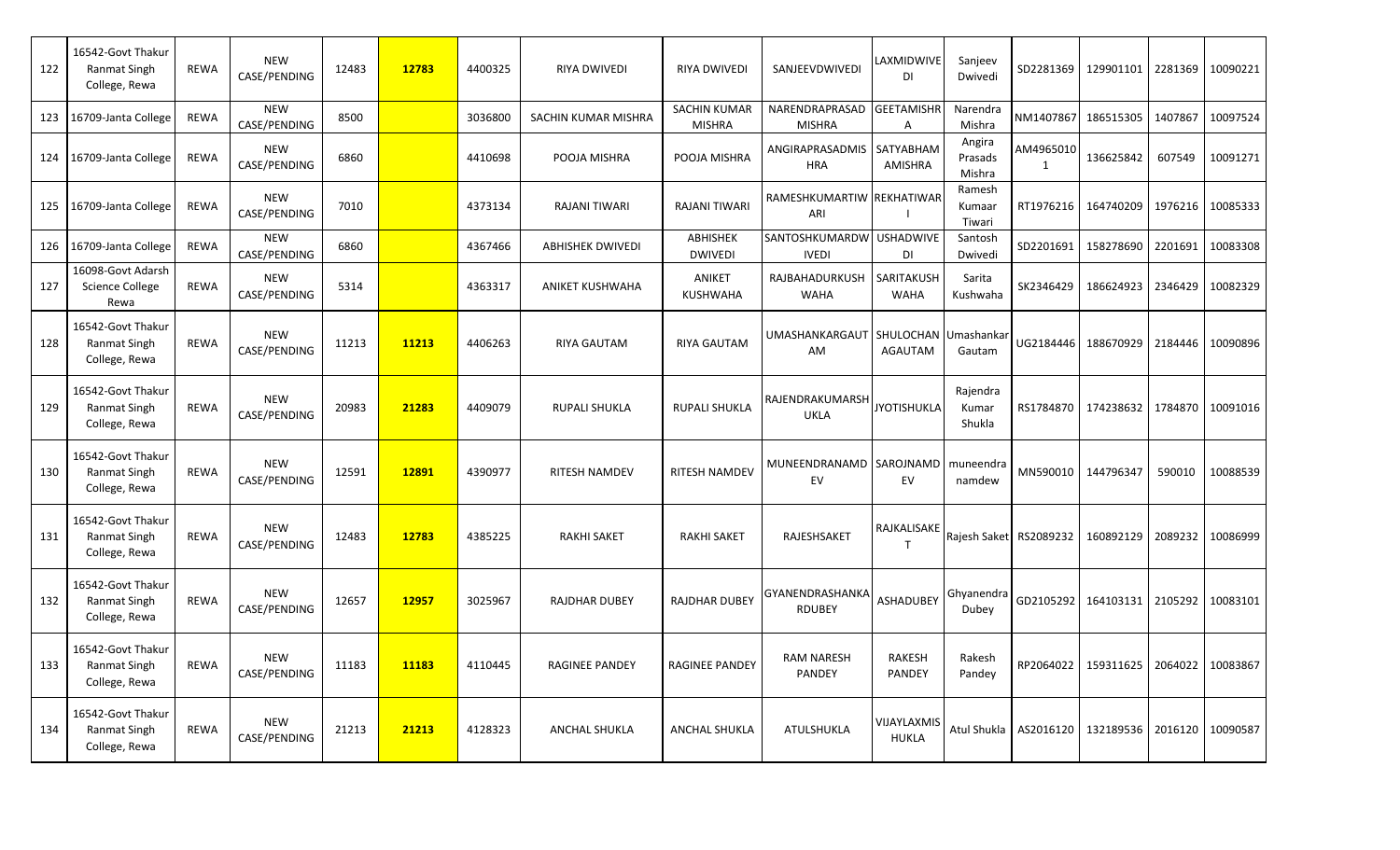| 135 | 16542-Govt Thakur<br>Ranmat Singh<br>College, Rewa        | <b>REWA</b> | <b>NEW</b><br>CASE/PENDING | 21091 | 21391 | 4385375 | <b>ADITYA SINGH TIWARI</b>    | <b>ADITYA SINGH</b><br><b>TIWARI</b> | SHYAMMANISINGHT SUSHEELASIN<br><b>IWARI</b> | <b>GHTIWARI</b>             | SUSHEELA<br>SINGH<br><b>TIWARI</b> |                                     | ST2339752 188709887 |         | 2339752 10087026 |
|-----|-----------------------------------------------------------|-------------|----------------------------|-------|-------|---------|-------------------------------|--------------------------------------|---------------------------------------------|-----------------------------|------------------------------------|-------------------------------------|---------------------|---------|------------------|
| 136 | 16542-Govt Thakur<br>Ranmat Singh<br>College, Rewa        | <b>REWA</b> | <b>NEW</b><br>CASE/PENDING | 12591 | 12891 | 4411934 | <b>AMIT SINGH</b>             | <b>AMIT SINGH</b>                    | RAJKUMARSINGH                               | KIRANSINGH                  | Rajkumar<br>Singh                  |                                     | RS1779959 174156357 |         | 1779959 10091482 |
| 137 | 16542-Govt Thakur<br><b>Ranmat Singh</b><br>College, Rewa | <b>REWA</b> | <b>NEW</b><br>CASE/PENDING | 31357 | 31357 | 4004302 | <b>AMAN SHUKLA</b>            | <b>AMAN SHUKLA</b>                   | RAJESHSHUKLA                                | SANDHYASH<br><b>UKLA</b>    | Rajesh<br>Shukla                   |                                     | RS1002830 181178267 |         | 1002830 10089396 |
| 138 | 16542-Govt Thakur<br>Ranmat Singh<br>College, Rewa        | <b>REWA</b> | <b>NEW</b><br>CASE/PENDING | 26983 | 27283 | 4390763 | <b>ANKITA PANDEY</b>          | <b>ANKITA PANDEY</b>                 | SHAILENDRAPANDEY                            | SASHIKALAP<br>ANDEY         | Shailendra<br>Pandey               | SP1961442                           | 178850951           |         | 1961442 10088492 |
| 139 | 16542-Govt Thakur<br>Ranmat Singh<br>College, Rewa        | <b>REWA</b> | <b>NEW</b><br>CASE/PENDING | 12591 | 12891 | 4408858 | ANOOP KUMAR PATEL             | <b>ANOOP KUMAR</b><br>PATEL          | RAJESHKUMARPATEL                            | PREMVATIPA<br><b>TEL</b>    |                                    | Rajesh Patel RP1463429 189784811    |                     |         | 1463429 10090993 |
| 140 | 16542-Govt Thakur<br>Ranmat Singh<br>College, Rewa        | <b>REWA</b> | <b>NEW</b><br>CASE/PENDING | 11183 | 11183 | 4187632 | ANJALI TIWARI                 | <b>ANJALI TIWARI</b>                 | NAGENDRAMANIT<br><b>WARI</b>                | <b>JANKITIWARI</b>          | Nagendra<br>Tiwari                 | NT2160180                           | 158523275           |         | 2160180 10087456 |
| 141 | 16542-Govt Thakur<br>Ranmat Singh<br>College, Rewa        | <b>REWA</b> | <b>NEW</b><br>CASE/PENDING | 21091 | 21391 | 4359895 | <b>ASHUTOSH SHUKLA</b>        | <b>ASHUTOSH</b><br>SHUKLA            | VIMLESHSHUKLA                               | ANNUSHUKL<br>A              |                                    | Annu Shukla   AS2151533   185709591 |                     |         | 2151533 10081670 |
| 142 | 16542-Govt Thakur<br><b>Ranmat Singh</b><br>College, Rewa | <b>REWA</b> | <b>NEW</b><br>CASE/PENDING | 12591 | 12891 | 4381958 | ABHAY RAJ SAHU                | ABHAY RAJ SAHU                       | SUKHLALSAHU                                 | ARISAHU                     | SHYAMKUM   Sayamkuma<br>ri Sahu    | SS1932012                           | 171952808           | 1932012 | 10086253         |
| 143 | 16542-Govt Thakur<br>Ranmat Singh<br>College, Rewa        | <b>REWA</b> | <b>NEW</b><br>CASE/PENDING | 21291 | 21391 | 4230262 | <b>ABHAY SHARMA</b>           | <b>ABHAY SHARMA</b>                  | RAJESHKUMARSHAR SUNEETASHA<br>MA            | <b>RMA</b>                  | Rajesh<br>Sharma                   | RS952771                            | 193407233           | 952771  | 10093733         |
| 144 | 16542-Govt Thakur<br>Ranmat Singh<br>College, Rewa        | REWA        | <b>NEW</b><br>CASE/PENDING | 21291 | 21391 | 4180025 | <b>ABHAY MISHRA</b>           | <b>ABHAY MISHRA</b>                  | RAMAKANTMISHRA                              | KIRANMISHR                  | Ramakant<br>Mishra                 |                                     | RM2157237 146730637 |         | 2157237 10096239 |
| 145 | 16542-Govt Thakur<br><b>Ranmat Singh</b><br>College, Rewa | REWA        | <b>NEW</b><br>CASE/PENDING | 12591 | 12891 | 4418282 | <b>ABHINAY SINGH GAHARWAR</b> | <b>ABHINAY SINGH</b><br>GAHARWAR     | YOGENDRASINGHGA<br>HARWAR                   | NEELAMSING<br>HGAHARWA<br>R | Yougend<br>Singh                   |                                     | YS1998475 135940105 |         | 1998475 10092753 |
| 146 | 16542-Govt Thakur<br>Ranmat Singh<br>College, Rewa        | REWA        | <b>NEW</b><br>CASE/PENDING | 28657 | 28957 | 2990569 | <b>ABHISHEK DWIVEDI</b>       | ABHISHEK<br><b>DWIVEDI</b>           | UMASHANKARDWIV<br>EDI                       | VANDANAD<br>WIVEDI          | Umshankar<br>Diwvedi               |                                     | UD2379826 132039781 |         | 2379826 10093470 |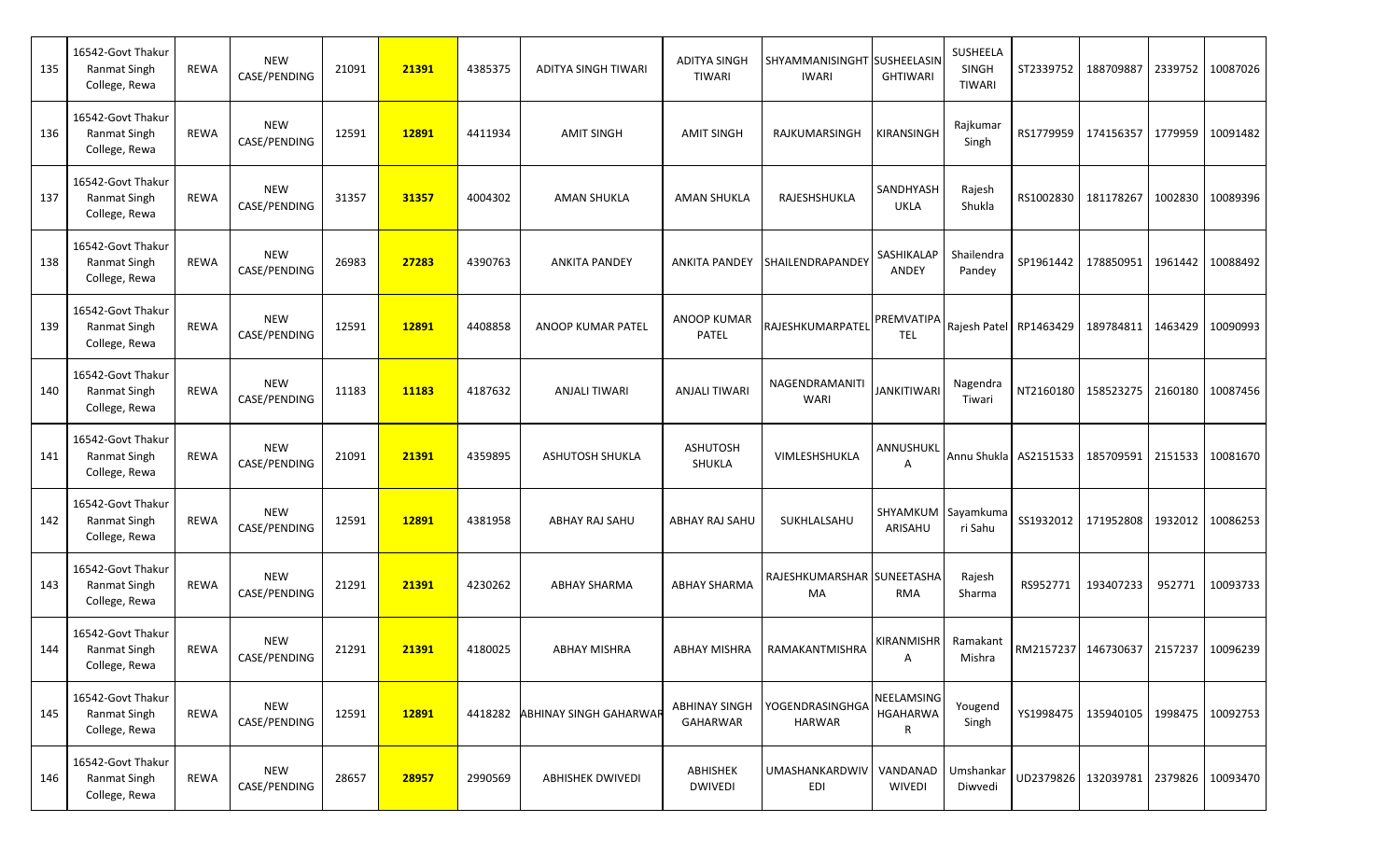| 147 | 16542-Govt Thakur<br>Ranmat Singh<br>College, Rewa        | <b>REWA</b> | <b>NEW</b><br>CASE/PENDING | 28657 | 28957 | 3030722 | <b>ABHISHEK PANDEY</b> | <b>ABHISHEK PANDEY</b>                  | SHYAMBIHARIPANDE ANJULAPAN                   | <b>DEY</b>                    | Shyam<br>Bihari<br>Pandey    |           | SP2271182   186803053                | 2271182 10086112 |
|-----|-----------------------------------------------------------|-------------|----------------------------|-------|-------|---------|------------------------|-----------------------------------------|----------------------------------------------|-------------------------------|------------------------------|-----------|--------------------------------------|------------------|
| 148 | 16542-Govt Thakur<br><b>Ranmat Singh</b><br>College, Rewa | <b>REWA</b> | <b>NEW</b><br>CASE/PENDING | 11291 | 11291 | 4109813 | <b>ABHISHEK PANDEY</b> | <b>ABHISHEK PANDEY</b>                  | AKHILESHWARPAND KIRANPANDE Akhileshwar<br>EY | Y                             | Pandey                       |           | AP1967502 164212391                  | 1967502 10090646 |
| 149 | 16542-Govt Thakur<br><b>Ranmat Singh</b><br>College, Rewa | <b>REWA</b> | <b>NEW</b><br>CASE/PENDING | 21091 | 21391 | 4402836 | <b>ABHISHEK PATEL</b>  | <b>ABHISHEK PATEL</b>                   | HIRAMANIPATEL                                | <b>GEETAPATEL</b>             | Heeramani<br>Patel           |           | HP1944221 164966805                  | 1944221 10090290 |
| 150 | 16542-Govt Thakur<br>Ranmat Singh<br>College, Rewa        | <b>REWA</b> | <b>NEW</b><br>CASE/PENDING | 12591 | 12891 | 4402897 | <b>ABHISHEK SINGH</b>  | <b>ABHISHEK SINGH</b>                   | SATYADEVSINGH                                | ARCHANASIN<br>GH              | Satyadev<br>Singh            | SS1945963 | 185164243                            | 1945963 10090300 |
| 151 | 16542-Govt Thakur<br>Ranmat Singh<br>College, Rewa        | <b>REWA</b> | <b>NEW</b><br>CASE/PENDING | 12591 | 12891 | 4418595 | <b>ABHISHEK SINGH</b>  | <b>ABHISHEK SINGH</b>                   | AMRENDRASINGH                                |                               | KIRANSINGH Kiran Singh       |           | KS1245172 106105228                  | 1245172 10092841 |
| 152 | 16542-Govt Thakur<br>Ranmat Singh<br>College, Rewa        | <b>REWA</b> | <b>NEW</b><br>CASE/PENDING | 33657 | 33957 | 3038868 | ABHISHEK KUMAR PATHAK  | <b>ABHISHEK KUMAR</b><br><b>PATHAK</b>  | SHIVKUMARPATHAK                              | <b>MAMTAPAT</b><br><b>HAK</b> | Shivkumar<br>Pathak          | SP1985517 | 147365071                            | 1985517 10087825 |
| 153 | 16542-Govt Thakur<br>Ranmat Singh<br>College, Rewa        | <b>REWA</b> | <b>NEW</b><br>CASE/PENDING | 12591 | 12891 | 4367146 | ABHISHEK KUMAR DWIVEDI | <b>ABHISHEK KUMAR</b><br><b>DWIVEDI</b> | RAJESHDWIVEDI                                | REKHADWIV<br>EDI              | Rajesh<br>Dwivedi            | RD2332924 | 183393813                            | 2332924 10083229 |
| 154 | 16542-Govt Thakur<br><b>Ranmat Singh</b><br>College, Rewa | <b>REWA</b> | <b>NEW</b><br>CASE/PENDING | 18791 | 18791 | 4109414 | ABHISHEK VISHWAKARMA   | ABHISHEK<br>VISHWAKARMA                 | PADUMNATHVISHW<br>AKARMA                     | KARUNABAI                     | Padumnath<br>Vishwakarm<br>a |           | PV1983233 173071333                  | 1983233 10098721 |
| 155 | 16542-Govt Thakur<br>Ranmat Singh<br>College, Rewa        | <b>REWA</b> | <b>NEW</b><br>CASE/PENDING | 12591 | 12891 | 4371581 | <b>ADARSH SINGH</b>    | <b>ADARSH SINGH</b>                     | ANJANISINGH                                  | <b>URMILASING</b><br>н        |                              |           | Anjani Singh   AS1972605   187015928 | 1972605 10084530 |
| 156 | 16542-Govt Thakur<br>Ranmat Singh<br>College, Rewa        | REWA        | <b>NEW</b><br>CASE/PENDING | 11183 | 11183 | 4409395 | <b>ADITI SINGH</b>     | <b>ADITI SINGH</b>                      | DHEERENDRASINGH                              | JAYALAKXMI<br>SINGH           | Dhirendra<br>Singh           |           | DS2016417   186434380                | 2016417 10091058 |
| 157 | 16542-Govt Thakur<br><b>Ranmat Singh</b><br>College, Rewa | REWA        | <b>NEW</b><br>CASE/PENDING | 24791 | 24791 | 4359772 | ADITYA KUMAR SHUKLA    | <b>ADITYA KUMAR</b><br>SHUKLA           | JITENDRAKUMARSH   KALPANASH<br>UKLA          | UKLA                          | Jitendra<br>Shukla           |           | JS2232856 359557916 2232856 10081637 |                  |
| 158 | 16542-Govt Thakur<br>Ranmat Singh<br>College, Rewa        | REWA        | <b>NEW</b><br>CASE/PENDING | 18391 | 18391 | 3861111 | AJAY PATHAK            | AJAY PATHAK                             | RAJESHPATHAK                                 | SHASHIPATH<br>AK              | Rajesh<br>Pathak             |           | RP1980501 157157302                  | 1980501 10089628 |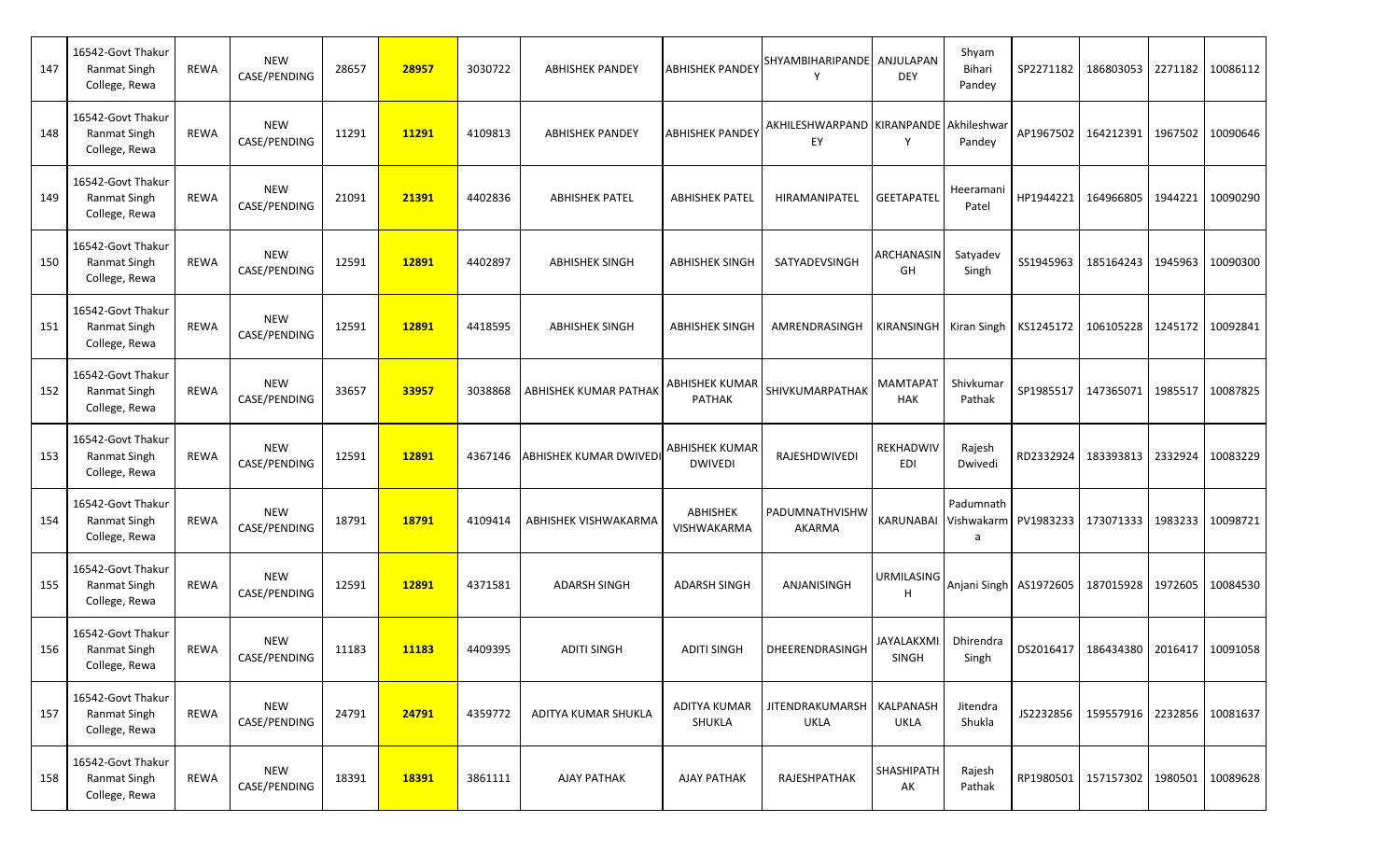| 159 | 16542-Govt Thakur<br><b>Ranmat Singh</b><br>College, Rewa | <b>REWA</b> | <b>NEW</b><br>CASE/PENDING | 24391 | 24391 | 3848796 | AJAY KUMAR MISHRA      | <b>AJAY KUMAR</b><br><b>MISHRA</b> | SHRIKRISHNAMISHR<br>A             | <b>ABHADEVI</b>                 | Shri Krishna<br>Mishra    |           | SM1973180 187480635 |         | 1973180 10090790 |
|-----|-----------------------------------------------------------|-------------|----------------------------|-------|-------|---------|------------------------|------------------------------------|-----------------------------------|---------------------------------|---------------------------|-----------|---------------------|---------|------------------|
| 160 | 16542-Govt Thakur<br>Ranmat Singh<br>College, Rewa        | <b>REWA</b> | <b>NEW</b><br>CASE/PENDING | 11183 | 11183 | 4169371 | AKANKHSA MISHRA        | AKANKHSA<br><b>MISHRA</b>          | RAMJIMISHRA                       | ANITAMISHR<br>A                 | Ram Ji<br>Mishra          |           | RM1585120 195747303 |         | 1585120 10083859 |
| 161 | 16542-Govt Thakur<br><b>Ranmat Singh</b><br>College, Rewa | <b>REWA</b> | <b>NEW</b><br>CASE/PENDING | 20983 | 21283 | 4359888 | <b>AKANKSHA PANDEY</b> | AKANKSHA<br>PANDEY                 | RAMNARESHPANDEY                   | RAKESHPAN<br><b>DEY</b>         | Rakesh<br>Pandey          | RP2064022 | 159311881           |         | 2064022 10081665 |
| 162 | 16542-Govt Thakur<br><b>Ranmat Singh</b><br>College, Rewa | <b>REWA</b> | <b>NEW</b><br>CASE/PENDING | 12591 | 12891 | 4423326 | AKASH KUSHWAHA         | AKASH<br><b>KUSHWAHA</b>           | SHOBHNATH<br><b>KUSHWAHA</b>      | MAYA<br><b>KUSHWAHA</b>         | Shobhnath<br>Kushwaha     | SK875433  | 156287839           | 875433  | 10093817         |
| 163 | 16542-Govt Thakur<br><b>Ranmat Singh</b><br>College, Rewa | <b>REWA</b> | <b>NEW</b><br>CASE/PENDING | 18791 | 18791 | 3982583 | AKASH JAISWAL          | AKASH JAISWAL                      | YAGYANARAYANJAIS<br><b>WAL</b>    | <b>URMILAJAIS</b><br><b>WAL</b> | Yagyanaraya<br>n Jaisawal | YJ2084528 | 157587163           |         | 2084528 10087395 |
| 164 | 16542-Govt Thakur<br>Ranmat Singh<br>College, Rewa        | <b>REWA</b> | <b>NEW</b><br>CASE/PENDING | 21091 | 21391 | 4382904 | <b>AKASH PANDEY</b>    | <b>AKASH PANDEY</b>                | RAMESHPANDEY                      | ANITAPANDE<br>Y                 | Ramesh<br>Panday          | RP1928905 | 154414852           | 1928905 | 10086482         |
| 165 | 16542-Govt Thakur<br><b>Ranmat Singh</b><br>College, Rewa | <b>REWA</b> | <b>NEW</b><br>CASE/PENDING | 18391 | 18391 | 3800281 | <b>AKASH PANDEY</b>    | <b>AKASH PANDEY</b>                | RADHESHPANDEY                     | GAMLAPAND<br>EY                 | Radhesh<br>Pandey         | RP2069015 | 189223757           | 2069015 | 10096710         |
| 166 | 16542-Govt Thakur<br>Ranmat Singh<br>College, Rewa        | <b>REWA</b> | <b>NEW</b><br>CASE/PENDING | 18391 | 18391 | 3844290 | <b>AKASH MISHRA</b>    | <b>AKASH MISHRA</b>                | SUDARSHAN PRASAD<br><b>MISHRA</b> | <b>USHA</b><br><b>MISHRA</b>    | Sudarshan<br>Mishra       |           | SM1969358 179613226 |         | 1969358 10088090 |
| 167 | 16542-Govt Thakur<br><b>Ranmat Singh</b><br>College, Rewa | <b>REWA</b> | <b>NEW</b><br>CASE/PENDING | 21091 | 21391 | 4398962 | AKASH KUMAR RAJAK      | <b>AKASH KUMAR</b><br>RAJAK        | RAJENDRAKUMARRA<br><b>JAK</b>     | SARITARAJAK                     | Rajendra<br>Rajak         | RR771744  | 150047421           | 771744  | 10089917         |
| 168 | 16542-Govt Thakur<br>Ranmat Singh<br>College, Rewa        | <b>REWA</b> | <b>NEW</b><br>CASE/PENDING | 18391 | 18391 | 3842485 | AKHILESH KUSHWAHA      | AKHILESH<br><b>KUSHWAHA</b>        | SUSHILKUSHWAHA                    | SATYAWATIK<br><b>USHWAHA</b>    | Susheel<br>Varma          |           | SV1970709 127358380 |         | 1970709 10088436 |
| 169 | 16542-Govt Thakur<br><b>Ranmat Singh</b><br>College, Rewa | REWA        | <b>NEW</b><br>CASE/PENDING | 11291 | 11291 | 4223845 | <b>AMAN DWIVEDI</b>    | <b>AMAN DWIVEDI</b>                | VINDHYARAJDWIVED RAJESHWARI       | <b>DWIVEDI</b>                  | Vindhraj<br>Dwivedi       |           | VD1503015 116017466 |         | 1503015 10084456 |
| 170 | 16542-Govt Thakur<br><b>Ranmat Singh</b><br>College, Rewa | REWA        | <b>NEW</b><br>CASE/PENDING | 11291 | 11291 | 4395291 | <b>ARPIT GUPTA</b>     | <b>ARPIT GUPTA</b>                 | RAMJEEGUPTA                       | MEENAGUPT<br>Α                  | Ram Ji<br>Gupta           |           | RG2198086 126978584 |         | 2198086 10090705 |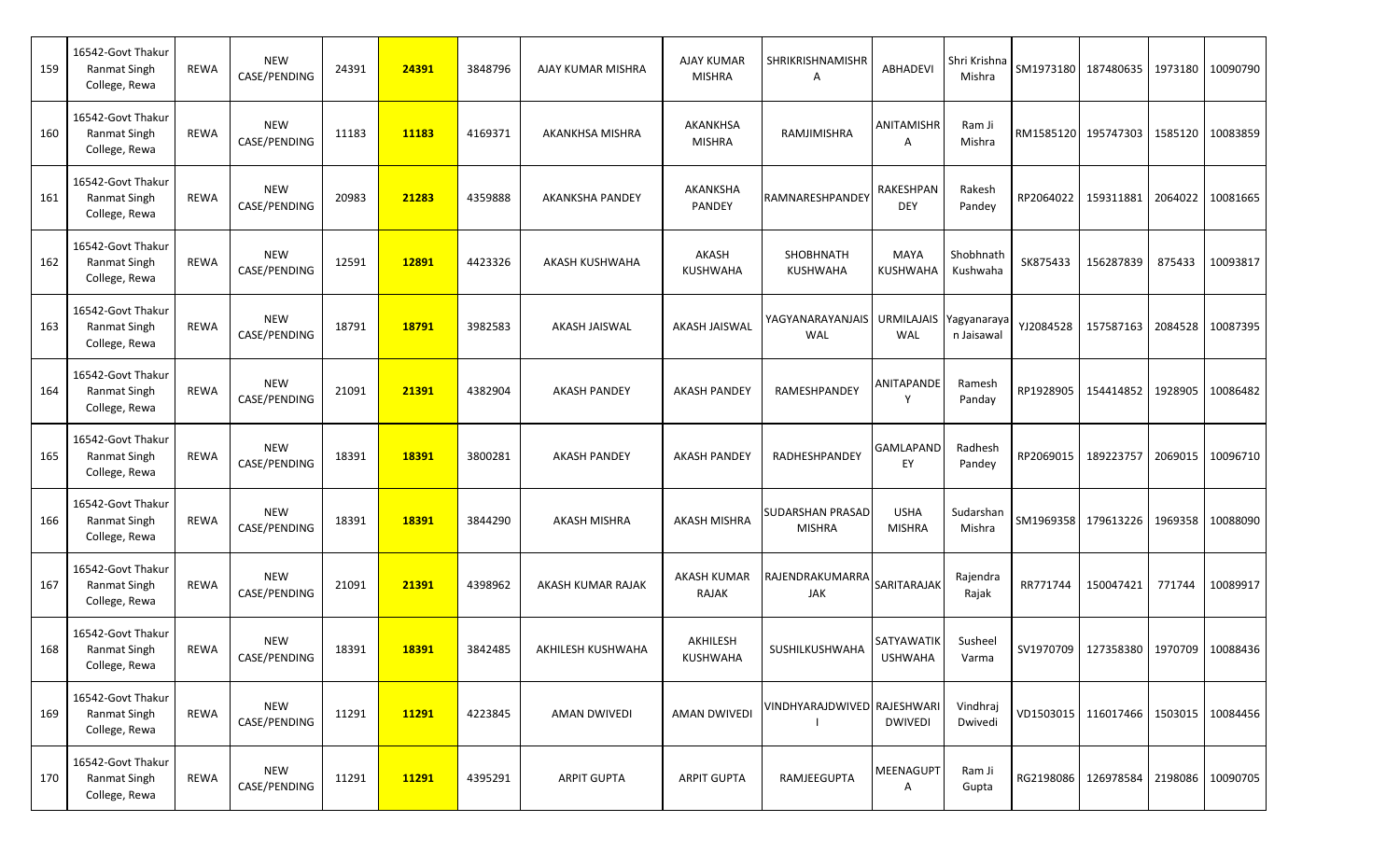| 171 | 16542-Govt Thakur<br><b>Ranmat Singh</b><br>College, Rewa | <b>REWA</b> | <b>NEW</b><br>CASE/PENDING | 11213 | 11213 | 4319944 | <b>ARTI SINGH</b>         | <b>ARTI SINGH</b>                   | <b>KALYAN SINGH</b>                       | KAMLA<br>SINGH            |                            | Kalyan Singh KS2185462   187893090 |                       |         | 2185462 10093189 |
|-----|-----------------------------------------------------------|-------------|----------------------------|-------|-------|---------|---------------------------|-------------------------------------|-------------------------------------------|---------------------------|----------------------------|------------------------------------|-----------------------|---------|------------------|
| 172 | 16542-Govt Thakur<br>Ranmat Singh<br>College, Rewa        | <b>REWA</b> | <b>NEW</b><br>CASE/PENDING | 11291 | 11291 | 4043341 | ANUJ PANDEY               | <b>ANUJ PANDEY</b>                  | SATRASUDANPANDE MAYAPANDE<br>Y            | Y                         | Satrsoodan<br>Pandey       | SP983042                           | 191474381             | 983042  | 10084235         |
| 173 | 16542-Govt Thakur<br><b>Ranmat Singh</b><br>College, Rewa | <b>REWA</b> | <b>NEW</b><br>CASE/PENDING | 27091 | 27391 | 4392448 | <b>DHEERESH SHARMA</b>    | <b>DHEERESH</b><br>SHARMA           | RAJBAHORSHARMA                            | <b>MAMTASHR</b><br>AMA    | Rajbehor<br>Sharma         | RS2378645                          | 116823501             |         | 2378645 10088919 |
| 174 | 16542-Govt Thakur<br>Ranmat Singh<br>College, Rewa        | <b>REWA</b> | <b>NEW</b><br>CASE/PENDING | 21091 | 21391 | 4357712 | <b>DEEPAK SINGH</b>       | <b>DEEPAK SINGH</b>                 | BALENDRASINGH                             | <b>GUDIYASING</b><br>н    | Valendr<br>Singh           | VS1984659                          | 141476658             |         | 1984659 10081196 |
| 175 | 16542-Govt Thakur<br>Ranmat Singh<br>College, Rewa        | <b>REWA</b> | NEW<br>CASE/PENDING        | 33513 | 33813 | 4394222 | <b>DEEPIKA MISHRA</b>     | DEEPIKA MISHRA                      | SUSHILKUMARMISH<br>RA                     | KAVITAMISH<br>RA          | Suseel<br>Mishra           |                                    | SM1888557 169835358   |         | 1888557 10089210 |
| 176 | 16542-Govt Thakur<br>Ranmat Singh<br>College, Rewa        | <b>REWA</b> | <b>NEW</b><br>CASE/PENDING | 12483 | 12783 | 4364608 | <b>ANCHAL GUPTA</b>       | <b>ANCHAL GUPTA</b>                 | RAMSUSHEELGUPTA                           | ANNPOORNA<br><b>GUPTA</b> | Ramsushil<br>Gupta         | RG1388205                          | 179969866             | 1388205 | 10082667         |
| 177 | 16542-Govt Thakur<br><b>Ranmat Singh</b><br>College, Rewa | <b>REWA</b> | <b>NEW</b><br>CASE/PENDING | 18391 | 18391 | 4038920 | DHANANJAY PRATAP SINGH    | DHANANJAY<br><b>PRATAP SINGH</b>    | MAHENDRAPRATAPS SUNITASING<br><b>INGH</b> | H                         | Mahendra<br>Singh          |                                    | MS2019195 135481668   | 2019195 | 10086990         |
| 178 | 16542-Govt Thakur<br>Ranmat Singh<br>College, Rewa        | <b>REWA</b> | <b>NEW</b><br>CASE/PENDING | 12591 | 12891 | 4366688 | IARMENDRA KUMAR DWIVE     | DHARMENDRA<br><b>KUMAR DWIVEDI</b>  | OMPRAKASHDWIVE SUMITRADW<br>DI            | <b>IVEDI</b>              | Omprakash<br>Dwivedi       |                                    | OD1984871 194595607   |         | 1984871 10083109 |
| 179 | 16542-Govt Thakur<br><b>Ranmat Singh</b><br>College, Rewa | <b>REWA</b> | <b>NEW</b><br>CASE/PENDING | 18391 | 18391 | 3802562 | <b>DHEERAJ PANDEY</b>     | <b>DHEERAJ PANDEY</b>               | PRAMOD KUMAR<br>PANDEY                    | SATYABHAM<br>A PANDEY     | Pramod<br>Prasad<br>Pandey |                                    | PP1839604   154110863 |         | 1839604 10098891 |
| 180 | 16542-Govt Thakur<br>Ranmat Singh<br>College, Rewa        | <b>REWA</b> | NEW<br>CASE/PENDING        | 21213 | 21213 | 3037167 | <b>ANJALI DUBEY</b>       | <b>ANJALI DUBEY</b>                 | RAMSUNDARSHARM SANDHYASH<br>A             | ARMA                      | RAM<br>SUNDAR<br>SHARMA    |                                    | RS1971687   135090720 |         | 1971687 10084440 |
| 181 | 16542-Govt Thakur<br><b>Ranmat Singh</b><br>College, Rewa | REWA        | <b>NEW</b><br>CASE/PENDING | 26357 | 26357 | 4412691 | <b>ANKIT KUMAR MISHRA</b> | <b>ANKIT KUMAR</b><br><b>MISHRA</b> | KAMLESHPRASAD                             | <b>GEETA</b>              | Kamlesh<br>Mishra          |                                    | KM2375385 155437567   |         | 2375385 10091741 |
| 182 | 16542-Govt Thakur<br><b>Ranmat Singh</b><br>College, Rewa | REWA        | <b>NEW</b><br>CASE/PENDING | 21213 | 21213 | 4112409 | <b>ANKIT TIVARI</b>       | <b>ANKIT TIVARI</b>                 | MANISHTIVARI                              | SHANTITIVAR               | Manish<br>Tivari           |                                    | MT2018629 109551548   |         | 2018629 10086385 |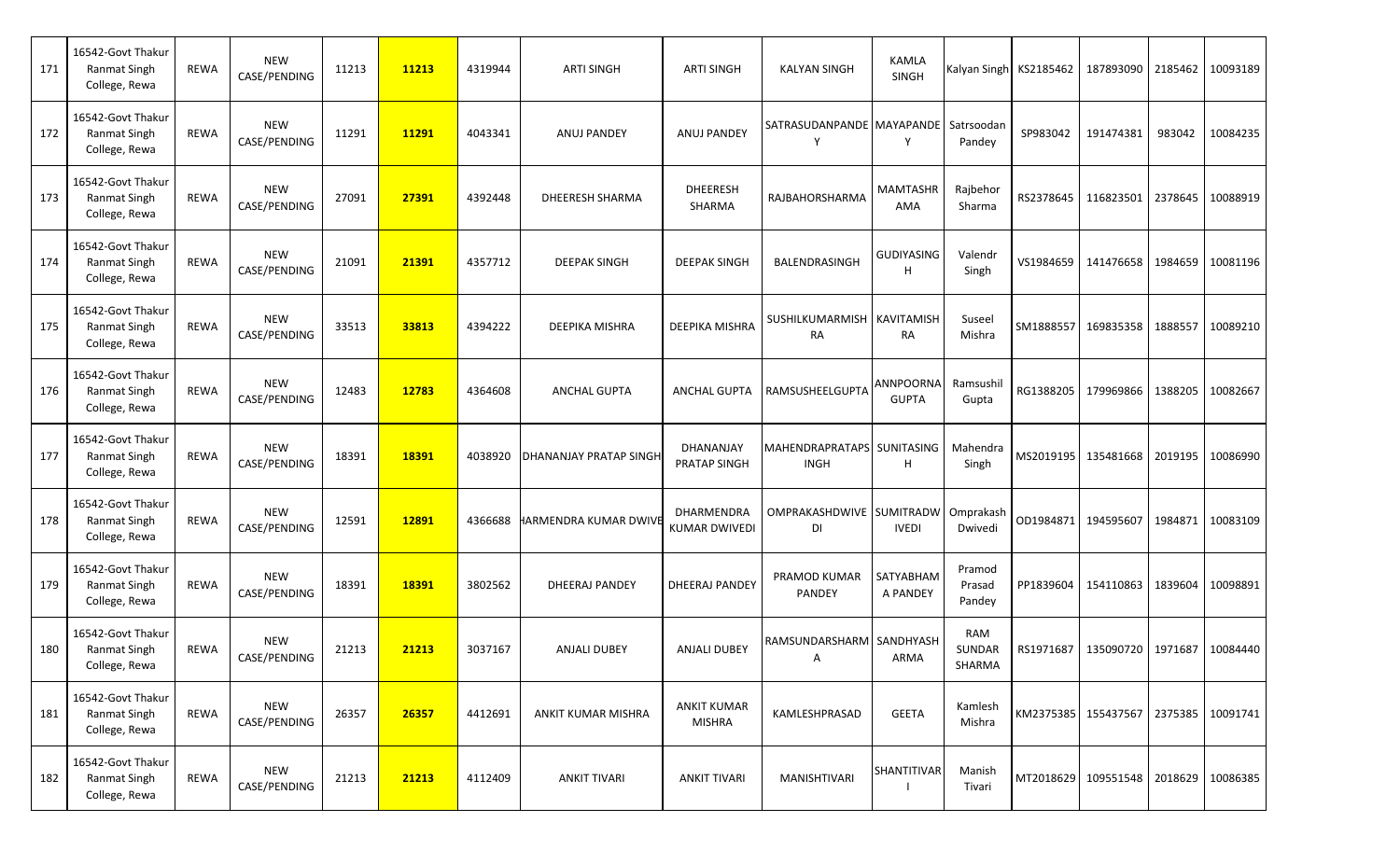| 183 | 16542-Govt Thakur<br><b>Ranmat Singh</b><br>College, Rewa | <b>REWA</b> | <b>NEW</b><br>CASE/PENDING | 20891 | 20891 | 3845232 | AMAR MISHRA          | <b>AMAR MISHRA</b>                   | SUDARSHAN<br><b>MISHRA</b>            | <b>USHA</b><br><b>MISHRA</b>                   | Sudarshan<br>Mishra                                                   |                     | SM1969358 179613113   |         | 1969358 10088111   |
|-----|-----------------------------------------------------------|-------------|----------------------------|-------|-------|---------|----------------------|--------------------------------------|---------------------------------------|------------------------------------------------|-----------------------------------------------------------------------|---------------------|-----------------------|---------|--------------------|
| 184 | 16542-Govt Thakur<br>Ranmat Singh<br>College, Rewa        | <b>REWA</b> | <b>NEW</b><br>CASE/PENDING | 11291 | 11291 | 4093788 | <b>ANKUSH PATEL</b>  | <b>ANKUSH PATEL</b>                  | KRISHNAKUMARPAT<br>EL                 | <b>GEETAPATEL</b>                              | Gita Patel                                                            |                     | GP1401654 137461684   |         | 1401654   10083103 |
| 185 | 16542-Govt Thakur<br><b>Ranmat Singh</b><br>College, Rewa | <b>REWA</b> | <b>NEW</b><br>CASE/PENDING | 21091 | 21391 | 4405063 | <b>AMIT MISHRA</b>   | <b>AMIT MISHRA</b>                   | <b>VINODMISHRA</b>                    | SANGEETAM<br><b>SHRA</b>                       | Sangeeta<br>Mishra                                                    | SM1942751 192557751 |                       |         | 1942751 10090493   |
| 186 | 16542-Govt Thakur<br>Ranmat Singh<br>College, Rewa        | <b>REWA</b> | <b>NEW</b><br>CASE/PENDING | 12657 | 12957 | 4383713 | AMBUJ PANDEY         | <b>AMBUJ PANDEY</b>                  | PRABHUDAYALPAND I<br>EY               | KUMUDPAN<br><b>DEY</b>                         | Prabhu<br>Dayal<br>Pandey                                             | PP2142302           | 169721108             |         | 2142302 10090840   |
| 187 | 16542-Govt Thakur<br><b>Ranmat Singh</b><br>College, Rewa | <b>REWA</b> | <b>NEW</b><br>CASE/PENDING | 12591 | 12891 | 4421772 | AMIT VISHWAKARMA     | AMIT<br>VISHWAKARMA                  | PADUMNATHVISHW<br>AKARMA              | A                                              | KARUNABAIV Padumnath<br>ISHWAKARM Vishwakarm PV1983233 173071452<br>a |                     |                       |         | 1983233 10093620   |
| 188 | 16542-Govt Thakur<br>Ranmat Singh<br>College, Rewa        | <b>REWA</b> | <b>NEW</b><br>CASE/PENDING | 11357 | 11357 | 4331609 | AMIT PRAKASH TIWARI  | <b>AMIT PRAKASH</b><br><b>TIWARI</b> | <b>DINENDRA PRASAD</b><br>TIWARI      | SAVITA<br><b>TIWARI</b>                        | Dinendra<br>Tiwari                                                    | DT2193002           | 190029286             | 2193002 | 10082949           |
| 189 | 16542-Govt Thakur<br><b>Ranmat Singh</b><br>College, Rewa | <b>REWA</b> | <b>NEW</b><br>CASE/PENDING | 21213 | 21213 | 2603447 | AMRITA TIWARI        | <b>AMRITA TIWARI</b>                 | <b>GANESH</b>                         | ASHA                                           | Ganesh<br>Tiwari                                                      | GT2029032           | 135956446             |         | 2029032   10083705 |
| 190 | 16542-Govt Thakur<br>Ranmat Singh<br>College, Rewa        | <b>REWA</b> | <b>NEW</b><br>CASE/PENDING | 24683 | 24683 | 4325149 | <b>ANAMIKA GUPTA</b> | <b>ANAMIKA GUPTA</b>                 | KESHAVPRASADGUP<br>TA                 | SEEMAGUPT<br>Α                                 | Seema<br>Gupta                                                        |                     | SG2133127   141047940 |         | 2133127 10093519   |
| 191 | 16542-Govt Thakur<br><b>Ranmat Singh</b><br>College, Rewa | <b>REWA</b> | <b>NEW</b><br>CASE/PENDING | 31213 | 31213 | 3919648 | ANAMIKA SINGH        | <b>ANAMIKA SINGH</b>                 | ABHAYRAJSINGH                         | SARLASINGH                                     | Abhay Raj<br>Singh                                                    |                     | AS2044571 169071460   |         | 2044571 10091649   |
| 192 | 16542-Govt Thakur<br>Ranmat Singh<br>College, Rewa        | <b>REWA</b> | NEW<br>CASE/PENDING        | 33513 | 33957 | 4361160 | ANAMIKA TIWARI       | <b>ANAMIKA TIWARI</b>                | SACHHITAPRASADTI   KALAWATITI<br>WARI | WARI                                           | Kalavati<br>Tiwari                                                    |                     | KT2265209 154714633   |         | 2265209 10081981   |
| 193 | 16542-Govt Thakur<br><b>Ranmat Singh</b><br>College, Rewa | REWA        | <b>NEW</b><br>CASE/PENDING | 23591 | 23891 | 4381006 | ANAND RAJ SINGH      | ANAND RAJ SINGH                      | DHARMENDRASING<br>Н                   | SAJITASINGH                                    | Dharmendra<br>Singh                                                   | DS899078            | 120720048             | 899078  | 10085963           |
| 194 | 16542-Govt Thakur<br><b>Ranmat Singh</b><br>College, Rewa | REWA        | <b>NEW</b><br>CASE/PENDING | 21291 | 21291 | 4204748 | ANEET KUMAR YADAV    | <b>ANEET KUMAR</b><br>YADAV          | JAGDEESHYADAV                         | VIMLAYADAV Vimla Yadav   VY1945765   179188548 |                                                                       |                     |                       |         | 1945765 10096214   |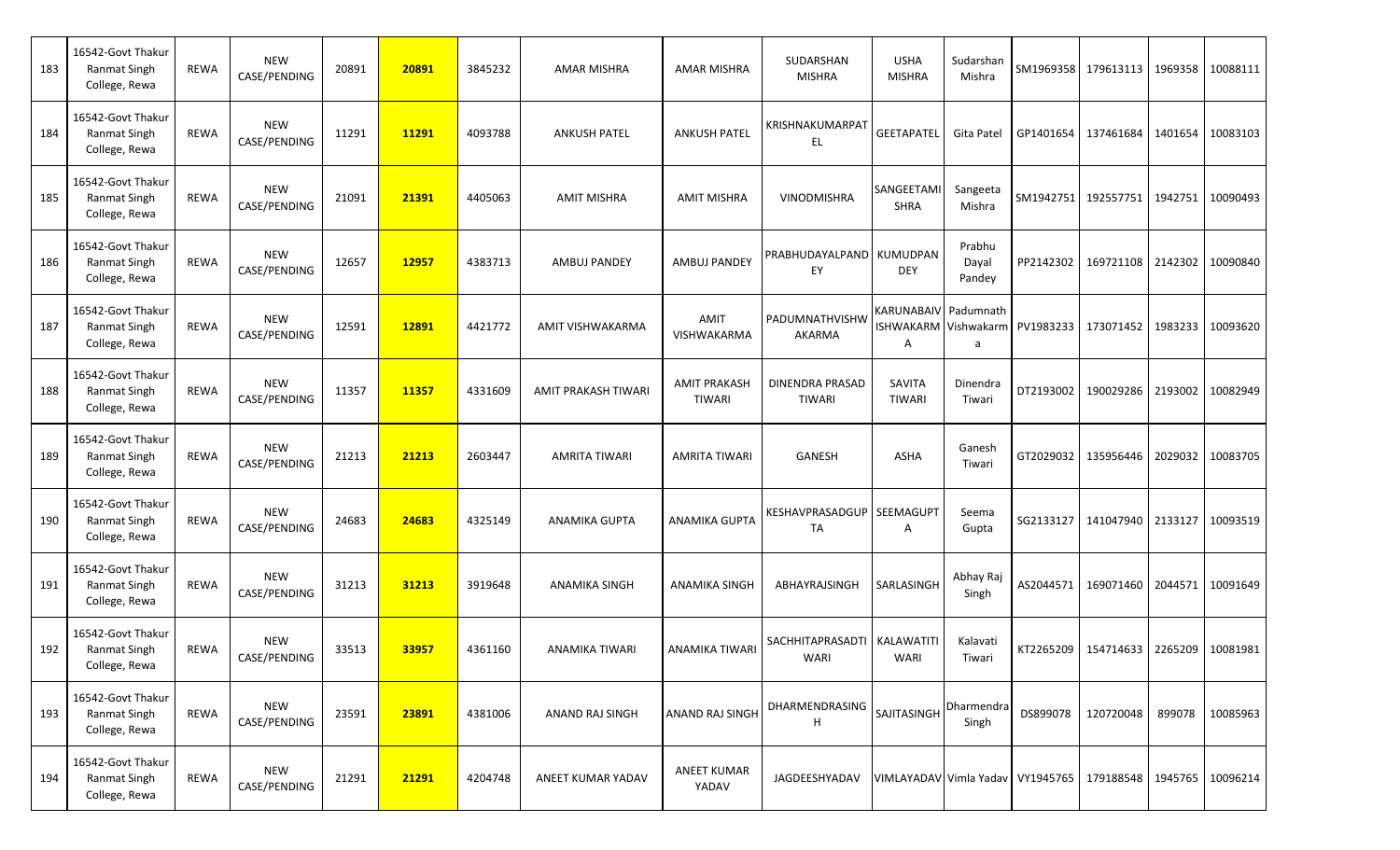| 195 | 16542-Govt Thakur<br><b>Ranmat Singh</b><br>College, Rewa | <b>REWA</b> | <b>NEW</b><br>CASE/PENDING | 21091 | 21391 | 4433794 | <b>ANIL SINGH</b>     | <b>ANIL SINGH</b>                       | INDRAPALSINGH                             | VIMLASINGH                           | Indrpal<br>Singh             | IS1966700 | 102914261                                  | 1966700 | 10095464 |
|-----|-----------------------------------------------------------|-------------|----------------------------|-------|-------|---------|-----------------------|-----------------------------------------|-------------------------------------------|--------------------------------------|------------------------------|-----------|--------------------------------------------|---------|----------|
| 196 | 16542-Govt Thakur<br>Ranmat Singh<br>College, Rewa        | <b>REWA</b> | <b>NEW</b><br>CASE/PENDING | 18391 | 18391 | 4271520 | ANAND NAND MISHRA     | <b>ANAND NAND</b><br><b>MISHRA</b>      | <b>YOGENDRAMISHRA</b>                     | <b>REKHAMISHR</b><br>A               | Yogendra<br>Mishra           |           | YM2040910 115937820                        | 2040910 | 10093104 |
| 197 | 16542-Govt Thakur<br><b>Ranmat Singh</b><br>College, Rewa | <b>REWA</b> | <b>NEW</b><br>CASE/PENDING | 26213 | 26213 | 4318002 | <b>ANEETA TIWARI</b>  | ANEETA TIWARI                           | ANILKUMARTIWARI                           | YOJNATIWAR                           | anil tiwari                  | AT1704007 | 144024444                                  | 1704007 | 10092719 |
| 198 | 16542-Govt Thakur<br><b>Ranmat Singh</b><br>College, Rewa | <b>REWA</b> | <b>NEW</b><br>CASE/PENDING | 23657 | 23957 | 3031881 | ASHISH KUMAR AGNIHOTR | <b>ASHISH KUMAR</b><br><b>AGNIHOTRI</b> | RAJKARANAGNIHOT ANEETAAGN<br>RI           | <b>HOTRI</b>                         | Rajkarn<br>Angnihotri        | RA1981367 | 153282303                                  | 1981367 | 10090071 |
| 199 | 16542-Govt Thakur<br>Ranmat Singh<br>College, Rewa        | <b>REWA</b> | <b>NEW</b><br>CASE/PENDING | 10891 | 10891 | 4420008 | <b>ANEESH TIWARI</b>  | <b>ANEESH TIWARI</b>                    | NAGENDRAPRASADT RADHATIWA<br><b>IWARI</b> | RI                                   | Nagendra<br>Prasad<br>Tiwari | NT2373832 | 307714364                                  | 2373832 | 10093164 |
| 200 | 16542-Govt Thakur<br>Ranmat Singh<br>College, Rewa        | <b>REWA</b> | <b>NEW</b><br>CASE/PENDING | 20983 | 21283 | 4362482 | <b>ANJALI MISHRA</b>  | <b>ANJALI MISHRA</b>                    | RAMSHUSHEELMISH SAVITAMISH<br><b>RA</b>   | <b>RA</b>                            | Ramshushee<br>I Mishra       | RM2085487 | 114643992                                  | 2085487 | 10082206 |
| 201 | 16542-Govt Thakur<br><b>Ranmat Singh</b><br>College, Rewa | <b>REWA</b> | <b>NEW</b><br>CASE/PENDING | 12483 | 12783 | 4410321 | ANJU VISHWKARMA       | ANJU<br>VISHWKARMA                      | RAMESHKUMARVISH<br>WKARMA                 | BABYBASANT<br><b>IVISHWKAR</b><br>MA | Ramesh<br>Vishwakarm<br>a    | RV1953380 | 184558875                                  | 1953380 | 10091230 |
| 202 | 16542-Govt Thakur<br>Ranmat Singh<br>College, Rewa        | <b>REWA</b> | <b>NEW</b><br>CASE/PENDING | 24391 | 24391 | 4404886 | <b>ANKUSH GUPTA</b>   | <b>ANKUSH GUPTA</b>                     | BIRENDRAKUMARGU SAVITAGUPT<br><b>PTA</b>  | Α                                    | Virendra<br>Kumar<br>Gupta   | VG2370460 | 174836274                                  | 2370460 | 10090482 |
| 203 | 16542-Govt Thakur<br><b>Ranmat Singh</b><br>College, Rewa | <b>REWA</b> | <b>NEW</b><br>CASE/PENDING | 18683 | 18683 | 4364412 | ANJALI TIWARI         | <b>ANJALI TIWARI</b>                    | RANJANLALTIWARI                           | ANJANATIW<br>ARI                     | Anjana<br>Tiwari             | AT2029323 | 157399842                                  | 2029323 | 10088061 |
| 204 | 16542-Govt Thakur<br>Ranmat Singh<br>College, Rewa        | REWA        | <b>NEW</b><br>CASE/PENDING | 11291 | 11291 | 4112321 | <b>ANKIT DWIVEDI</b>  | <b>ANKIT DWIVED!</b>                    | SHUBHKARANDWIVE SANGEETAD<br>DI           | WIVEDI                               | Subhkaran<br>Diwedi          |           | SD2130438   155249150   2130438   10084250 |         |          |
| 205 | 16542-Govt Thakur<br>Ranmat Singh<br>College, Rewa        | REWA        | <b>NEW</b><br>CASE/PENDING | 12513 | 12813 | 3011130 | ANNU MISHRA           | ANNU MISHRA                             | <b>ROHANIPRASAD</b>                       | SANTOSH                              | Rohni<br>Prasad              | RP1940039 | 176231952                                  | 1940039 | 10083267 |
| 206 | 16542-Govt Thakur<br><b>Ranmat Singh</b><br>College, Rewa | <b>REWA</b> | <b>NEW</b><br>CASE/PENDING | 24391 | 24391 | 4404718 | <b>ANOOP GUPTA</b>    | <b>ANOOP GUPTA</b>                      | BEERENDRAKUMAR SAVITAGUPT<br><b>GUPTA</b> | Α                                    | Virendra<br>Kumar<br>Gupta   |           | VG2370460   174835829   2370460   10090468 |         |          |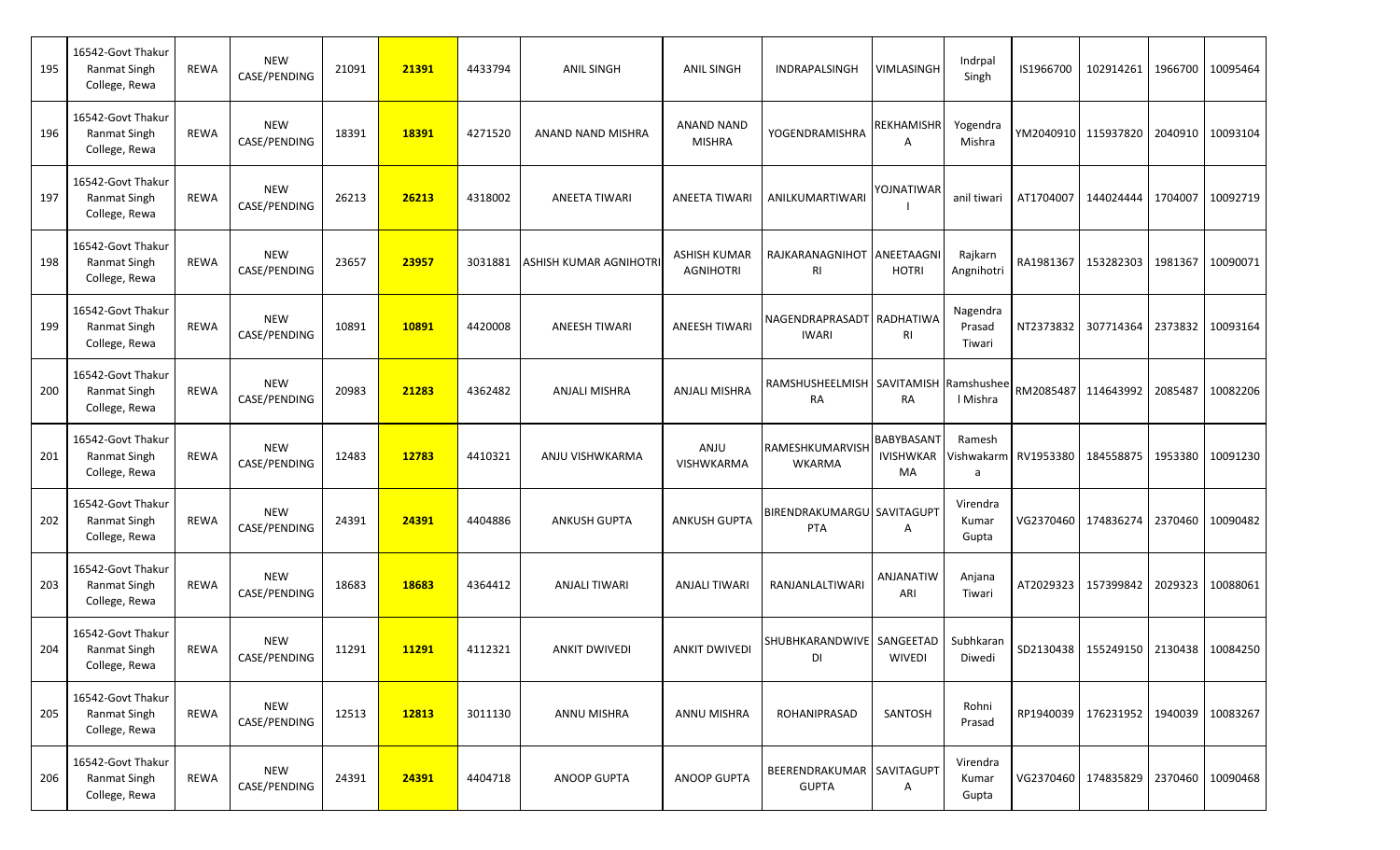| 207 | 16542-Govt Thakur<br>Ranmat Singh<br>College, Rewa        | <b>REWA</b> | <b>NEW</b><br>CASE/PENDING | 11183 | 11183 | 4110626 | <b>BANDANA DWIVEDI</b> | BANDANA<br><b>DWIVEDI</b>            | OMPRAKASHDWIVE SUMITRADW<br>DI    | <b>IVEDI</b>                     | Omprakash<br>Dwivedi          |           | OD1984871 194595416  |         | 1984871 10082733 |
|-----|-----------------------------------------------------------|-------------|----------------------------|-------|-------|---------|------------------------|--------------------------------------|-----------------------------------|----------------------------------|-------------------------------|-----------|----------------------|---------|------------------|
| 208 | 16542-Govt Thakur<br><b>Ranmat Singh</b><br>College, Rewa | <b>REWA</b> | <b>NEW</b><br>CASE/PENDING | 10891 | 10891 | 3852901 | <b>ANURAG DWIVEDI</b>  |                                      | ANURAG DWIVEDI SHESHMANIDWIVEDI   | KAMLESHDW<br><b>IVEDI</b>        | Sheshmani<br>Dvivedi          |           | SD1975693 142936755  |         | 1975693 10085284 |
| 209 | 16542-Govt Thakur<br><b>Ranmat Singh</b><br>College, Rewa | <b>REWA</b> | <b>NEW</b><br>CASE/PENDING | 33657 | 33957 | 4397314 | <b>ANURAG SHUKLA</b>   | ANURAG SHUKLA                        | SANTLAL SHUKLA                    | SUMAN<br>SHUKLA                  | Shantlal<br>Shukla            | SS745551  | 179720504            | 745551  | 10089670         |
| 210 | 16542-Govt Thakur<br>Ranmat Singh<br>College, Rewa        | <b>REWA</b> | <b>NEW</b><br>CASE/PENDING | 27091 | 27391 | 4408778 | <b>ANURAG SINGH</b>    | ANURAG SINGH                         | KRISHNANAND<br><b>SINGH</b>       | <b>PUSHPA</b><br><b>SINGH</b>    | Krshnnand<br>Singh            | KS2386978 | 154376540            |         | 2386978 10090958 |
| 211 | 16542-Govt Thakur<br><b>Ranmat Singh</b><br>College, Rewa | <b>REWA</b> | <b>NEW</b><br>CASE/PENDING | 24791 | 24791 | 4103103 | CHANDRA PRAKASH SHUKLA | <b>CHANDRA</b><br>PRAKASH SHUKLA     | SUKHANIDHANSHUK SAVITRISHUK<br>LA | LA                               | Sukhnidhaa<br>n Shukla        | SS2039630 | 180185954            | 2039630 | 10085676         |
| 212 | 16542-Govt Thakur<br><b>Ranmat Singh</b><br>College, Rewa | <b>REWA</b> | <b>NEW</b><br>CASE/PENDING | 12591 | 12891 | 4418234 | ARYAN DEV KUSHWAHA     | <b>ARYAN DEV</b><br><b>KUSHWAHA</b>  | RAKESHKUSHWAHA                    | <b>GUDIYAKUSH</b><br><b>WAHA</b> | Rakesh<br>Kushwaha            | RK2377011 | 145960164            |         | 2377011 10092739 |
| 213 | 16542-Govt Thakur<br><b>Ranmat Singh</b><br>College, Rewa | <b>REWA</b> | <b>NEW</b><br>CASE/PENDING | 27091 | 27391 | 4380005 | ASHISH KUSHWAHA        | <b>ASHISH</b><br><b>KUSHWAHA</b>     | <b>RAMNARESHKUSHW</b><br>AHA      | SUSHILAKUS<br><b>HWAHA</b>       | Ramnaresh<br>Kushwaha         | RK1113429 | 164348496            | 1113429 | 10085716         |
| 214 | 16542-Govt Thakur<br><b>Ranmat Singh</b><br>College, Rewa | <b>REWA</b> | <b>NEW</b><br>CASE/PENDING | 21091 | 21391 | 4434487 | <b>ASHUTOSH MISHRA</b> | <b>ASHUTOSH</b><br><b>MISHRA</b>     | NARENDRA KUMAR<br><b>MISHRA</b>   | <b>VIMLA</b><br><b>MISHRA</b>    | Narendra<br>Mishra            |           | NM1985244 152629533  |         | 1985244 10095897 |
| 215 | 16542-Govt Thakur<br>Ranmat Singh<br>College, Rewa        | <b>REWA</b> | <b>NEW</b><br>CASE/PENDING | 11291 | 11291 | 4212900 | ASHISH KUMAR TIWARI    | <b>ASHISH KUMAR</b><br><b>TIWARI</b> | RAMAKANTTIWARI                    | <b>MANGALATI</b><br>WARI         | Rmakant<br>Tiwari             | RT2166747 | 169663078            |         | 2166747 10090116 |
| 216 | 16542-Govt Thakur<br><b>Ranmat Singh</b><br>College, Rewa | <b>REWA</b> | <b>NEW</b><br>CASE/PENDING | 23591 | 23891 | 4419416 | <b>ATHARV TIWARI</b>   | <b>ATHARV TIWARI</b>                 | MANKAMANATIWAR SAVITATIWA         | RI                               | Mankamana<br>Prasad<br>Tiwari |           | MT2396536 120180321  |         | 2396536 10093033 |
| 217 | 16542-Govt Thakur<br><b>Ranmat Singh</b><br>College, Rewa | REWA        | <b>NEW</b><br>CASE/PENDING | 24391 | 24391 | 3836712 | <b>ASHISH SHARMA</b>   | <b>ASHISH SHARMA</b>                 | RAMNARESHSHARM MADHUSHAR<br>Α     | MA                               | Ramnaresh<br>Shrama           |           | RS33680101 102727531 | 623331  | 10093259         |
| 218 | 16542-Govt Thakur<br>Ranmat Singh<br>College, Rewa        | REWA        | <b>NEW</b><br>CASE/PENDING | 12591 | 12891 | 4410132 | <b>ASHUTOSH MISHRA</b> | <b>ASHUTOSH</b><br><b>MISHRA</b>     | DAMODARPRASADM<br><b>ISHRA</b>    | SHANTIDEVI                       | Shanti<br>Mishra              |           | SM1989533 193807242  |         | 1989533 10091178 |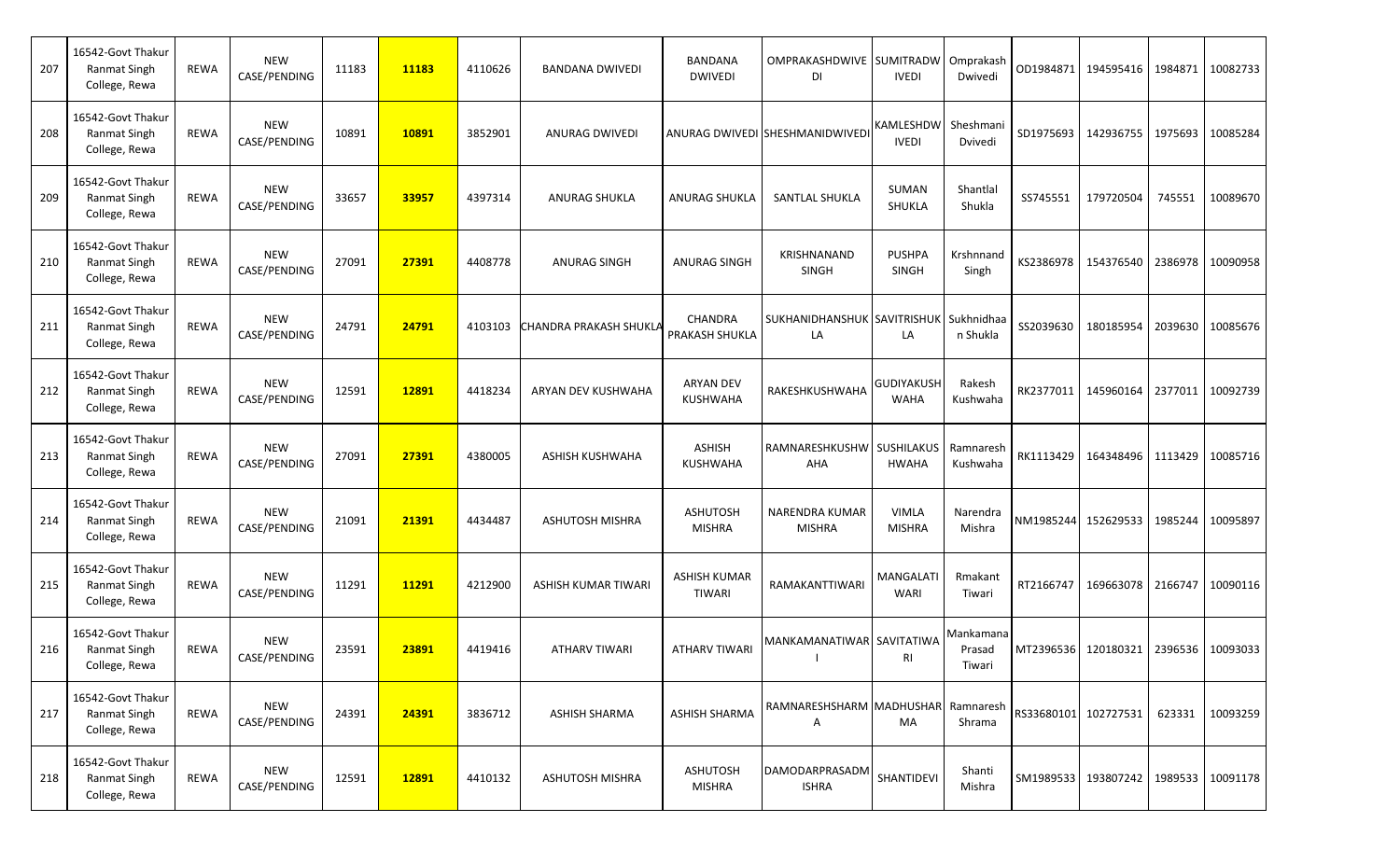| 219 | 16542-Govt Thakur<br>Ranmat Singh<br>College, Rewa        | <b>REWA</b> | <b>NEW</b><br>CASE/PENDING | 28657 | 28957 | 3050395 | <b>ASHUTOSH PANDEY</b>       | <b>ASHUTOSH</b><br>PANDEY          | BHUPENDRAPANDEY UMAPANDEY                           |                           | <b>Bhupendra</b><br>Pandey   |                                  | BP2011799 189663937   |         | 2011799 10093966 |
|-----|-----------------------------------------------------------|-------------|----------------------------|-------|-------|---------|------------------------------|------------------------------------|-----------------------------------------------------|---------------------------|------------------------------|----------------------------------|-----------------------|---------|------------------|
| 220 | 16542-Govt Thakur<br>Ranmat Singh<br>College, Rewa        | <b>REWA</b> | <b>NEW</b><br>CASE/PENDING | 31213 | 31213 | 4190435 | <b>ATITHI PANDEY</b>         | <b>ATITHI PANDEY</b>               | KRISHNAKUMARPAN VIMALESHPA<br><b>DEY</b>            | <b>NDEY</b>               | <b>Bimlesh</b><br>Panday     |                                  | BP1959353 188789277   |         | 1959353 10085810 |
| 221 | 16542-Govt Thakur<br><b>Ranmat Singh</b><br>College, Rewa | <b>REWA</b> | <b>NEW</b><br>CASE/PENDING | 12513 | 12813 | 3020173 | <b>BHARTI SHARMA</b>         | <b>BHARTI SHARMA</b>               | HANSRAJSHARMA                                       | NEESHASHAR<br>MA          | <b>HANSRAJ</b><br>SHARMA     | HS2218716                        | 185776855             |         | 2218716 10097712 |
| 222 | 16542-Govt Thakur<br>Ranmat Singh<br>College, Rewa        | <b>REWA</b> | <b>NEW</b><br>CASE/PENDING | 21091 | 21391 | 4387717 | <b>BIPIN TIWARI</b>          | <b>BIPIN TIWARI</b>                | RAMAVTARTIWARI                                      | MEENATIWA<br>RI           | Ramavatar<br>Tiwari          | RT1999273                        | 190202965             |         | 1999273 10087688 |
| 223 | 16542-Govt Thakur<br><b>Ranmat Singh</b><br>College, Rewa | <b>REWA</b> | <b>NEW</b><br>CASE/PENDING | 31213 | 31213 | 4335901 | <b>BHARTI MISHRA</b>         | <b>BHARTI MISHRA</b>               | RAMANUJMISHRA                                       | SHAKUNTAL<br>AMISHRA      | Sakuntala<br>Mishra          | SM2262947                        | 188075822             | 2262947 | 10092423         |
| 224 | 16542-Govt Thakur<br>Ranmat Singh<br>College, Rewa        | <b>REWA</b> | <b>NEW</b><br>CASE/PENDING | 21291 | 21291 | 4114855 | <b>BRIJENDRA SINGH</b>       | <b>BRIJENDRA SINGH</b>             | <b>VINOD BAHADUR</b><br><b>SINGH</b>                | SANDHYA<br>SINGH          |                              | Vinod Singh VS88760401 149525796 |                       | 642588  | 10090004         |
| 225 | 16542-Govt Thakur<br><b>Ranmat Singh</b><br>College, Rewa | <b>REWA</b> | <b>NEW</b><br>CASE/PENDING | 26983 | 27283 | 4388466 | CHHAYA JAISAWAL              | CHHAYA JAISAWAL                    | MANGLESHWARPDJ   MOHANIJAIS   Mangleswer<br>AISAWAL | AWAL                      | Jaiswal                      | MJ1069675                        | 188090017             | 1069675 | 10087880         |
| 226 | 16542-Govt Thakur<br>Ranmat Singh<br>College, Rewa        | <b>REWA</b> | <b>NEW</b><br>CASE/PENDING | 18791 | 18791 | 4428748 | DEEPCHANDRA KACHER           | DEEPCHANDRA<br><b>KACHER</b>       | SANTOSH KACHER                                      | ANITAKACHE<br>R           | santosh<br>kacher            | SK2404840                        | 142229749             | 2404840 | 10095039         |
| 227 | 16542-Govt Thakur<br><b>Ranmat Singh</b><br>College, Rewa | <b>REWA</b> | <b>NEW</b><br>CASE/PENDING | 14691 | 14991 | 4423958 | <b>HARVENDRA KUMAR DWIVE</b> | DHARVENDRA<br><b>KUMAR DWIVEDI</b> | <b>CHANDRA PRATAP</b><br><b>DWIVEDI</b>             | SIYA DULARI               | Santosh<br>Kumar<br>Dwivedi  |                                  | SD2089778 313942694   |         | 2089778 10094045 |
| 228 | 16542-Govt Thakur<br>Ranmat Singh<br>College, Rewa        | <b>REWA</b> | <b>NEW</b><br>CASE/PENDING | 31213 | 31213 | 4161736 | <b>DURGA GUPTA</b>           | <b>DURGA GUPTA</b>                 | KANHAIYALALGUPTA                                    | INDRAKALIG<br><b>UPTA</b> | Indrakalee<br>Gupta          |                                  | IG2130463   141056374 |         | 2130463 10092775 |
| 229 | 16542-Govt Thakur<br><b>Ranmat Singh</b><br>College, Rewa | REWA        | <b>NEW</b><br>CASE/PENDING | 12591 | 12891 | 4363582 | <b>DHEERENDRA SINGH LODH</b> | DHEERENDRA<br>SINGH LODHI          | RAMBHAJANSINGHL SHAKUNTLAS<br>ODHI                  | INGHLODHI                 | rambhajan<br>singh lodhi     |                                  | RL79780101 166214532  | 582079  | 10082403         |
| 230 | 16542-Govt Thakur<br><b>Ranmat Singh</b><br>College, Rewa | <b>REWA</b> | <b>NEW</b><br>CASE/PENDING | 24283 | 24283 | 4355285 | <b>DIKSHA DWIVEDI</b>        | DIKSHA DWIVEDI                     | DIVAKARDWIVEDI                                      | MAYADWIVE<br>DI           | Diwakar<br>Prasad<br>Dwivedi |                                  | DD2225396 178001432   |         | 2225396 10090916 |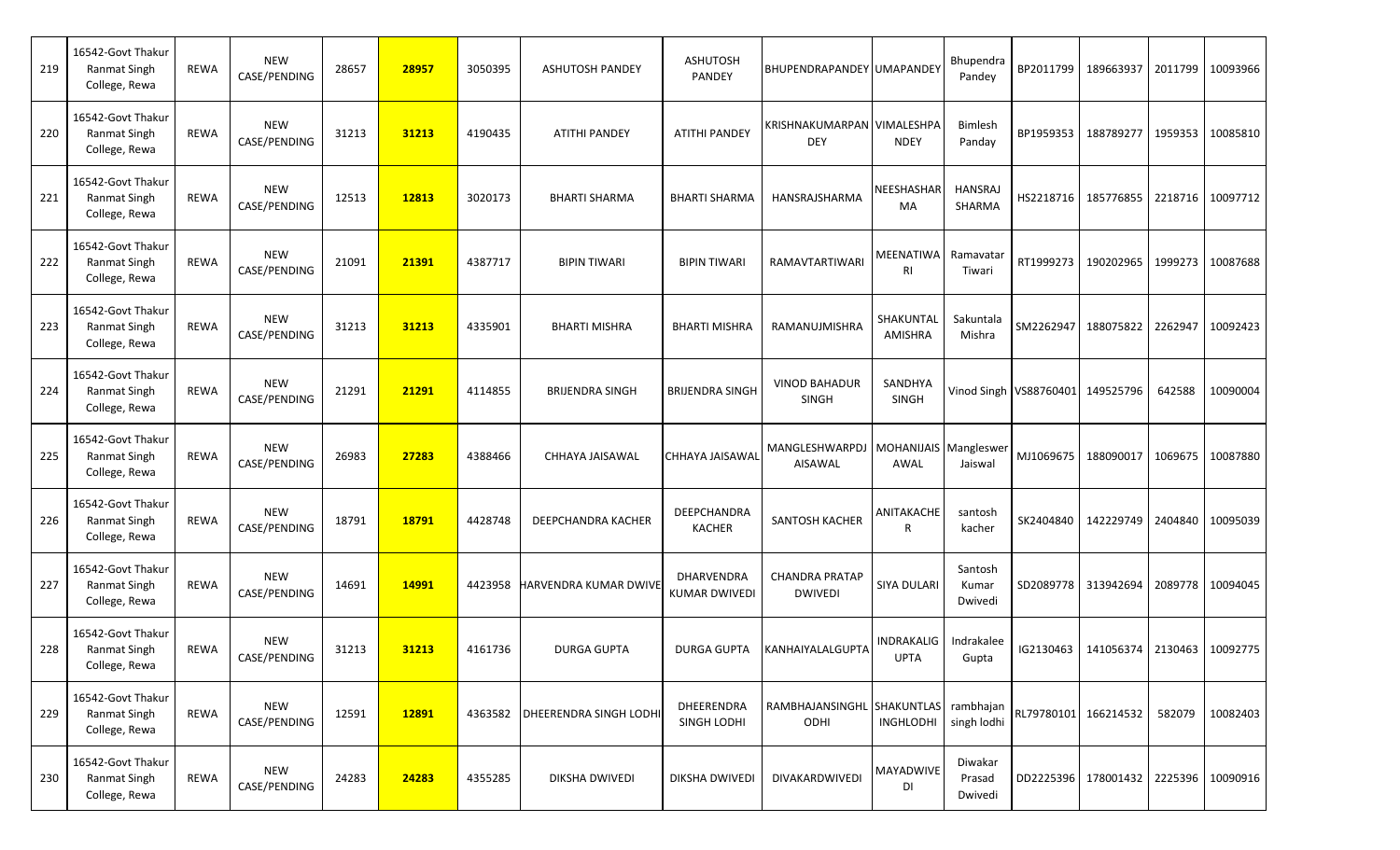| 231 | 16542-Govt Thakur<br>Ranmat Singh<br>College, Rewa        | <b>REWA</b> | <b>NEW</b><br>CASE/PENDING | 12591 | 12891 | 4359846 | <b>DURGESH KUMAR PAL</b>     | <b>DURGESH KUMAR</b><br>PAL       | UMASHARANPAL                      | RAJKALIPAL                     | Ush Saran                   | US08690101 160619342  |                                            | 650008  | 10092137         |
|-----|-----------------------------------------------------------|-------------|----------------------------|-------|-------|---------|------------------------------|-----------------------------------|-----------------------------------|--------------------------------|-----------------------------|-----------------------|--------------------------------------------|---------|------------------|
| 232 | 16542-Govt Thakur<br><b>Ranmat Singh</b><br>College, Rewa | <b>REWA</b> | <b>NEW</b><br>CASE/PENDING | 33513 | 33813 | 4393167 | DIVYANI SHUKLA               | DIVYANI SHUKLA                    | MANOJSHUKLA                       | CHANDRAVA<br><b>TISHUKLA</b>   | Manoj<br>Shukla             | MS2379188 124080927   |                                            | 2379188 | 10089014         |
| 233 | 16542-Govt Thakur<br><b>Ranmat Singh</b><br>College, Rewa | <b>REWA</b> | <b>NEW</b><br>CASE/PENDING | 23591 | 23891 | 4425690 | DIVYANSHU SHUKLA             | <b>DIVYANSHU</b><br>SHUKLA        | RAVISHANKARSHUKL SHYAMASHL<br>Α   | <b>KLA</b>                     | Shyama<br>Shukla            | SS1932066             | 170021058                                  | 1932066 | 10094385         |
| 234 | 16542-Govt Thakur<br>Ranmat Singh<br>College, Rewa        | <b>REWA</b> | <b>NEW</b><br>CASE/PENDING | 12513 | 12813 | 4368450 | <b>FIZA BEE</b>              | <b>FIZA BEE</b>                   | SOHWANKHAN                        | JABIYABEE                      | Sohwan<br>Khan              | SK1702907             | 179555338                                  | 1702907 | 10083517         |
| 235 | 16542-Govt Thakur<br>Ranmat Singh<br>College, Rewa        | <b>REWA</b> | <b>NEW</b><br>CASE/PENDING | 21357 | 21357 | 2571618 | <b>AURAV KUMAR VISWAKARN</b> | <b>GAURAV KUMAR</b><br>VISWAKARMA | CHHOTELAL                         | CHANDRAVA<br>ΤI                | Chandravati<br>ma           | Vishawakara CV1084771 | 180119327                                  | 1084771 | 10086124         |
| 236 | 16542-Govt Thakur<br>Ranmat Singh<br>College, Rewa        | <b>REWA</b> | <b>NEW</b><br>CASE/PENDING | 12591 | 12891 | 4359671 | <b>GAURAV SINGH</b>          | <b>GAURAV SINGH</b>               | RAMNARESHSINGH                    | URMILASING Ramnaresh<br>Н      | Signh                       | RS2016957             | 189936693                                  | 2016957 | 10081614         |
| 237 | 16542-Govt Thakur<br><b>Ranmat Singh</b><br>College, Rewa | <b>REWA</b> | <b>NEW</b><br>CASE/PENDING | 12591 | 12891 | 4367159 | <b>JAGDATT SHUKLA</b>        | <b>JAGDATT SHUKLA</b>             | ANILSHUKLA                        | PUSHPASHU<br><b>KLA</b>        | Anil Kumar<br>Shukla        | AS1461712             | 155010042                                  | 1461712 | 10083243         |
| 238 | 16542-Govt Thakur<br>Ranmat Singh<br>College, Rewa        | <b>REWA</b> | <b>NEW</b><br>CASE/PENDING | 18391 | 18391 | 4422772 | <b>GYANAY AGNIHOTRI</b>      | GYANAY<br><b>AGNIHOTRI</b>        | GYANENDRAAGNIHO SUNITAAGNI<br>TRI | <b>HOTRI</b>                   | Sunita Devi<br>Agnihotri    | SA2387170             | 130423658                                  | 2387170 | 10093678         |
| 239 | 16542-Govt Thakur<br><b>Ranmat Singh</b><br>College, Rewa | <b>REWA</b> | <b>NEW</b><br>CASE/PENDING | 23591 | 23891 | 4371641 | <b>HARIOM SINGH</b>          | <b>HARIOM SINGH</b>               | AJAYSINGH                         | ASHASINGH                      | Ajay Singh                  | AS2011192             | 186655999                                  | 2011192 | 10084550         |
| 240 | 16542-Govt Thakur<br><b>Ranmat Singh</b><br>College, Rewa | REWA        | <b>NEW</b><br>CASE/PENDING | 21091 | 21391 | 4391747 | HIMANSHU MISHRA              | <b>HIMANSHU</b><br><b>MISHRA</b>  | PRADEEPMISHRA                     | <b>KARUNAMIS</b><br><b>HRA</b> | Pradeep<br>Mishra           |                       | PM2046812 188892491                        | 2046812 | 10088676         |
| 241 | 16542-Govt Thakur<br>Ranmat Singh<br>College, Rewa        | REWA        | <b>NEW</b><br>CASE/PENDING | 21291 | 21291 | 4163678 | <b>HARIOM MISHRA</b>         | <b>HARIOM MISHRA</b>              | RAMJEEMISHRA                      | ANITAMISHR<br>Α                | Ram Ji<br>Mishra            |                       | RM1585120 195747185                        |         | 1585120 10089867 |
| 242 | 16542-Govt Thakur<br>Ranmat Singh<br>College, Rewa        | <b>REWA</b> | <b>NEW</b><br>CASE/PENDING | 21291 | 21291 | 4220073 | <b>HARSH SINGH</b>           | <b>HARSH SINGH</b>                | <b>VINODSINGH</b>                 | KAVITASING<br>н                | Vinod<br><b>Kumar Singh</b> |                       | VS1973478   185050311   1973478   10095119 |         |                  |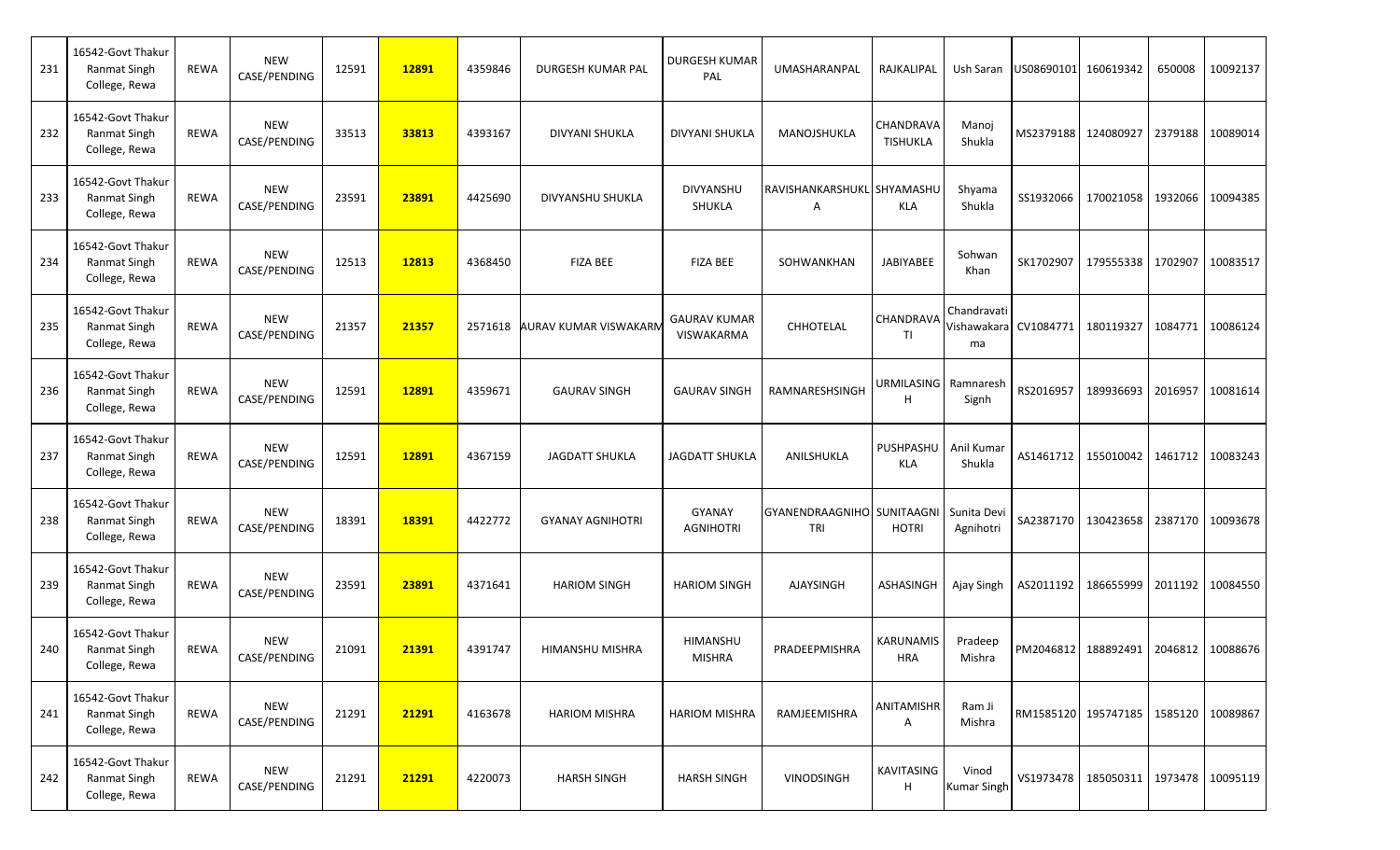| 243 | 16542-Govt Thakur<br>Ranmat Singh<br>College, Rewa        | <b>REWA</b> | <b>NEW</b><br>CASE/PENDING | 12483 | 12783 | 4414626 | <b>KANCHAN SHUKLA</b>      | <b>KANCHAN SHUKLA</b>                | GAYASHANKARSHUK<br>LA                     | ARTISHUKLA                   | GAYA<br>SANKAR<br>SHUKALA          |           | GS48740707 154203620 | 597647  | 10091894 |
|-----|-----------------------------------------------------------|-------------|----------------------------|-------|-------|---------|----------------------------|--------------------------------------|-------------------------------------------|------------------------------|------------------------------------|-----------|----------------------|---------|----------|
| 244 | 16542-Govt Thakur<br>Ranmat Singh<br>College, Rewa        | <b>REWA</b> | <b>NEW</b><br>CASE/PENDING | 33657 | 33957 | 4389346 | KOMAL KUMAR GUPTA          | <b>KOMAL KUMAR</b><br><b>GUPTA</b>   | SHOBHNATHGUPTA URMILADEVI                 |                              | Shomnath<br>Gupta                  | SG1947341 | 150046798            | 1947341 | 10088143 |
| 245 | 51064-College of<br>Agriculture, Rewa                     | <b>REWA</b> | <b>NEW</b><br>CASE/PENDING | 14000 |       | 4107429 | <b>BHANUPRATAP RAJPOOT</b> | BHANUPRATAP<br>RAJPOOT               | DEVENDRASINGH                             | <b>VIMLESHDE\</b>            | Devendr<br>Sigh                    | DS1987467 | 160953786            | 1987467 | 10096846 |
| 246 | 16542-Govt Thakur<br><b>Ranmat Singh</b><br>College, Rewa | <b>REWA</b> | <b>NEW</b><br>CASE/PENDING | 24283 | 24283 | 3699808 | <b>KANCHAN PATEL</b>       | <b>KANCHAN PATEL</b>                 | MAHENDRAPRASAD SUNITAPATE<br><b>PATEL</b> |                              | Mahednra<br>Patel                  |           | MP1922199 194220790  | 1922199 | 10090249 |
| 247 | 16542-Govt Thakur<br>Ranmat Singh<br>College, Rewa        | <b>REWA</b> | <b>NEW</b><br>CASE/PENDING | 26357 | 26357 | 4146423 | KRISHN GOPAL MISHRA        | <b>KRISHN GOPAL</b><br><b>MISHRA</b> | RAMESHKUMARMIS<br><b>HRA</b>              | NIRMALADE<br><b>VIMISHRA</b> | Ramesh<br>Kumar<br>Mishra          |           | RM2149634 176321247  | 2149634 | 10087655 |
| 248 | 16542-Govt Thakur<br><b>Ranmat Singh</b><br>College, Rewa | <b>REWA</b> | <b>NEW</b><br>CASE/PENDING | 23513 | 23813 | 4134382 | <b>NAMITA TRIPATHI</b>     | <b>NAMITA TRIPATHI</b>               | GAYAPRASADTRIPAT   SARALATRIP<br>HI       | ATHI                         | Gya Prasad<br>Treepathi            |           | GT25760630 188052689 | 643425  | 10081639 |
| 249 | 16542-Govt Thakur<br><b>Ranmat Singh</b><br>College, Rewa | <b>REWA</b> | <b>NEW</b><br>CASE/PENDING | 10783 | 10783 | 3842705 | <b>ISHIKA TIWARI</b>       | <b>ISHIKA TIWARI</b>                 | ANILTIWARI                                | <b>MAMTATIW</b><br>ARI       | Anil Tiwari                        | AT1968314 | 143391677            | 1968314 | 10083282 |
| 250 | 16542-Govt Thakur<br><b>Ranmat Singh</b><br>College, Rewa | <b>REWA</b> | <b>NEW</b><br>CASE/PENDING | 12591 | 12891 | 4364466 | NAGENDRA KORI              | <b>NAGENDRA KORI</b>                 | SAILENDRAKORI                             |                              | SHANTIKORI Sailendr Kori SK2003979 |           | 154871233            | 2003979 | 10082625 |
| 251 | 16542-Govt Thakur<br>Ranmat Singh<br>College, Rewa        | <b>REWA</b> | <b>NEW</b><br>CASE/PENDING | 33513 | 33813 | 3048236 | <b>ISNEHA DWIVEDI</b>      | <b>ISNEHA DWIVEDI</b>                | CHAKRADHARDWIVE SAVITRIDWIV<br>DI         | <b>EDI</b>                   | Chakdhar<br>Dwivedi                |           | CD1978720 157694563  | 1978720 | 10089584 |
| 252 | 16542-Govt Thakur<br>Ranmat Singh<br>College, Rewa        | <b>REWA</b> | <b>NEW</b><br>CASE/PENDING | 21091 | 21391 | 4112431 | NILENDRA DWIVEDI           | NILENDRA<br><b>DWIVEDI</b>           | RAVENDRADWIVEDI                           | <b>GEETADWIVE</b><br>DI      | Ravendra<br>Dwivedi                | RD2016043 | 177163287            | 2016043 | 10084161 |
| 253 | 16542-Govt Thakur<br>Ranmat Singh<br>College, Rewa        | REWA        | <b>NEW</b><br>CASE/PENDING | 12483 | 12783 | 4391302 | KIRAN KUSHWAHA             |                                      | KIRAN KUSHWAHA SUSHEELKUSHWAHA            | SATYAVATIK<br><b>USHWAHA</b> | Susheel<br>Varma                   | SV1970709 | 127359721            | 1970709 | 10088808 |
| 254 | 16542-Govt Thakur<br>Ranmat Singh<br>College, Rewa        | REWA        | NEW<br>CASE/PENDING        | 18283 | 18283 | 4414875 | <b>GAURAV MISHRA</b>       | <b>GAURAV MISHRA</b>                 | SATISHMISHRA                              | SEEMAMISH<br>RA              | Satish<br>Mishra                   |           | SM1996809 164650300  | 1996809 | 10091996 |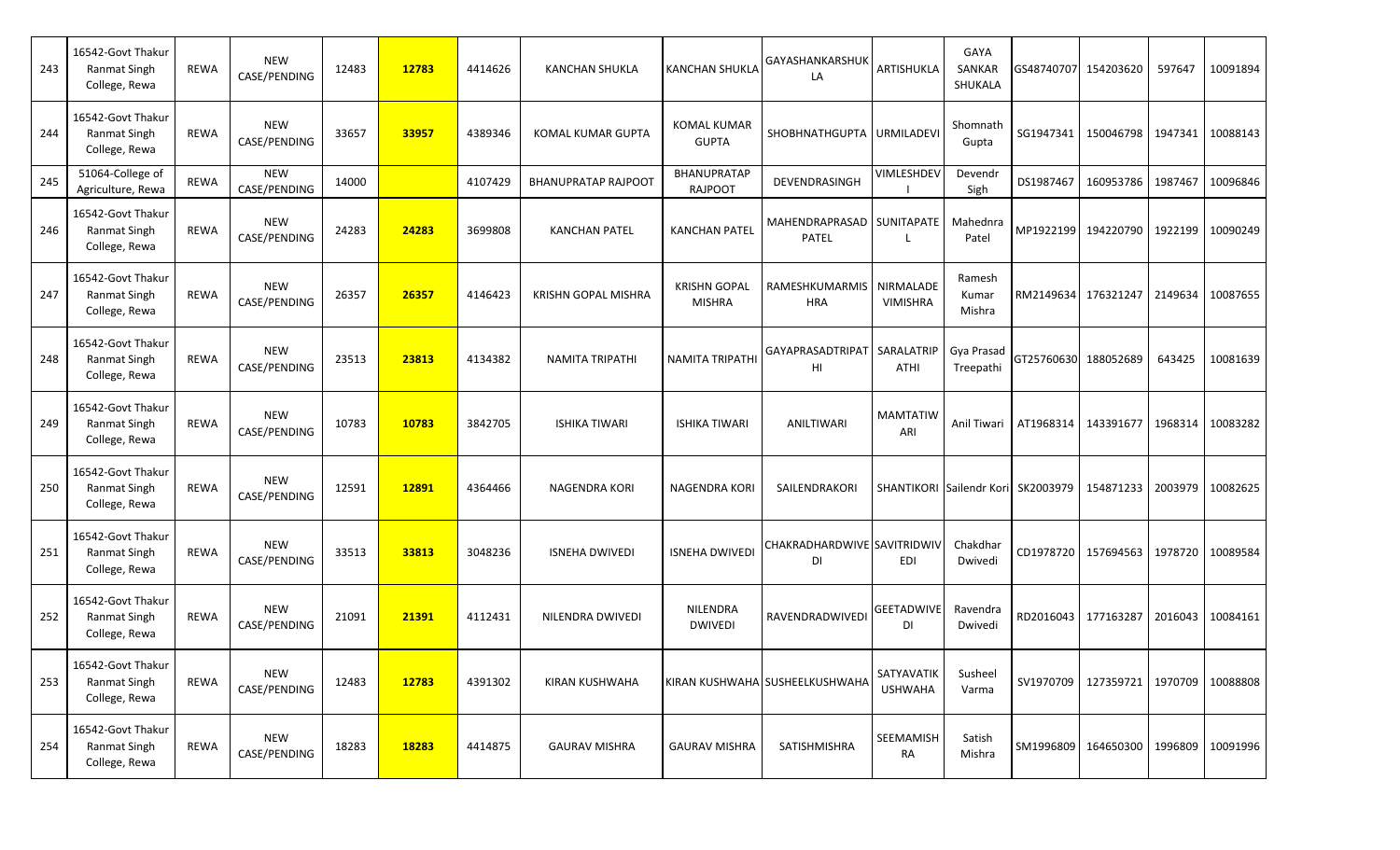| 255 | 16542-Govt Thakur<br>Ranmat Singh<br>College, Rewa        | <b>REWA</b> | <b>NEW</b><br>CASE/PENDING | 10891 | 10891 | 3866934 | HIMANSHU DWIVEDI        | HIMANSHU<br><b>DWIVEDI</b>       | NAGENDRAPRASADD MAYADWIVE<br><b>WIVEDI</b> | <b>DI</b>                        | Nagendra<br>Dwivedi  |                | ND1965693 190058411 | 1965693 | 10084707         |
|-----|-----------------------------------------------------------|-------------|----------------------------|-------|-------|---------|-------------------------|----------------------------------|--------------------------------------------|----------------------------------|----------------------|----------------|---------------------|---------|------------------|
| 256 | 16542-Govt Thakur<br>Ranmat Singh<br>College, Rewa        | <b>REWA</b> | <b>NEW</b><br>CASE/PENDING | 24683 | 24683 | 4111385 | <b>JAGRITI TIWARI</b>   | <b>JAGRITI TIWARI</b>            | VIRENDRAKUMARTI   SARITATIWA<br>WARI       | RI                               | Virendra<br>Tiwari   | VT1404699      | 187504351           | 1404699 | 10086001         |
| 257 | 16542-Govt Thakur<br><b>Ranmat Singh</b><br>College, Rewa | <b>REWA</b> | <b>NEW</b><br>CASE/PENDING | 21091 | 21391 | 4405704 | <b>JAY KISHAN SINGH</b> | JAY KISHAN SINGF                 | RAMESHSINGH                                | RAJMANISIN<br>GH                 | Rajmani<br>Singh     | RS1990378      | 163321804           | 1990378 | 10090538         |
| 258 | 16542-Govt Thakur<br><b>Ranmat Singh</b><br>College, Rewa | <b>REWA</b> | <b>NEW</b><br>CASE/PENDING | 12591 | 12891 | 4383645 | <b>JAY KUMAR GUPTA</b>  | <b>JAY KUMAR</b><br><b>GUPTA</b> | SUNILKUMARGUPTA JYOTIGUPTA Jyoti Gupta     |                                  |                      | JG2350177      | 189467998           | 2350177 | 10086631         |
| 259 | 16542-Govt Thakur<br><b>Ranmat Singh</b><br>College, Rewa | <b>REWA</b> | <b>NEW</b><br>CASE/PENDING | 26983 | 27283 | 4405127 | <b>KRITI KEWAT</b>      | <b>KRITI KEWAT</b>               | ANILKEWAT                                  | <b>UMADEVI</b>                   | Anil Kewat           | AK2387381      | 154220044           | 2387381 | 10090534         |
| 260 | 16542-Govt Thakur<br>Ranmat Singh<br>College, Rewa        | <b>REWA</b> | <b>NEW</b><br>CASE/PENDING | 20891 | 20891 | 4400125 | <b>JITENDRA SAKET</b>   | JITENDRA SAKET                   | JIVANLALSAKET                              | CHANDRAW<br>ATISAKET             | Jeevan Lal<br>Saket  | JL780847       | 121003120           | 780847  | 10090023         |
| 261 | 16542-Govt Thakur<br><b>Ranmat Singh</b><br>College, Rewa | <b>REWA</b> | <b>NEW</b><br>CASE/PENDING | 18683 | 18683 | 3768128 | <b>JYOTI DWIVEDI</b>    | <b>JYOTI DWIVEDI</b>             | <b>VIRENDRA KUMAR</b><br><b>DWIVEDI</b>    | SEEMA<br><b>DWIVEDI</b>          | Veerendra<br>Dwivedi | VD1184258      | 133221062           | 1184258 | 10092815         |
| 262 | 16542-Govt Thakur<br>Ranmat Singh<br>College, Rewa        | <b>REWA</b> | <b>NEW</b><br>CASE/PENDING | 11183 | 11183 | 4150546 | <b>JAYA UPADHYAY</b>    | JAYA UPADHYAY                    | SHIVKUMAR                                  | SUSHILADEVI                      | Shiv<br>Upaadhyay    | SU2058005      | 164711016           | 2058005 | 10084055         |
| 263 | 16542-Govt Thakur<br><b>Ranmat Singh</b><br>College, Rewa | <b>REWA</b> | <b>NEW</b><br>CASE/PENDING | 11183 | 11183 | 4210148 | <b>JYOTI BANSAL</b>     | <b>JYOTI BANSAL</b>              | DINESHBANSAL                               | GULBASIYAB<br>ANSAL              | dinesh Basor         | DB7675010<br>1 | 115499869           | 581976  | 10091948         |
| 264 | 16542-Govt Thakur<br>Ranmat Singh<br>College, Rewa        | REWA        | <b>NEW</b><br>CASE/PENDING | 11213 | 11213 | 4328918 | JYOTI WALA CHATURVEDI   | <b>JYOTI WALA</b><br>CHATURVEDI  | <b>ARUN KUMAR</b><br>CHATURVEDI            | SAVITRI<br>CHATURVEDI Chaturvedi | Arun Kumar           |                | AC1079581 121563170 |         | 1079581 10084188 |
| 265 | 16542-Govt Thakur<br>Ranmat Singh<br>College, Rewa        | REWA        | <b>NEW</b><br>CASE/PENDING | 12483 | 12783 | 4361461 | <b>KAJAL SINGH</b>      | <b>KAJAL SINGH</b>               | <b>JITENDRASINGH</b>                       | <b>URMILASING</b><br>н           | Narendra<br>Singh    | NS2010583      | 187814239           | 2010583 | 10082028         |
| 266 | 16542-Govt Thakur<br>Ranmat Singh<br>College, Rewa        | <b>REWA</b> | <b>NEW</b><br>CASE/PENDING | 33513 | 33813 | 4112502 | KALPANA SHUKLA          | <b>KALPANA SHUKLA</b>            | PUSHPENDRASHUKL KAMLASHUK<br>Α             | LA                               | Puspendra<br>Shukla  | PS931684       | 181177119 931684    |         | 10088542         |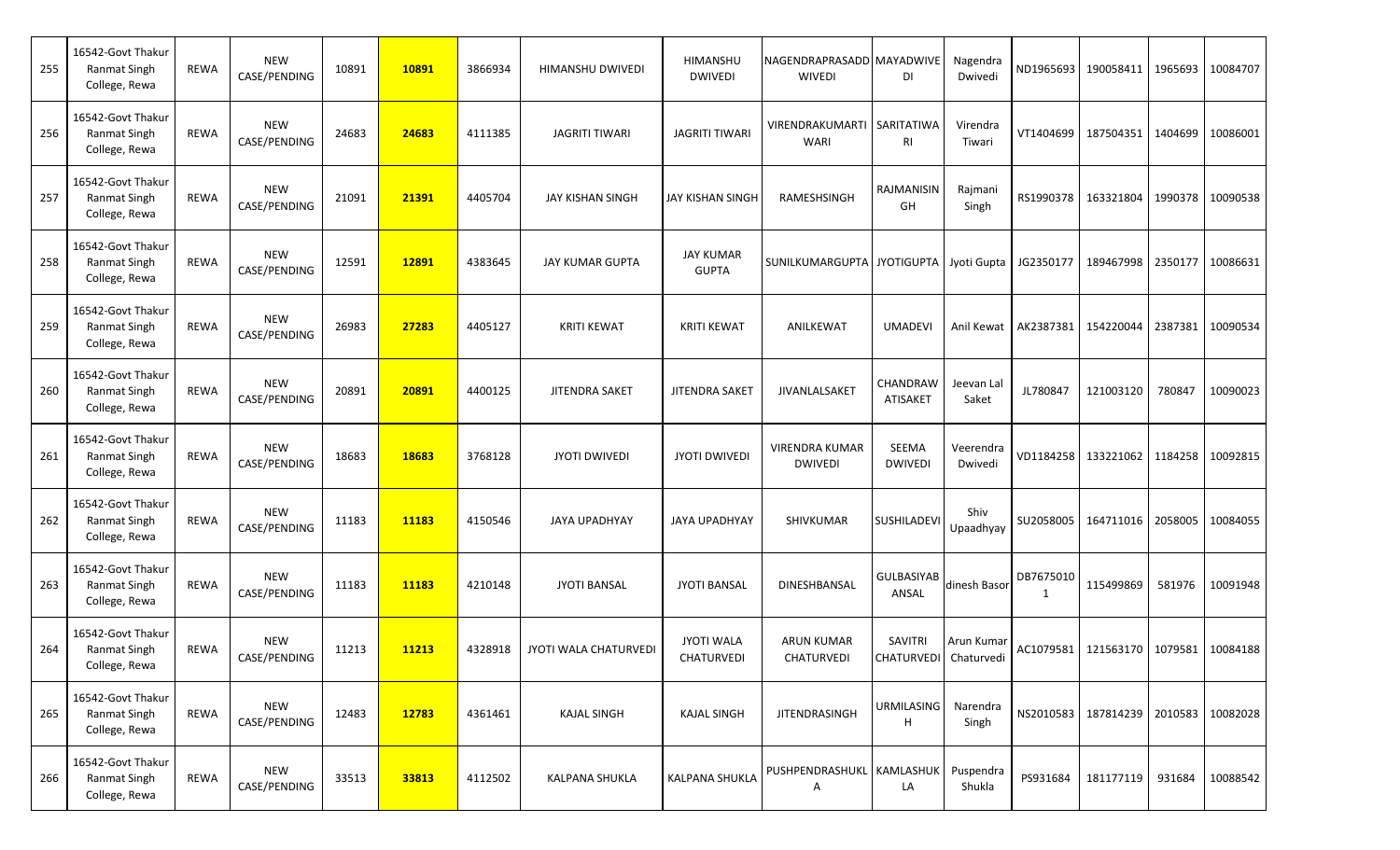| 267 | 16542-Govt Thakur<br>Ranmat Singh<br>College, Rewa        | REWA        | <b>NEW</b><br>CASE/PENDING | 24283 | 24283 | 3749339 | KALPANA KUSHWAHA               | KALPANA<br>KUSHWAHA                | SURESH KUSHWAHA                                | <b>SUNITA</b><br><b>KUSHWAHA</b> | Ramsuresh<br>Kushvaha |                         | RK1503046 162530247 | 1503046 | 10085014         |
|-----|-----------------------------------------------------------|-------------|----------------------------|-------|-------|---------|--------------------------------|------------------------------------|------------------------------------------------|----------------------------------|-----------------------|-------------------------|---------------------|---------|------------------|
| 268 | 16542-Govt Thakur<br><b>Ranmat Singh</b><br>College, Rewa | <b>REWA</b> | <b>NEW</b><br>CASE/PENDING | 23657 | 23957 | 4411253 | KAMAL NAYAN SHUKLA             | KAMAL NAYAN<br>SHUKLA              | RAVINDRAKUMARSH SAVITASHUK<br>UKLA             | LA                               | Ravind<br>Kumar       | RK2231165               | 112818700           | 2231165 | 10091361         |
| 269 | 16542-Govt Thakur<br><b>Ranmat Singh</b><br>College, Rewa | <b>REWA</b> | <b>NEW</b><br>CASE/PENDING | 24391 | 24391 | 3858650 | KAPIDHVAJ MISHRA               | <b>KAPIDHVAJ</b><br><b>MISHRA</b>  | MAHESHWARMISHR   CHANDRPRA<br>Α                | BHA                              | Maheshvar<br>Mishraa  | MM197895<br>0           | 154378808           | 1978950 | 10087036         |
| 270 | 16542-Govt Thakur<br><b>Ranmat Singh</b><br>College, Rewa | REWA        | <b>NEW</b><br>CASE/PENDING | 23513 | 23813 | 4369526 | <b>KOMAL MISHRA</b>            | <b>KOMAL MISHRA</b>                | HAREESHKUMARMIS PRATIBHAMI<br><b>HRA</b>       | <b>SHRA</b>                      | Harish<br>Mishra      | HM1975422 123744449     |                     | 1975422 | 10083778         |
| 271 | 16542-Govt Thakur<br>Ranmat Singh<br>College, Rewa        | <b>REWA</b> | <b>NEW</b><br>CASE/PENDING | 11213 | 11213 | 4221853 | <b>KHUSHBU TIWARI</b>          | <b>KHUSHBU TIWARI</b>              | SUSHILKUMARTIWA   MAMTATIW<br>RI               | ARI                              |                       | Sushil Tiwari ST1992071 | 169742267           |         | 1992071 10083334 |
| 272 | 16542-Govt Thakur<br>Ranmat Singh<br>College, Rewa        | <b>REWA</b> | <b>NEW</b><br>CASE/PENDING | 18683 | 18683 | 4397914 | <b>MANSI SINGH GAHARWAR</b>    | <b>MANSI SINGH</b><br>GAHARWAR     | BIRENDRAPRATAPSI<br><b>NGH</b>                 | LALITASINGH                      | Beerendra<br>Singh    | BS2381853               | 157413963           | 2381853 | 10090555         |
| 273 | 16542-Govt Thakur<br>Ranmat Singh<br>College, Rewa        | <b>REWA</b> | <b>NEW</b><br>CASE/PENDING | 10783 | 10783 | 4356872 | <b>KRIPA SINGH</b>             | <b>KRIPA SINGH</b>                 | <b>GYANENDRA SINGH</b>                         | POONAMSIN Gyanendra<br>GH        | Singh                 | GS2332202               | 169273663           | 2332202 | 10081066         |
| 274 | 16542-Govt Thakur<br><b>Ranmat Singh</b><br>College, Rewa | REWA        | <b>NEW</b><br>CASE/PENDING | 11291 | 11291 | 4120338 | <b>KULDEEP SINGH</b>           | KULDEEP SINGH                      | DIWAKARSINGH                                   | RAMASINGH                        | Diwakar<br>Singh      | DS869247                | 151010877           | 869247  | 10084166         |
| 275 | 16542-Govt Thakur<br>Ranmat Singh<br>College, Rewa        | <b>REWA</b> | <b>NEW</b><br>CASE/PENDING | 11213 | 11213 | 4133257 | <b>LALITA SINGH</b>            | <b>LALITA SINGH</b>                | RAMPATISINGH                                   | <b>GAYATRISIN</b><br>GH          | Raghuraj<br>Singh     | RS1940674               | 167972402           | 1940674 | 10084619         |
| 276 | 16542-Govt Thakur<br>Ranmat Singh<br>College, Rewa        | REWA        | <b>NEW</b><br>CASE/PENDING | 24683 | 24683 | 4197535 | <b>MAHIMA GUPTA</b>            | <b>MAHIMA GUPTA</b>                | RAMPALGUPTA                                    | <b>PUSPAGUPT</b>                 | Rampal<br>Gupta       |                         | RG2160989 164396564 |         | 2160989 10083217 |
| 277 | 16542-Govt Thakur<br>Ranmat Singh<br>College, Rewa        | REWA        | <b>NEW</b><br>CASE/PENDING | 10891 | 10891 | 3871576 | <b>MANISH GUPTA</b>            | <b>MANISH GUPTA</b>                | PHOOLCHANDRAGU   SUNEETAGU<br>PTA              | <b>PTA</b>                       | Phulchand<br>Gupta    |                         | PG1986264 162878707 |         | 1986264 10089186 |
| 278 | 16542-Govt Thakur<br>Ranmat Singh<br>College, Rewa        | REWA        | <b>NEW</b><br>CASE/PENDING | 21291 | 21291 |         | 4109296 ANISH KUMAR VISHWAKARI | <b>MANISH KUMAR</b><br>VISHWAKARMA | KAUSHALPRASADVIS KIRANVISHW<br><b>HWAKARMA</b> | AKARMA                           | Koushal<br>Vishvkarma |                         | KV1996051 135029171 |         | 1996051 10090414 |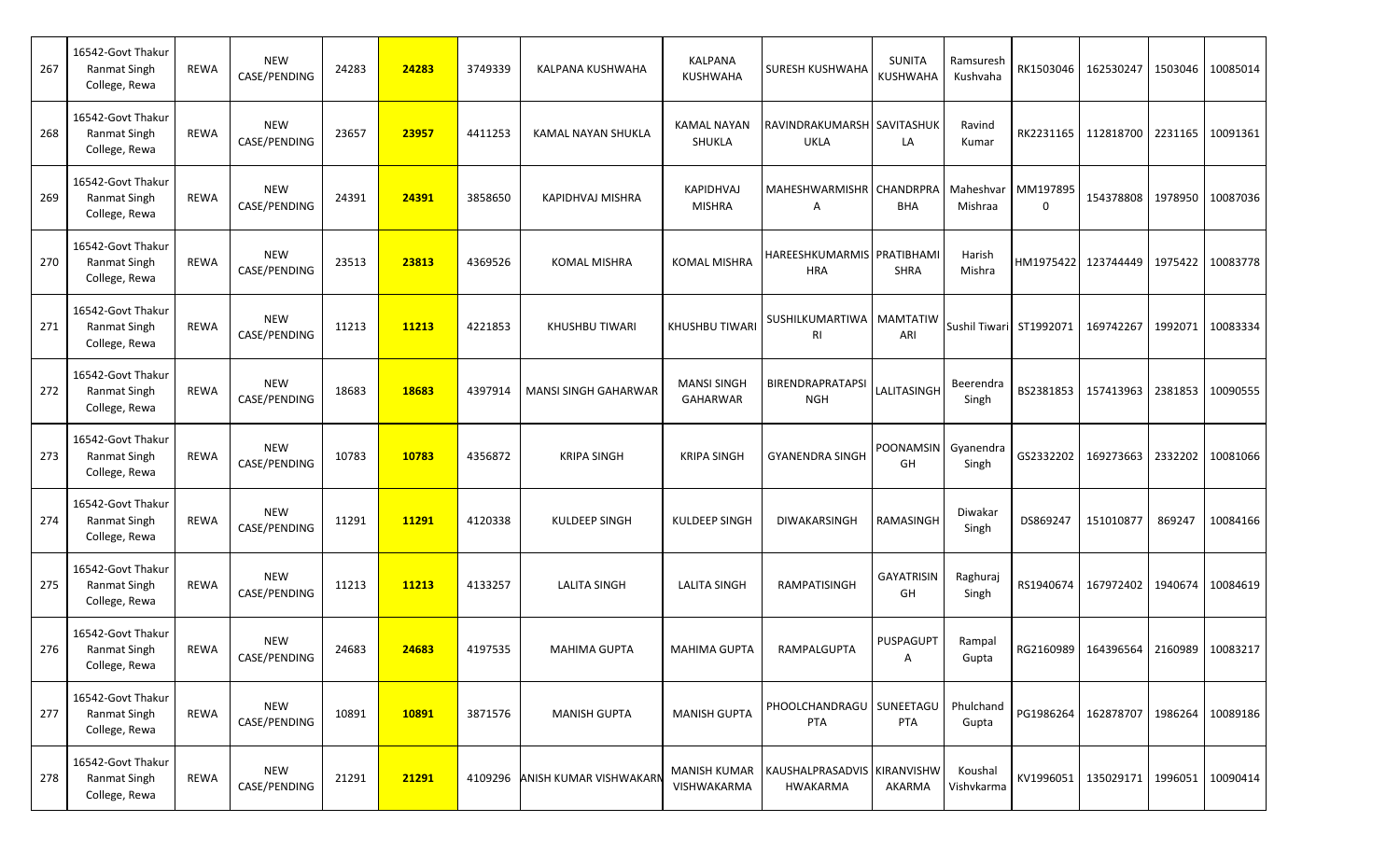| 279 | 16542-Govt Thakur<br>Ranmat Singh<br>College, Rewa        | <b>REWA</b> | <b>NEW</b><br>CASE/PENDING | 28513 | 28813 | 4393595 | <b>MANORAMA MISHRA</b>  | <b>MANORAMA</b><br><b>MISHRA</b> | SIDHESHWARPRASA GULABKALIM<br><b>DMISHRA</b> | <b>ISHRA</b>              | Gulab Kali<br>Mishra        |           | GM2380276 198339342                        | 2380276 | 10089305         |
|-----|-----------------------------------------------------------|-------------|----------------------------|-------|-------|---------|-------------------------|----------------------------------|----------------------------------------------|---------------------------|-----------------------------|-----------|--------------------------------------------|---------|------------------|
| 280 | 16542-Govt Thakur<br>Ranmat Singh<br>College, Rewa        | <b>REWA</b> | <b>NEW</b><br>CASE/PENDING | 23591 | 23891 | 4358865 | <b>MAYANK SHUKLA</b>    | <b>MAYANK SHUKLA</b>             | UMESHSHUKLA                                  | SAVITASHUK<br>LA          | Umesh<br>Shukla             | US1353823 | 140464696                                  | 1353823 | 10081465         |
| 281 | 16542-Govt Thakur<br><b>Ranmat Singh</b><br>College, Rewa | <b>REWA</b> | <b>NEW</b><br>CASE/PENDING | 10783 | 10783 | 3866044 | <b>MANSI SEN</b>        | <b>MANSI SEN</b>                 | RAMNATHSEN                                   | <b>KUSUMSEN</b>           | Ramnath<br>Sen              | RS1951803 | 185866750                                  | 1951803 | 10085268         |
| 282 | 16542-Govt Thakur<br>Ranmat Singh<br>College, Rewa        | <b>REWA</b> | <b>NEW</b><br>CASE/PENDING | 33513 | 33813 | 4412277 | NIHALI CHAURASIYA       | <b>NIHALI</b><br>CHAURASIYA      | RAMASHANKARCHA<br><b>URASIYA</b>             | URMILACHA<br>URASIYA      | Ramashanka<br>Chaurasiya    | RC1947769 | 128741552                                  | 1947769 | 10091525         |
| 283 | 16542-Govt Thakur<br><b>Ranmat Singh</b><br>College, Rewa | <b>REWA</b> | <b>NEW</b><br>CASE/PENDING | 33513 | 33813 | 4390057 | <b>NEETU SHUKLA</b>     | <b>NEETU SHUKLA</b>              | <b>DEVNATH SHUKLA</b>                        | RAJ KUMARI<br>SHUKLA      | Devanath<br>Shukla          | DS958917  | 174243156                                  | 958917  | 10088289         |
| 284 | 16542-Govt Thakur<br>Ranmat Singh<br>College, Rewa        | <b>REWA</b> | <b>NEW</b><br>CASE/PENDING | 21091 | 21391 | 4410626 | MUKESH KUMAR PANDEY     | MUKESH KUMAR<br>PANDEY           | SANTKUMARPANDEY                              | RAMAPANDE Sant Kumar<br>Y | Pandey                      | SP2090488 | 198341166                                  | 2090488 | 10091260         |
| 285 | 16542-Govt Thakur<br><b>Ranmat Singh</b><br>College, Rewa | <b>REWA</b> | <b>NEW</b><br>CASE/PENDING | 11183 | 11183 | 4174678 | <b>SHALINI TRIPATHI</b> | <b>SHALINI TRIPATHI</b>          | DEVENDRATRIPATHI                             | <b>SUNITATRIPA</b><br>THI | Devendra<br>Tripathi        | DT2073904 | 169948443                                  | 2073904 | 10087343         |
| 286 | 16542-Govt Thakur<br>Ranmat Singh<br>College, Rewa        | <b>REWA</b> | <b>NEW</b><br>CASE/PENDING | 11291 | 11291 | 4381473 | <b>SUBHAM SINGH</b>     | <b>SUBHAM SINGH</b>              | SANJAYSINGH                                  | CHANCHALSI<br>NGH         | Sanjay Singh SS2351727      |           | 188391451                                  | 2351727 | 10086133         |
| 287 | 16542-Govt Thakur<br><b>Ranmat Singh</b><br>College, Rewa | <b>REWA</b> | <b>NEW</b><br>CASE/PENDING | 27091 | 27391 | 4463165 | <b>ABHISHEK PANDEY</b>  | <b>ABHISHEK PANDEY</b>           | SURSARIPRASADPAN MAMTAPAN<br><b>DEY</b>      | <b>DEY</b>                | Sursari<br>Prasad<br>Panday | SP2431754 | 121234213                                  | 2431754 | 10098125         |
| 288 | 16542-Govt Thakur<br>Ranmat Singh<br>College, Rewa        | REWA        | <b>NEW</b><br>CASE/PENDING | 12513 | 21813 | 3050207 | <b>NIDHI MISHRA</b>     | <b>NIDHI MISHRA</b>              | RAJENDRAPRASADM ANJANAMISH<br><b>ISHRA</b>   | RA                        | Rajendra<br>Mishra          |           | RM2089923 186531607                        | 2089923 | 10091578         |
| 289 | 16542-Govt Thakur<br>Ranmat Singh<br>College, Rewa        | REWA        | <b>NEW</b><br>CASE/PENDING | 23657 | 23957 | 4444380 | YOGESH DWIVEDI          | YOGESH DWIVEDI                   | RAGHVENDRADWIVE SRIDEVIDWIV Raghvendra<br>DI | EDI                       | Dwivedi                     |           | RD1350932 148828322                        |         | 1350932 10096047 |
| 290 | 16542-Govt Thakur<br>Ranmat Singh<br>College, Rewa        | REWA        | <b>NEW</b><br>CASE/PENDING | 33513 | 33813 | 4377944 | YOGITA GAUTAM           | YOGITA GAUTAM                    | <b>AMAR BAHADUR</b><br>GAUTAM                | AMRESH<br>GAUTAM          | Amar<br>Bhadur<br>Goutam    |           | AG1074219   169283453   1074219   10085281 |         |                  |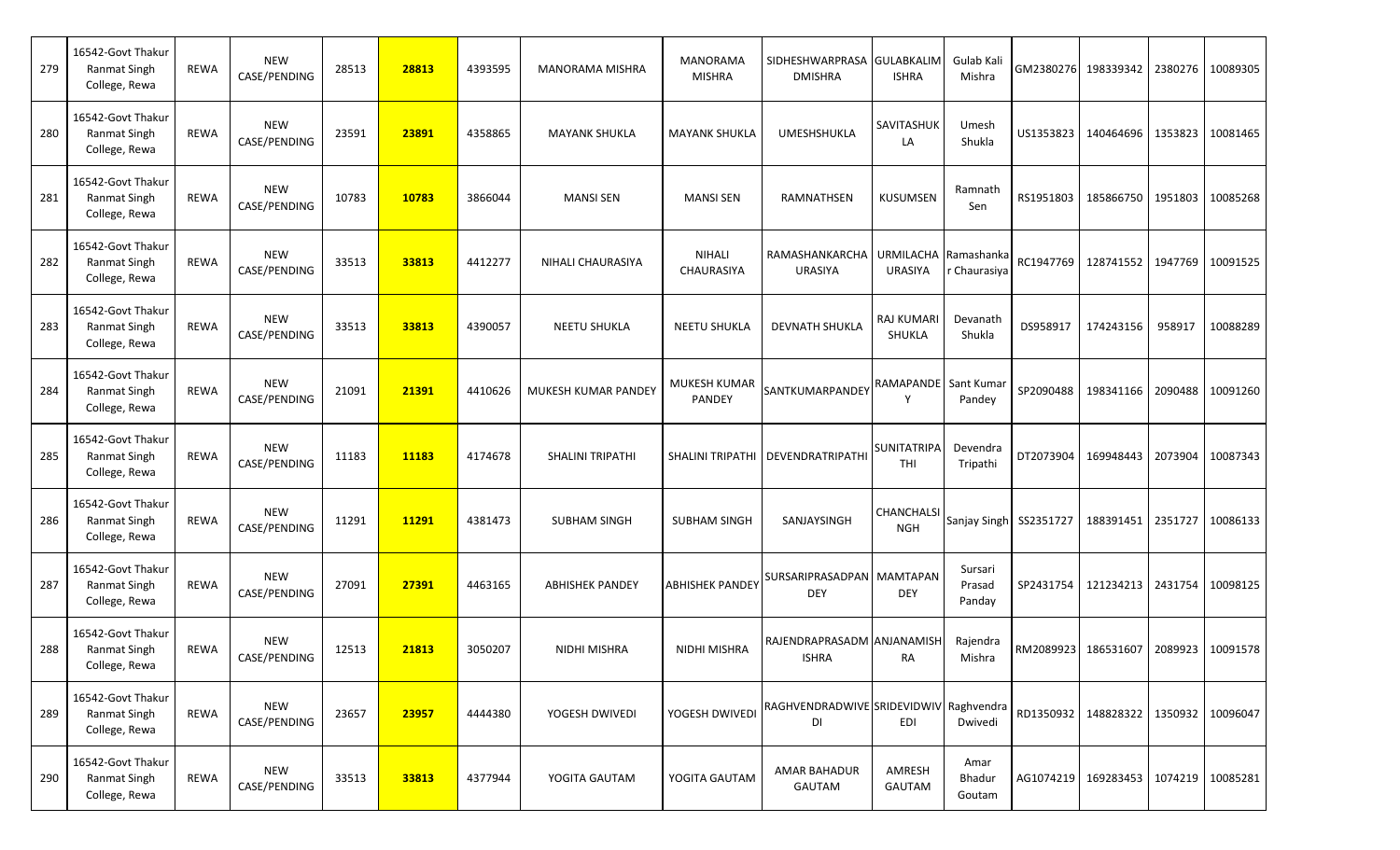| 291 | 16542-Govt Thakur<br>Ranmat Singh<br>College, Rewa        | <b>REWA</b> | <b>NEW</b><br>CASE/PENDING | 11183 | 11183 | 4109997 | TRIPATI MISHRA                | TRIPATI MISHRA                          | MAHENDRAPRASAD  <br><b>MISHRA</b> | SANTOSHEE<br><b>MISHRA</b>        | Mahendra<br>Mishra          | MM195201<br>9 | 122573944                                  | 1952019 | 10086989         |
|-----|-----------------------------------------------------------|-------------|----------------------------|-------|-------|---------|-------------------------------|-----------------------------------------|-----------------------------------|-----------------------------------|-----------------------------|---------------|--------------------------------------------|---------|------------------|
| 292 | 16542-Govt Thakur<br><b>Ranmat Singh</b><br>College, Rewa | <b>REWA</b> | <b>NEW</b><br>CASE/PENDING | 24283 | 24283 | 3828788 | <b>TANUJA SINGH GAHARWAR</b>  | <b>TANUJA SINGH</b><br><b>GAHARWAR</b>  | INDRABAHADURSIN SATYABHAM<br>GH   | <b>ASINGH</b>                     | Indra<br>Bahadur<br>Singh   | IS1963401     | 143667466                                  | 1963401 | 10083557         |
| 293 | 16542-Govt Thakur<br><b>Ranmat Singh</b><br>College, Rewa | <b>REWA</b> | <b>NEW</b><br>CASE/PENDING | 12657 | 12957 | 3020283 | <b>UDAY GUPTA</b>             | <b>UDAY GUPTA</b>                       | <b>ASHOKGUPTA</b>                 | <b>RADHAGUPT</b><br>A             | Radha<br>Gupta              | RG2373965     | 110150832                                  | 2373965 | 10089648         |
| 294 | 16542-Govt Thakur<br>Ranmat Singh<br>College, Rewa        | <b>REWA</b> | <b>NEW</b><br>CASE/PENDING | 23591 | 23891 | 4378143 | <b>VISHNU SINGH</b>           | <b>VISHNU SINGH</b>                     | RAVIKARANSINGH                    | NEETASINGH                        | Raweekaran<br>Singh         | RS2011191     | 151259328                                  | 2011191 | 10085346         |
| 295 | 16542-Govt Thakur<br><b>Ranmat Singh</b><br>College, Rewa | <b>REWA</b> | <b>NEW</b><br>CASE/PENDING | 28657 | 28957 | 4387474 | <b>VIKASH KUMAR KARPENTAF</b> | <b>VIKASH KUMAR</b><br><b>KARPENTAR</b> | RAM JEE                           | <b>GUJRA TIYA</b>                 | Ramji<br>Badhai             |               | RB1941831 171415674                        | 1941831 | 10087610         |
| 296 | 16542-Govt Thakur<br>Ranmat Singh<br>College, Rewa        | <b>REWA</b> | <b>NEW</b><br>CASE/PENDING | 11213 | 11213 | 3996049 | <b>SAKSHI MISHRA</b>          | <b>SAKSHI MISHRA</b>                    | ASHOKKUMARMISH<br><b>RA</b>       | <b>ROHANIDEV</b><br><b>MISHRA</b> | Ashok<br>Kumar<br>Mishra    | AM2013561     | 186400771                                  | 2013561 | 10087689         |
| 297 | 16542-Govt Thakur<br><b>Ranmat Singh</b><br>College, Rewa | <b>REWA</b> | <b>NEW</b><br>CASE/PENDING | 24683 | 24683 | 4420656 | SANDHYA PATEL                 | SANDHYA PATEL                           | RAMYASHPATEL                      | REKHAPATEL                        | Ramyas<br>Patel             | RP1967526     | 164359967                                  | 1967526 | 10093359         |
| 298 | 16542-Govt Thakur<br><b>Ranmat Singh</b><br>College, Rewa | <b>REWA</b> | <b>NEW</b><br>CASE/PENDING | 23591 | 12957 | 4391091 | SATYAM MISHRA                 | SATYAM MISHRA                           | <b>BRIJESHMISHRA</b>              | <b>GEETAMISHR</b><br>A            | <b>Brijesh</b><br>Mishra    |               | BM1956844 124578739                        | 1956844 | 10088560         |
| 299 | 16542-Govt Thakur<br><b>Ranmat Singh</b><br>College, Rewa | <b>REWA</b> | <b>NEW</b><br>CASE/PENDING | 12657 | 12957 | 3071231 | <b>SATYAM MISHRA</b>          | SATYAM MISHRA                           | <b>UMESHMISHRA</b>                | <b>KAVITAMISH</b><br>RA           | Umesh<br>Mishra             | UM1982107     | 164702024                                  | 1982107 | 10092086         |
| 300 | 16542-Govt Thakur<br>Ranmat Singh<br>College, Rewa        | REWA        | <b>NEW</b><br>CASE/PENDING | 26983 | 27283 | 4368606 | <b>SAPNA PATEL</b>            | <b>SAPNA PATEL</b>                      | RAMYASHPATEL                      | REKHAPATEL                        | Ramyas<br>Patel             |               | RP1967526 164359989                        | 1967526 | 10083566         |
| 301 | 16542-Govt Thakur<br>Ranmat Singh<br>College, Rewa        | REWA        | <b>NEW</b><br>CASE/PENDING | 27091 | 27391 | 4377961 | SANDEEP SAINI                 | <b>SANDEEP SAINI</b>                    | CHHOTELALSAINI                    | <b>GUDIYADEVI</b>                 | Gudiya<br>Badoliya          |               | GB2364197 130285247                        |         | 2364197 10086033 |
| 302 | 16542-Govt Thakur<br>Ranmat Singh<br>College, Rewa        | REWA        | <b>NEW</b><br>CASE/PENDING | 23591 | 23891 | 4420064 | SHIVANG VISHWAKARMA           | SHIVANG<br>VISHWAKARMA                  | KASHIVISHWAKARM<br>Α              | ASHA                              | Kashi Prasad<br>Vishvakrama |               | KV1983246   173736693   1983246   10093190 |         |                  |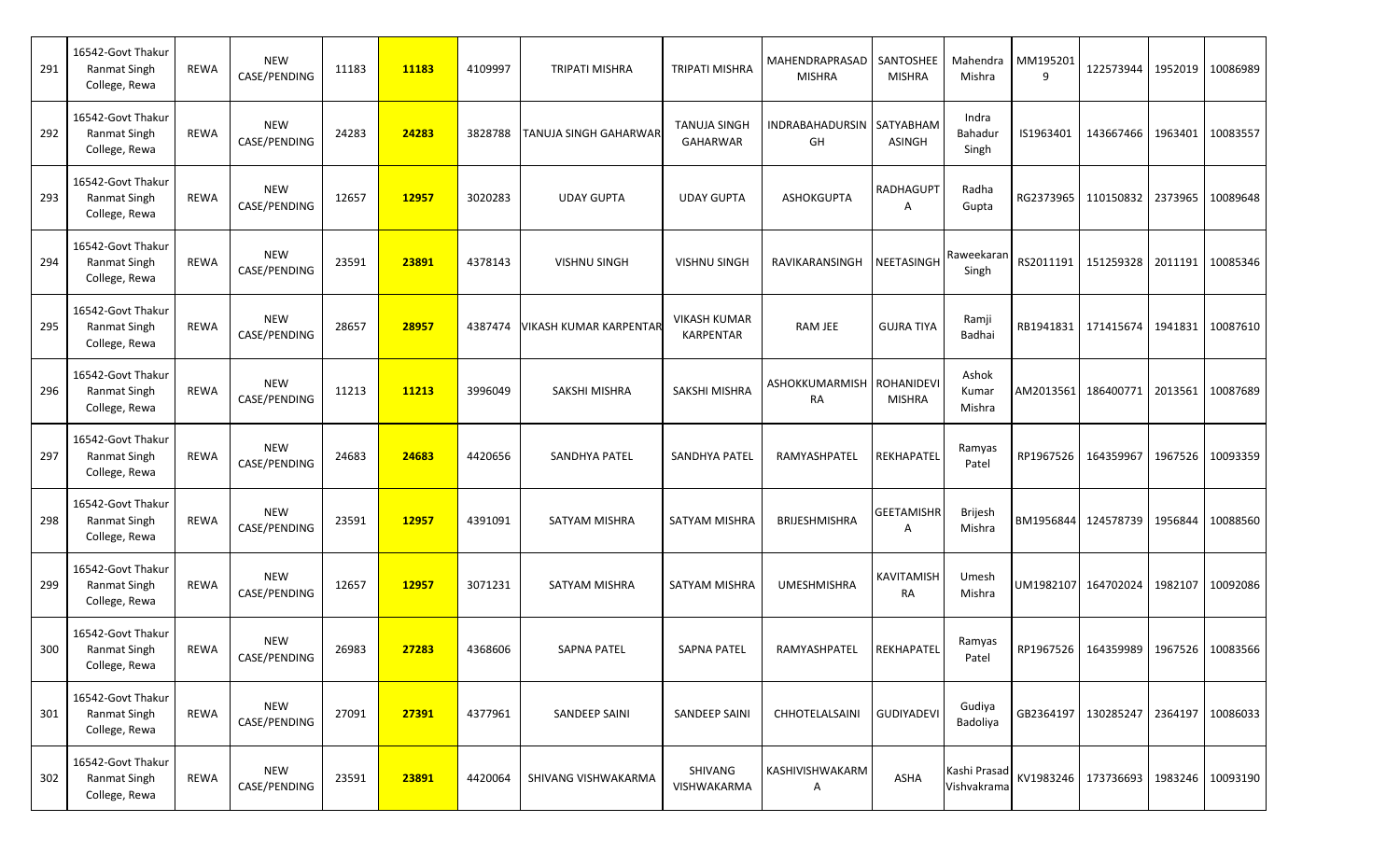| 303 | 16542-Govt Thakur<br>Ranmat Singh<br>College, Rewa        | <b>REWA</b> | <b>NEW</b><br>CASE/PENDING | 26983 | 27283 | 4368721 | SHIVANI GAUTAM      | SHIVANI GAUTAM               | AKHILESHGAUTAM                             | VINODGAUT<br>AM      | Vinod<br>Gautam           |                                      | VG2016292 199606789                        | 2016292 | 10083601         |
|-----|-----------------------------------------------------------|-------------|----------------------------|-------|-------|---------|---------------------|------------------------------|--------------------------------------------|----------------------|---------------------------|--------------------------------------|--------------------------------------------|---------|------------------|
| 304 | 16542-Govt Thakur<br>Ranmat Singh<br>College, Rewa        | <b>REWA</b> | <b>NEW</b><br>CASE/PENDING | 11291 | 11291 | 4053333 | <b>SHIVAM PATEL</b> | <b>SHIVAM PATEL</b>          | ABHIMANYUPATEI                             | MAMTAPATE Abhimanyu  | Patel                     | AP2054528                            | 197257246                                  | 2054528 | 10086166         |
| 305 | 16542-Govt Thakur<br><b>Ranmat Singh</b><br>College, Rewa | <b>REWA</b> | <b>NEW</b><br>CASE/PENDING | 24283 | 24283 | 3701360 | SHRADDHA MISHRA     | SHRADDHA<br><b>MISHRA</b>    | NAGENDRAPRASAD SHANTIMISH<br><b>MISHRA</b> | RA                   | Nagendra<br>Mishra        | NM822088                             | 179173645                                  | 822088  | 10087627         |
| 306 | 16542-Govt Thakur<br>Ranmat Singh<br>College, Rewa        | <b>REWA</b> | <b>NEW</b><br>CASE/PENDING | 21183 | 21183 | 4101606 | SHIVANI GUPTA       | SHIVANI GUPTA                | SANTOSHKUMARGU   MUNNIGUPT<br>PTA          | Α                    | Santosh<br>Kumar<br>Gupta | SG2097991                            | 188347242                                  | 2097991 | 10085704         |
| 307 | 16542-Govt Thakur<br><b>Ranmat Singh</b><br>College, Rewa | <b>REWA</b> | <b>NEW</b><br>CASE/PENDING | 18391 | 18391 | 3857463 | SHIVAM DWIVEDI      | SHIVAM DWIVED                | PRAMODKUMARDW SEEMADWIV<br><b>IVEDI</b>    | EDI                  | Pramod<br>Dvivedi         | PD1977966                            | 142930118                                  | 1977966 | 10085114         |
| 308 | 16542-Govt Thakur<br>Ranmat Singh<br>College, Rewa        | <b>REWA</b> | <b>NEW</b><br>CASE/PENDING | 12591 | 12891 | 4409101 | SHUBHAM KUMAR SEN   | SHUBHAM KUMAR<br>SEN         | RAMJISEN                                   | <b>REKHASEN</b>      | Ramji Sen                 | RS1331039                            | 110967735                                  | 1331039 | 10091133         |
| 309 | 16542-Govt Thakur<br><b>Ranmat Singh</b><br>College, Rewa | <b>REWA</b> | <b>NEW</b><br>CASE/PENDING | 26983 | 27283 | 4420043 | SMRITA MISHRA       | SMRITA MISHRA                | DHEERENDRAMISHR ANUPAMMIS<br>A             | <b>HRA</b>           | Dherendra<br>Mishra       | DM1996049                            | 190382144                                  | 1996049 | 10093181         |
| 310 | 16542-Govt Thakur<br><b>Ranmat Singh</b><br>College, Rewa | <b>REWA</b> | <b>NEW</b><br>CASE/PENDING | 12513 | 12813 | 3050607 | <b>SNEHA SINGH</b>  | SNEHA SINGH                  | JAIKUMARSINGH                              | <b>ARTISINGH</b>     | Jaykumar<br>Singh         | JS1972644                            | 150605939                                  | 1972644 | 10089900         |
| 311 | 16542-Govt Thakur<br><b>Ranmat Singh</b><br>College, Rewa | <b>REWA</b> | <b>NEW</b><br>CASE/PENDING | 24683 | 24683 | 4112646 | SHRIJA TIWARI       | SHRIJA TIWARI                | <b>KRISHNAPALTIWAR</b>                     | MENKATIWA<br>RI      | Krishnapal<br>Tiwari      | KT2139036                            | 185743949                                  | 2139036 | 10090436         |
| 312 | 16542-Govt Thakur<br>Ranmat Singh<br>College, Rewa        | REWA        | <b>NEW</b><br>CASE/PENDING | 23513 | 23813 | 3028740 | SHUBHANJALI MISHRA  | SHUBHANJALI<br><b>MISHRA</b> | SANJAYMISHRA                               | RAMAMISHR<br>A       | Sanjay<br>Mishra          |                                      | SM1837464 120995367                        | 1837464 | 10080951         |
| 313 | 16542-Govt Thakur<br>Ranmat Singh<br>College, Rewa        | REWA        | <b>NEW</b><br>CASE/PENDING | 11213 | 11213 | 3035217 | SNEHA TIWARI        | <b>SNEHA TIWARI</b>          | ADITYADEVTIWARI                            | MITHILESHTI<br>WARI  |                           | Adity Tivari   AT1967372   121349050 |                                            |         | 1967372 10083876 |
| 314 | 16542-Govt Thakur<br>Ranmat Singh<br>College, Rewa        | REWA        | <b>NEW</b><br>CASE/PENDING | 24283 | 24283 | 3763188 | SNEHA TRIPATHI      | SNEHA TRIPATHI               | PRAMODTRIPATHI                             | SUBHADRAT<br>RIPATHI | Subhdra<br>Tripathi       |                                      | ST1963303   164208553   1963303   10087153 |         |                  |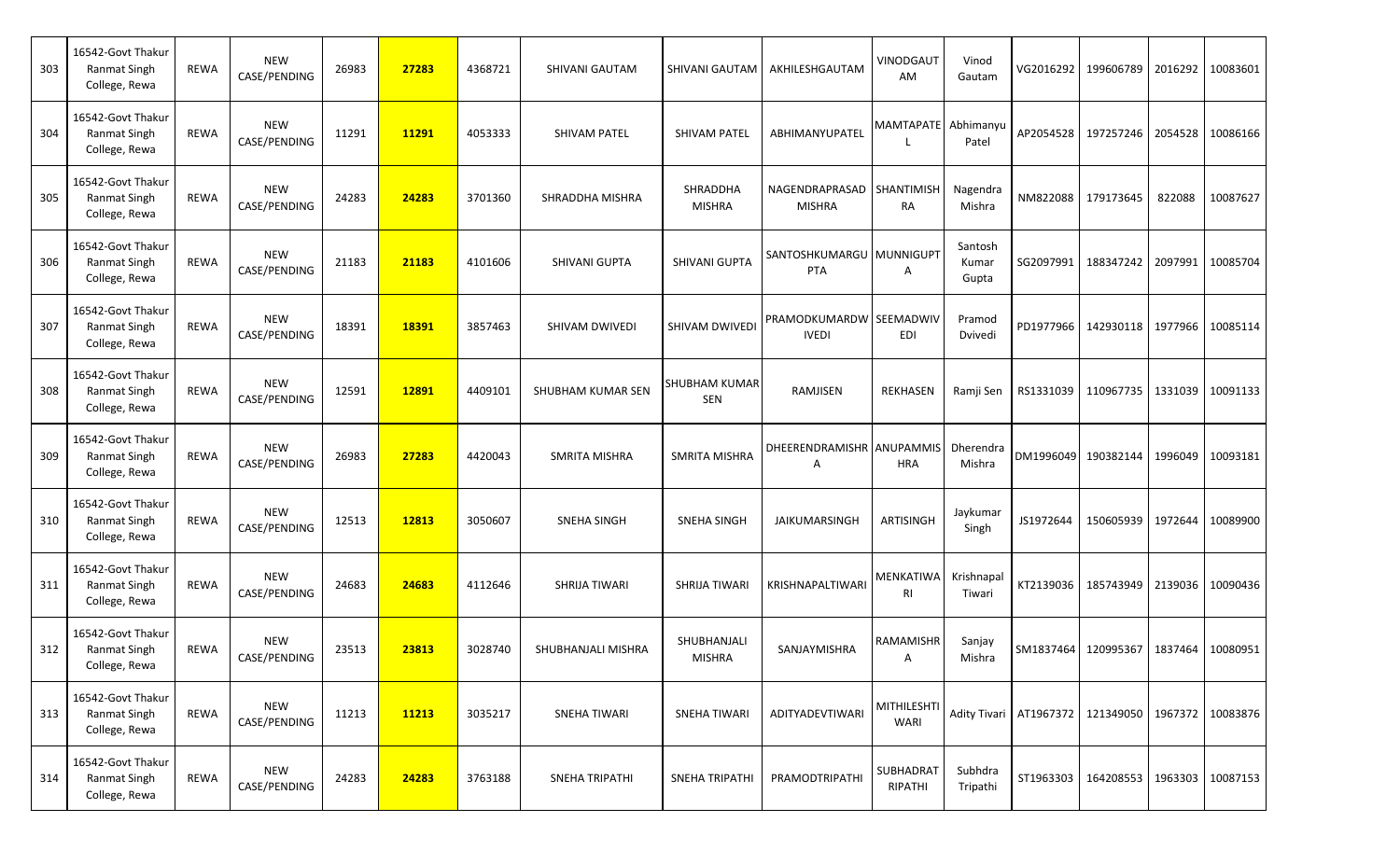| 315 | 16542-Govt Thakur<br><b>Ranmat Singh</b><br>College, Rewa | <b>REWA</b> | <b>NEW</b><br>CASE/PENDING | 24283 | 24283 | 3687898 | <b>SONALI PANDEY</b>      | <b>SONALI PANDEY</b>                | ANAND                               | SAROJ                              | Anand<br>Pandey                  |                | AP1913776 183038304                        |         | 1913776 10087244 |
|-----|-----------------------------------------------------------|-------------|----------------------------|-------|-------|---------|---------------------------|-------------------------------------|-------------------------------------|------------------------------------|----------------------------------|----------------|--------------------------------------------|---------|------------------|
| 316 | 16542-Govt Thakur<br><b>Ranmat Singh</b><br>College, Rewa | <b>REWA</b> | <b>NEW</b><br>CASE/PENDING | 20891 | 20891 | 3726306 | <b>SUJEET TIWARI</b>      | <b>SUJEET TIWARI</b>                | SATEESHTIWARI                       | PUSHPATIW<br>ARI                   | Sateesh<br>Tiwari                | ST1959567      | 188002122                                  | 1959567 | 10086677         |
| 317 | 16542-Govt Thakur<br><b>Ranmat Singh</b><br>College, Rewa | <b>REWA</b> | <b>NEW</b><br>CASE/PENDING | 23591 | 23891 | 4414242 | <b>SHUBHAM PATEL</b>      | <b>SHUBHAM PATEL</b>                | RAMESHPATEL                         | SHIVKALI                           | Ramesh<br>Patel                  | RP1999267      | 156006974                                  | 1999267 | 10091781         |
| 318 | 16542-Govt Thakur<br><b>Ranmat Singh</b><br>College, Rewa | <b>REWA</b> | <b>NEW</b><br>CASE/PENDING | 20891 | 20891 | 3752236 | <b>VIVEK KUMAR MISHRA</b> | <b>VIVEK KUMAR</b><br><b>MISHRA</b> | LAVKUSHPRASADMI<br>SHRA             | PRAVEENKU<br><b>MARIMISHR</b><br>Α | Lawkush<br>Mishra                |                | LM1930993 170028793                        | 1930993 | 10094202         |
| 319 | 16542-Govt Thakur<br>Ranmat Singh<br>College, Rewa        | <b>REWA</b> | <b>NEW</b><br>CASE/PENDING | 26983 | 27283 | 4475197 | AKANKSHA SINGH TOMAR      | <b>AKANKSHA SINGH</b><br>TOMAR      | RAJESHSINGH                         |                                    | RUBISINGH Rajesh Singh RS2458537 |                | 188469697                                  | 2458537 | 10100469         |
| 320 | 16542-Govt Thakur<br>Ranmat Singh<br>College, Rewa        | <b>REWA</b> | <b>NEW</b><br>CASE/PENDING | 18391 | 18391 | 3827155 | <b>VIJAY SINGH</b>        | <b>VIJAY SINGH</b>                  | INDRAJEET                           | SUNITASING<br>H                    | Endrajit<br>Patel                | EP1971347      | 123216817                                  | 1971347 | 10099626         |
| 321 | 16542-Govt Thakur<br><b>Ranmat Singh</b><br>College, Rewa | <b>REWA</b> | <b>NEW</b><br>CASE/PENDING | 24791 | 24791 | 4120297 | <b>VIKAS KUMAR SEN</b>    | VIKAS KUMAR SEN                     | SHIVKUSHALSEN                       | RAMWATI                            | Ramvati Sen                      | RS932862       | 146179406                                  | 932862  | 10099515         |
| 322 | 16542-Govt Thakur<br>Ranmat Singh<br>College, Rewa        | <b>REWA</b> | <b>NEW</b><br>CASE/PENDING | 24683 | 24683 | 4247921 | VANDANA KUSHWAHA          | VANDANA<br><b>KUSHWAHA</b>          | LALMANIKUSHWAHA                     | <b>BINNUKUSH</b><br><b>WAHA</b>    | Lalmani<br>Kushwaha              | LK2084072      | 154985500                                  | 2084072 | 10089807         |
| 323 | 16542-Govt Thakur<br><b>Ranmat Singh</b><br>College, Rewa | <b>REWA</b> | <b>NEW</b><br>CASE/PENDING | 12483 | 12783 | 4386286 | SHACHITRA CHATURVEDI      | <b>SHACHITRA</b><br>CHATURVEDI      | BALENDRAPRASADC<br><b>HATURVEDI</b> | VIDYAVATIC<br><b>HATURVEDI</b>     | Balendra<br>Chtuvedi             | BC2198079      | 193255316                                  | 2198079 | 10087333         |
| 324 | 16542-Govt Thakur<br>Ranmat Singh<br>College, Rewa        | REWA        | NEW<br>CASE/PENDING        | 23657 | 23957 | 3033288 | <b>SHIVAM PANDEY</b>      | SHIVAM PANDEY                       | SUSHILKUMARPAND   URMILAPAN<br>EY   | <b>DEY</b>                         | Susheel<br>Panday                |                | SP2176009   164620188   2176009   10092875 |         |                  |
| 325 | 16542-Govt Thakur<br>Ranmat Singh<br>College, Rewa        | REWA        | <b>NEW</b><br>CASE/PENDING | 26983 | 27283 | 4475086 | <b>KHUSHI PANDEY</b>      | <b>KHUSHI PANDEY</b>                | VIJAYPANDEY                         | SAVITAPAND<br>EY                   | Savita<br>Pandey                 |                | SP2483379 314897636                        |         | 2483379 10101048 |
| 326 | 16542-Govt Thakur<br><b>Ranmat Singh</b><br>College, Rewa | REWA        | <b>NEW</b><br>CASE/PENDING | 21091 | 21391 | 4369116 | MOHIT VISHWAKARMA         | <b>MOHIT</b><br>VISHWAKARMA         | MANOJVISHWAKAR<br>MA                | LALITAVISH<br>WAKARMA              | Manoj<br>Kumaar                  | MK0680010<br>1 | 172300084                                  | 702604  | 10083671         |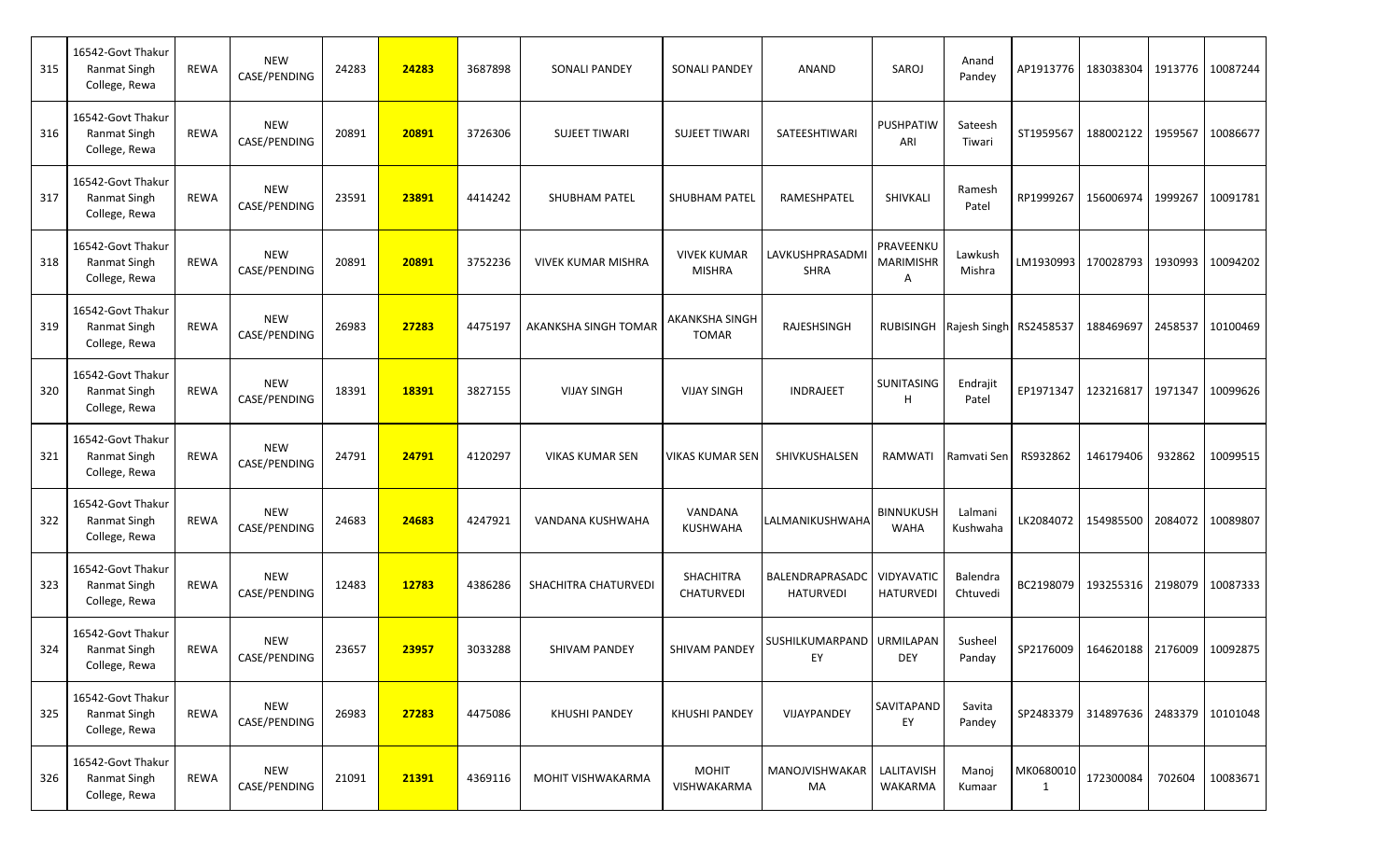| 327 | 16542-Govt Thakur<br><b>Ranmat Singh</b><br>College, Rewa | <b>REWA</b> | <b>NEW</b><br>CASE/PENDING | 11291 | 11291 | 4105835 | <b>MOHIT SINGH TIWARI</b> | <b>MOHIT SINGH</b><br><b>TIWARI</b> | KAMALBHANSINGHT SUMITRASIN<br><b>IWARI</b> | <b>GHTIWARI</b>                 | Kamalbhan<br><b>Sing Tiwari</b> | KT2073739                          | 114785181                                  | 2073739 | 10089624 |
|-----|-----------------------------------------------------------|-------------|----------------------------|-------|-------|---------|---------------------------|-------------------------------------|--------------------------------------------|---------------------------------|---------------------------------|------------------------------------|--------------------------------------------|---------|----------|
| 328 | 16542-Govt Thakur<br><b>Ranmat Singh</b><br>College, Rewa | <b>REWA</b> | <b>NEW</b><br>CASE/PENDING | 11183 | 11183 | 4163580 | SAKSHI SHUKLA             | SAKSHI SHUKLA                       | VIMALESHSHUKLA                             | ANNUSHUKL<br>A                  |                                 | Annu Shukla AS2151533              | 185708898                                  | 2151533 | 10084043 |
| 329 | 16542-Govt Thakur<br><b>Ranmat Singh</b><br>College, Rewa | <b>REWA</b> | <b>NEW</b><br>CASE/PENDING | 21091 | 21391 | 4411255 | PUSHPRAJ GUPTA            | PUSHPRAJ GUPTA                      | <b>MEWALALGUPTA</b>                        | LALITAGUPT<br>A                 |                                 | Lalita Gupta   LG2324659           | 181597610                                  | 2324659 | 10091363 |
| 330 | 16542-Govt Thakur<br><b>Ranmat Singh</b><br>College, Rewa | <b>REWA</b> | <b>NEW</b><br>CASE/PENDING | 11291 | 11291 | 4112134 | IOHIT KUMAR VISHWAKARN    | <b>MOHIT KUMAR</b><br>VISHWAKARMA   | RAMNARAYANVISH   MANVATIVIS<br>WAKARMA     | <b>HWAKARMA</b>                 | Manvati<br>a                    | Vishwakarm   MV1084722   155023584 |                                            | 1084722 | 10089398 |
| 331 | 16542-Govt Thakur<br><b>Ranmat Singh</b><br>College, Rewa | <b>REWA</b> | <b>NEW</b><br>CASE/PENDING | 18283 | 18283 | 3767002 | POOJA SHUKLA              | POOJA SHUKLA                        | SHIVSHANKARSHUKLI RAJKUMARISI<br>A         | <b>HUKLA</b>                    | Shiv Sankar<br>Shukla           | SS2018630                          | 147515617                                  | 2018630 | 10093957 |
| 332 | 16542-Govt Thakur<br>Ranmat Singh<br>College, Rewa        | <b>REWA</b> | <b>NEW</b><br>CASE/PENDING | 12513 | 12813 | 4378063 | POOJA PATHAK              | POOJA PATHAK                        | UGRASENPATHAK                              | <b>SUNEETAPAT</b><br><b>HAK</b> | Ugrasen<br>Pathak               | UP731020                           | 301443217                                  | 731020  | 10087494 |
| 333 | 16542-Govt Thakur<br><b>Ranmat Singh</b><br>College, Rewa | REWA        | <b>NEW</b><br>CASE/PENDING | 18391 | 18391 | 3810338 | PAVAN KUMAR PANDEY        | PAVAN KUMAR<br>PANDEY               | LALJEEPANDEY                               | LALITAPAND<br>EY                | Lalgi Pandey LP1238531          |                                    | 171606921                                  | 1238531 | 10092079 |
| 334 | 16542-Govt Thakur<br><b>Ranmat Singh</b><br>College, Rewa | <b>REWA</b> | <b>NEW</b><br>CASE/PENDING | 18791 | 18791 | 4303920 | PANKAJ MISHRA             | PANKAJ MISHRA                       | RAMESHPRASADMIS   USHAMISHR<br><b>HRA</b>  | Α                               | Remesh<br>Mishraa               |                                    | RM2086235 141522702                        | 2086235 | 10094004 |
| 335 | 16542-Govt Thakur<br>Ranmat Singh<br>College, Rewa        | REWA        | <b>NEW</b><br>CASE/PENDING | 23513 | 23813 | 2996362 | PRACHI KUSHWAHA           | PRACHI<br>KUSHWAHA                  | RAMESHKUSHWAHA                             | <b>USHAKUSHW</b><br>AHA         | Usha<br>Kushwaha                | UK1004367                          | 165081635                                  | 1004367 | 10086374 |
| 336 | 16540-Govt Girls P<br>G College Rewa                      | <b>REWA</b> | <b>NEW</b><br>CASE/PENDING | 3920  | 3920  | 4406585 | SHIKHA TIWARI             | SHIKHA TIWARI                       | <b>NAGENDRATIWAR</b>                       | <b>RACHANATI</b><br>WARI        | Nagendra<br>Tiwari              | NT2089928                          | 151541544                                  | 2089928 | 10090667 |
| 337 | 16542-Govt Thakur<br>Ranmat Singh<br>College, Rewa        | <b>REWA</b> | <b>NEW</b><br>CASE/PENDING | 23513 | 23813 | 3037333 | POONAM TIWARI             | POONAM TIWARI                       | <b>UDAYRAJTIWARI</b>                       | SAROJTIWAR                      |                                 | Saroj Tiwari ST2069853             | 190492818                                  | 2069853 | 10090888 |
| 338 | 16542-Govt Thakur<br><b>Ranmat Singh</b><br>College, Rewa | <b>REWA</b> | <b>NEW</b><br>CASE/PENDING | 24283 | 24283 | 3642897 | PRATIKSHA PANDEY          | PRATIKSHA<br>PANDEY                 | KRISHNAKANT                                | <b>GAYATRI</b>                  | Krishna Kant<br>Pandey          |                                    | KP1972854   191518706   1972854   10091951 |         |          |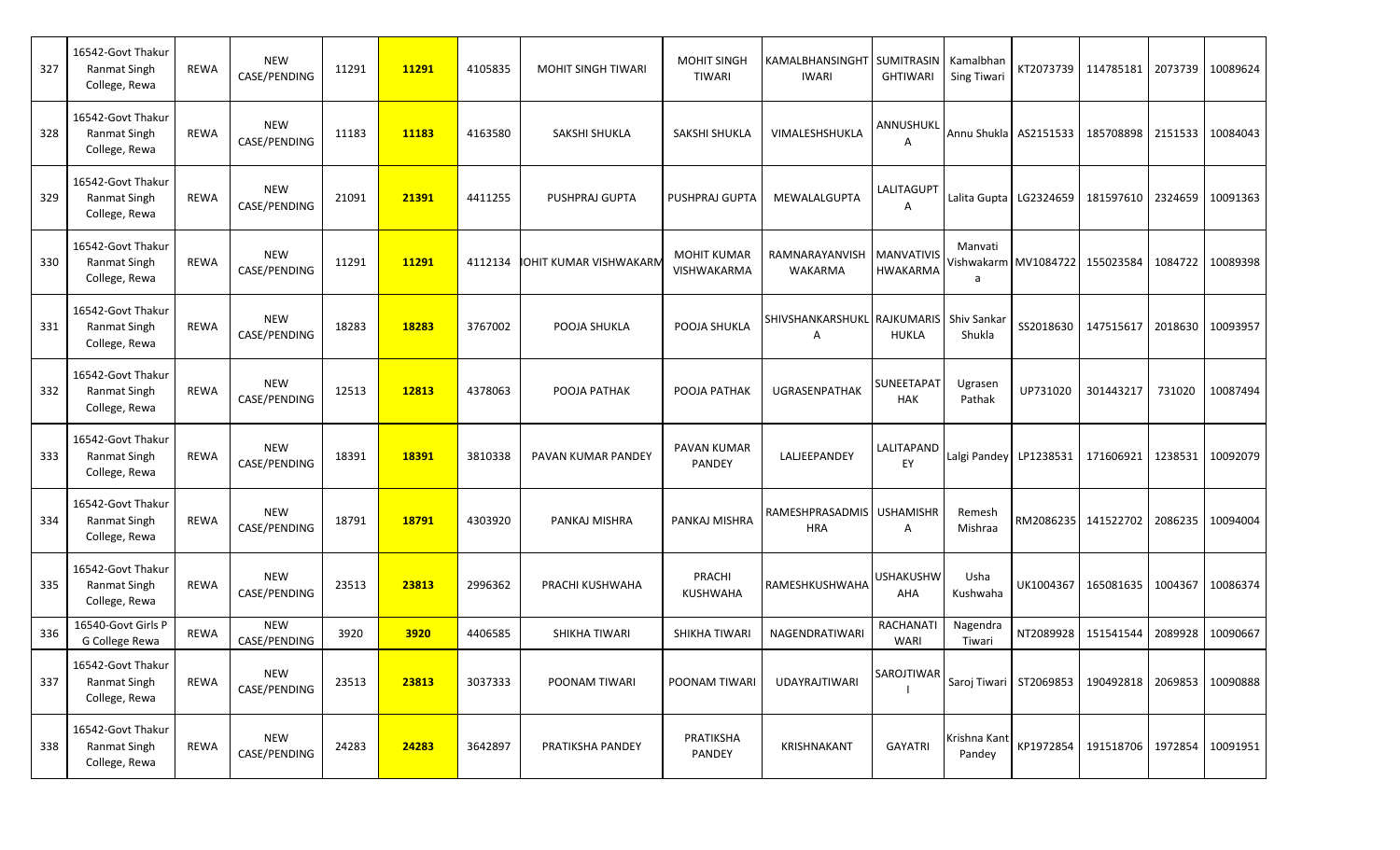| 339 | 16542-Govt Thakur<br><b>Ranmat Singh</b><br>College, Rewa | <b>REWA</b> | <b>NEW</b><br>CASE/PENDING | 23657 | 23957 | 4104863 | <b>PRATEEK MISHRA</b>     |                                | PRATEEK MISHRA   PADMNABHMISHRA                | <b>SAVITAMISH</b><br><b>RA</b> | Padmnath<br>Mishra        |                     | PM1931743 163124766 |         | 1931743 10084918 |
|-----|-----------------------------------------------------------|-------------|----------------------------|-------|-------|---------|---------------------------|--------------------------------|------------------------------------------------|--------------------------------|---------------------------|---------------------|---------------------|---------|------------------|
| 340 | 16542-Govt Thakur<br><b>Ranmat Singh</b><br>College, Rewa | <b>REWA</b> | <b>NEW</b><br>CASE/PENDING | 18391 | 18391 | 4472583 | <b>BABLOO YADAV</b>       | <b>BABLOO YADAV</b>            | MRCHANDRABHANY SIYAWATIYA   chandrabha<br>ADAV | <b>DAV</b>                     | n yadav                   |                     | CY1968575 154493821 | 1968575 | 10101052         |
| 341 | 16542-Govt Thakur<br>Ranmat Singh<br>College, Rewa        | <b>REWA</b> | <b>NEW</b><br>CASE/PENDING | 27091 | 27391 | 4367313 | <b>PRATEEK CHATURVEDI</b> | PRATEEK<br><b>CHATURVEDI</b>   | <b>AKHILESHCHATURVE RANICHATUR</b><br>DI       | <b>VEDI</b>                    | Akhilesh<br>Chaturvedi    | AC1982815           | 120738875           | 1982815 | 10083274         |
| 342 | 16542-Govt Thakur<br><b>Ranmat Singh</b><br>College, Rewa | <b>REWA</b> | <b>NEW</b><br>CASE/PENDING | 24391 | 24391 | 3848084 | PRASHANT KUMAR NIGAM      | PRASHANT<br><b>KUMAR NIGAM</b> | KAUSHLENDRAMANI                                | ARCHANA                        | Koushlendra<br>Mani Nigam |                     | KN1971712 142906522 |         | 1971712 10088949 |
| 343 | 16542-Govt Thakur<br><b>Ranmat Singh</b><br>College, Rewa | <b>REWA</b> | <b>NEW</b><br>CASE/PENDING | 10783 | 10783 | 3071655 | PRATIKSHA DUBEY           | <b>PRATIKSHA DUBEY</b>         | NARESHKUMARDUB<br>EY                           | <b>USHADUBEY</b>               | Naresh<br>Kumar<br>Dubey  |                     | ND2177397 130682305 | 2177397 | 10083714         |
| 344 | 16542-Govt Thakur<br>Ranmat Singh<br>College, Rewa        | <b>REWA</b> | <b>NEW</b><br>CASE/PENDING | 11183 | 11183 | 4124868 | PRIYA PATEL               | PRIYA PATEL                    | VIJAYKUMRPATEL                                 | SHAKUNTAL<br>A                 | Vijay Patel               | VP2145913 194730711 |                     | 2145913 | 10084042         |
| 345 | 16542-Govt Thakur<br>Ranmat Singh<br>College, Rewa        | <b>REWA</b> | <b>NEW</b><br>CASE/PENDING | 11291 | 11291 | 4355209 | <b>PRINCE AGNIHOTRI</b>   | PRINCE<br><b>AGNIHOTRI</b>     | SHIVENDRAAGNIHOT ASHAAGNIH<br><b>RI</b>        | <b>OTRI</b>                    | Sivendra<br>Agnihotri     | SA2299470           | 121557436           | 2299470 | 10083313         |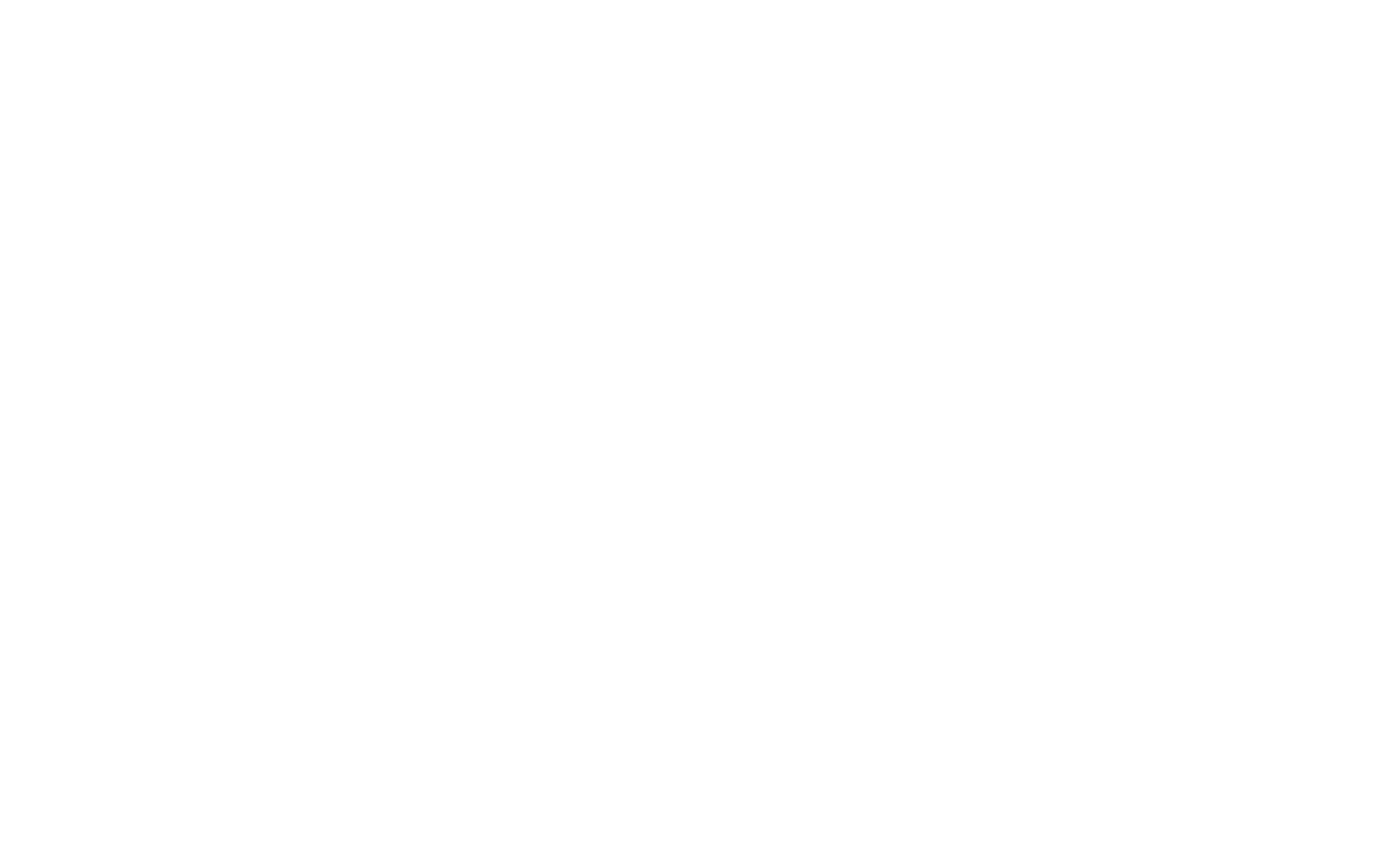| Address | Mobile No. |
|---------|------------|
|         |            |
|         |            |
|         |            |
|         |            |
|         |            |
|         |            |
|         |            |
|         |            |
|         |            |
|         |            |
|         |            |